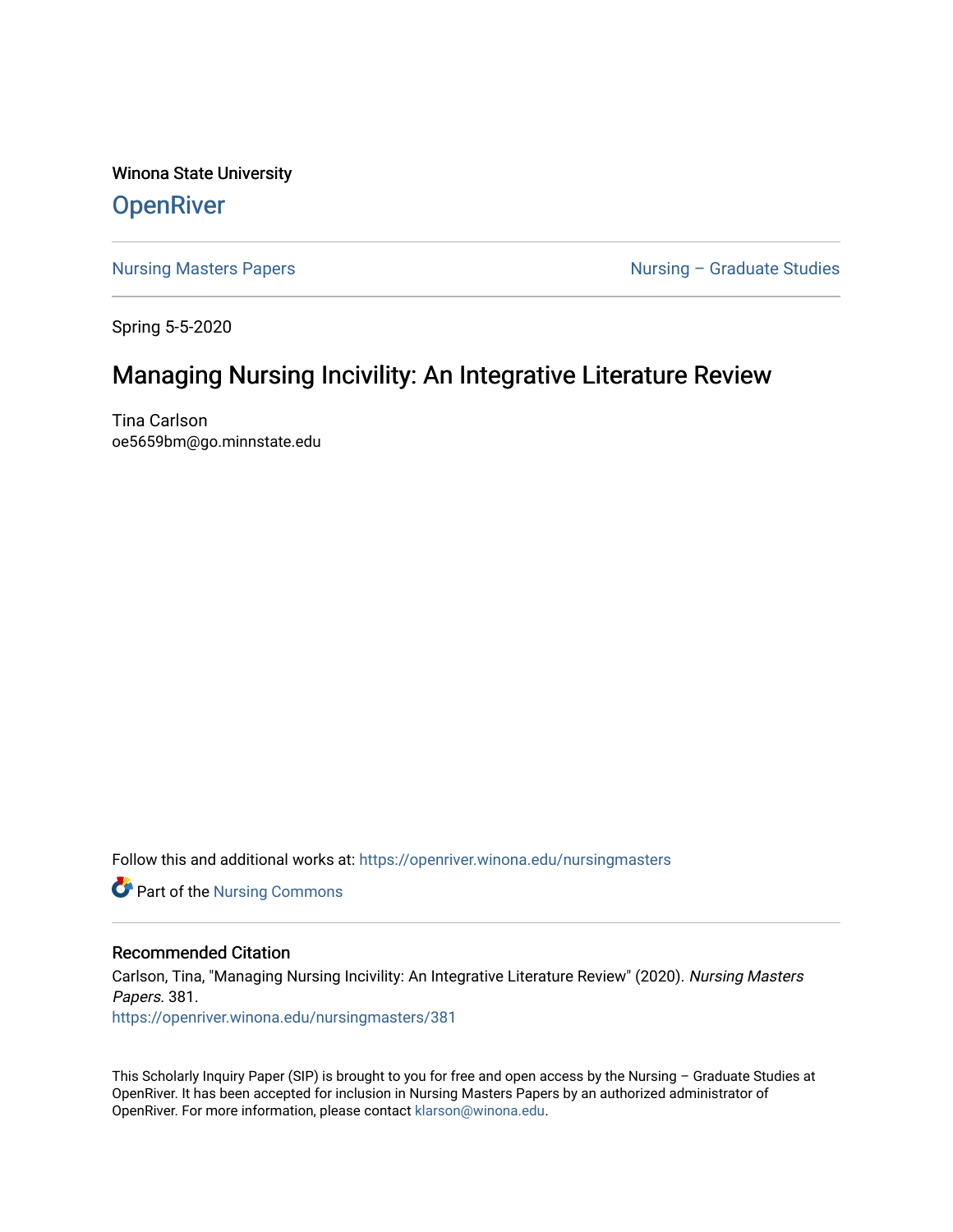Managing Nursing Incivility: An Integrative Literature Review

A Scholarly Inquiry Paper Submitted to the Faculty of the Department of Nursing College of Nursing and Health Sciences Of Winona State University

> by Tina Carlson

In Partial Fulfillment of the Requirements of the Degree of Master of Science

April 22, 2020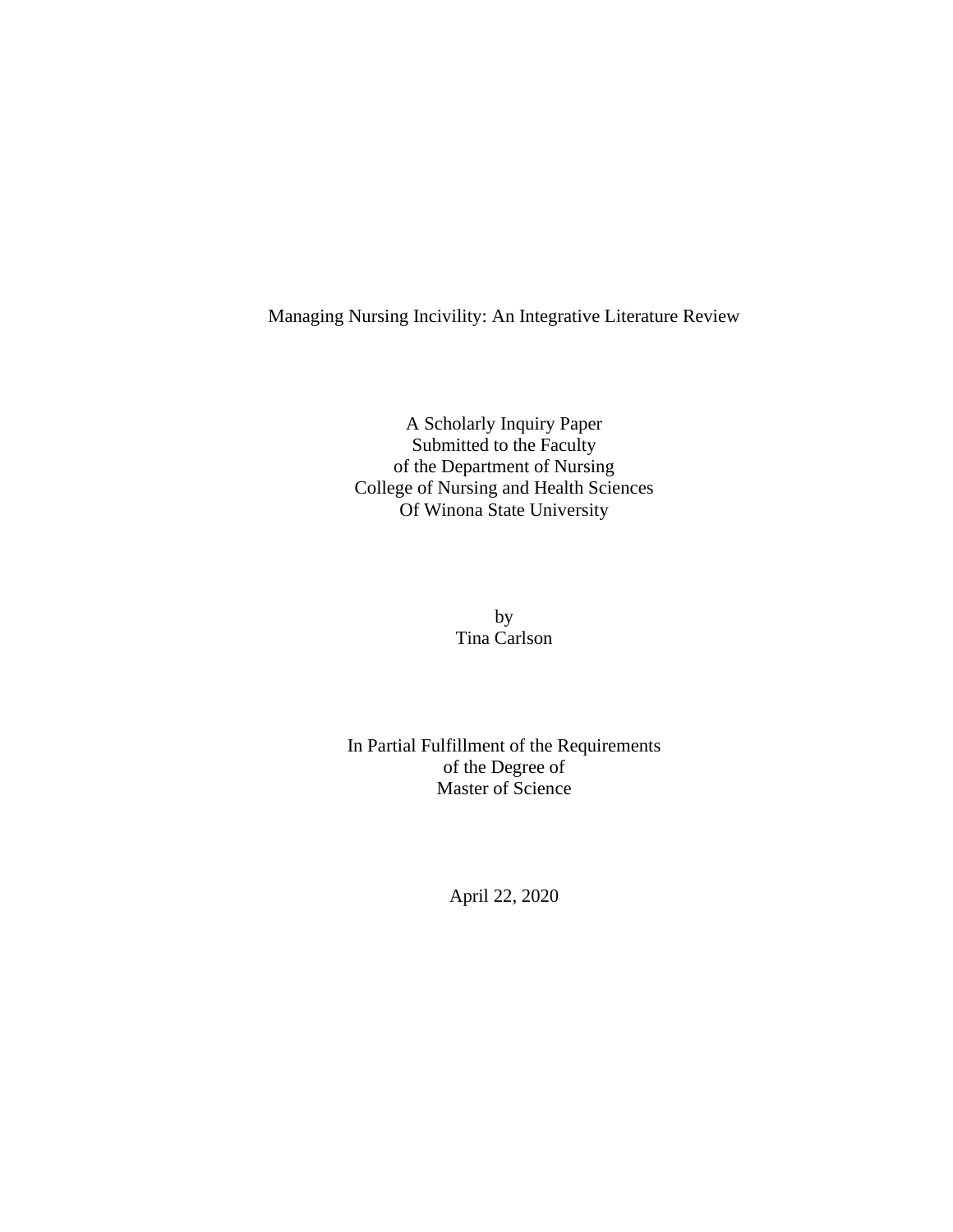

# Winona State University

#### **COMPLETED SCHOLARLY INQUIRY PAPER APPROVAL FORM**

- TO: Julie Ponto, PhD, APRN, CNS, AGCNS-BC, AOCNS<sup>®</sup> Professor and Acting Director, Graduate Programs in Nursing
- FROM: Tina Carlson
- RE: FACULTY ENDORSEMENT and FINAL REVIEW COMMITTEE
- DATE: 4/22/2020

#### **SCHOLARLY INQUIRY PAPER TITLE:** Managing Nursing Incivility: An Integrative Literature Review

#### **SCHOLARLY INQUIRY PAPER COMMITTEE:**

Chairperson Signature:

Kimberly J Langer Digitally signed by Kimberly J Langer Kimberly Langer, DNP, APRN, CNP, ACNP-BC, FNP-BC

Member Signature:

Mieca Valen, DNP, APRN, CNP, FNP-BC

Date of Final Approval by Committee:

4/22/2020

E copy to: The Office of Graduate Studies, Attached to Thesis/Scholarly Inquiry Paper Project, Student File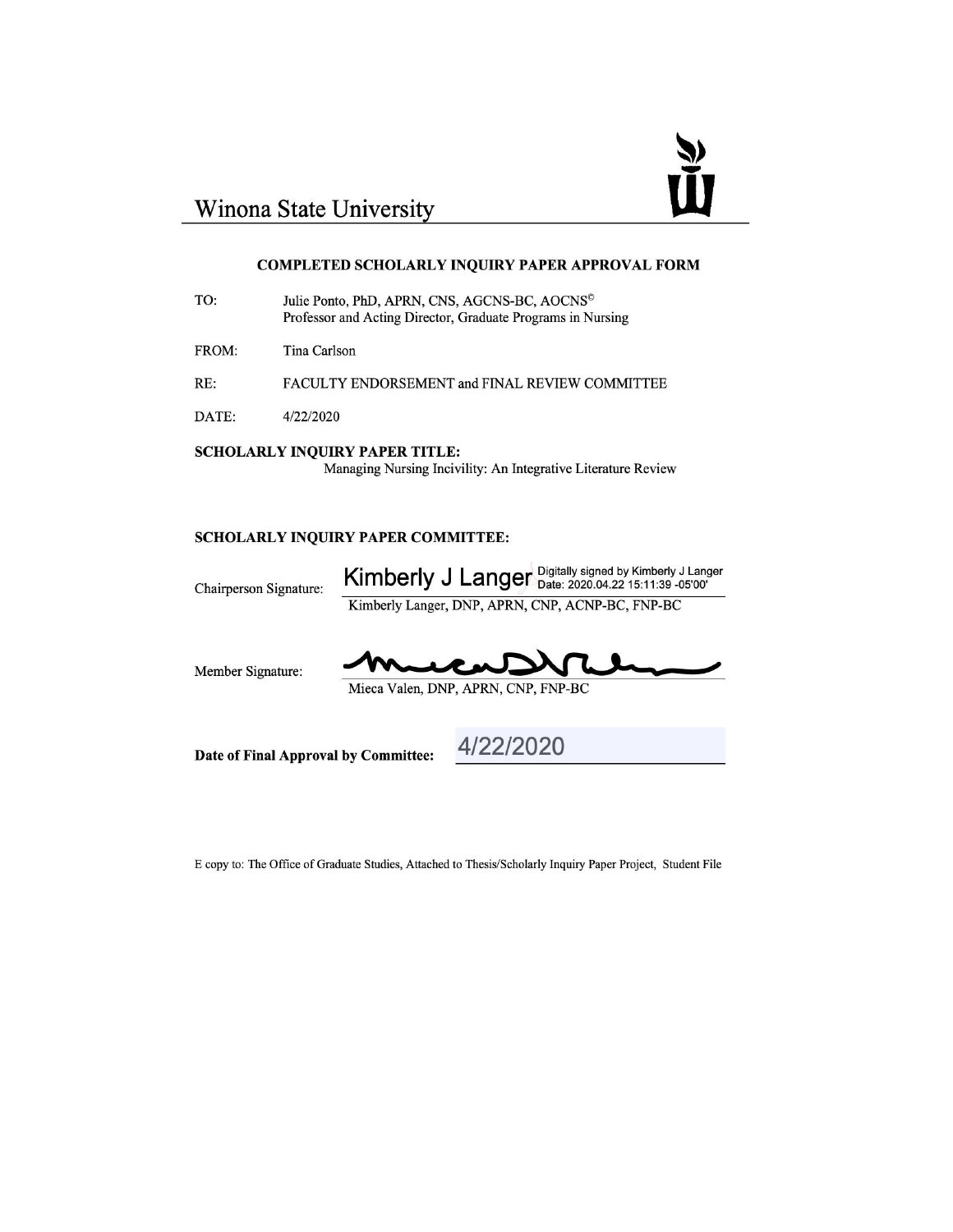Copyright

2020

Tina Carlson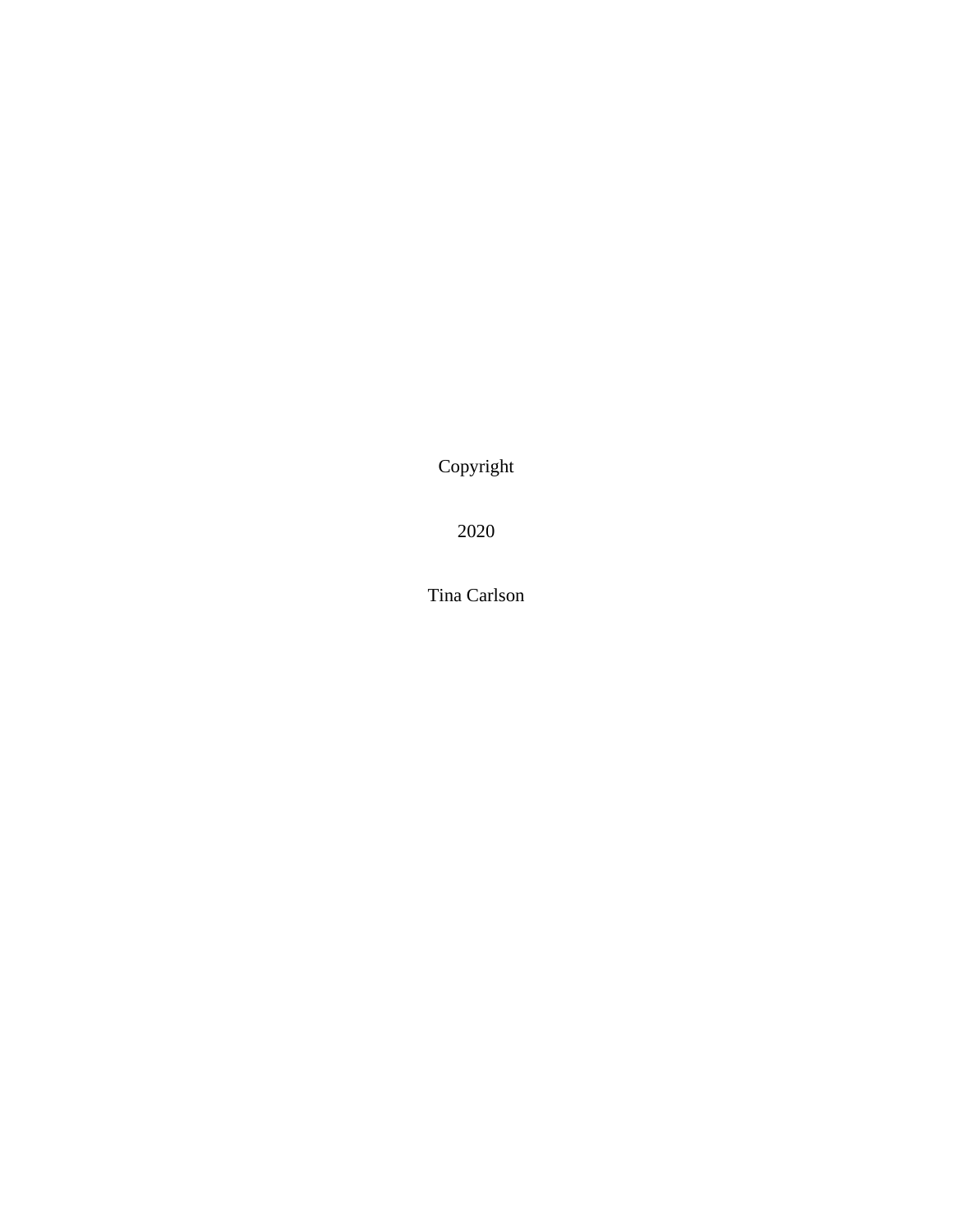# **Abstract**

Incivility among nurses is a problem that affects healthcare at multiple levels. Incivility can lead to intimidation that can distract clinical judgment, putting patient safety in jeopardy. Incivility affects patient safety as it is a "contributing factor to 98,000 deaths each year in acute care settings" (Lesater, Mood, Buchwach, & Dieckmann, 2015 p. 17). In addition, incivility impacts healthcare organizations related to nursing turnover rates and can cost hospital organizations up to 125% of a registered nurse's (RN) annual salary to replace each individual nurse who leaves their job (Stagg, Sheridan, Jones, & Speroni, 2013). The Joint Commission and American Nurses Association recommend zerotolerance for such disruptive behavior and express goals to improve recognition of incivility and address the behaviors within the nursing profession as well as medical institutions. The purpose of this integrative literature review is to identify a relationship between nursing incivility and nursing turnover intentions as well as identify the impact an educational program has on nurse's confidence in managing uncivil behaviors when witnessed. Martha Griffin's (2004) Cognitive Rehearsal Program (CRP) has supporting evidence to manage incivility in nursing and combining this program with The Johns Hopkins Nursing Evidence-Based Practice model can be utilized to integrate positive changes into the nursing culture. The effects of a CRP were studied quantitatively and qualitatively with supportive levels of evidence. The literature reviewed supported a CRP for managing nursing incivility as there was an overall decrease in nursing incivility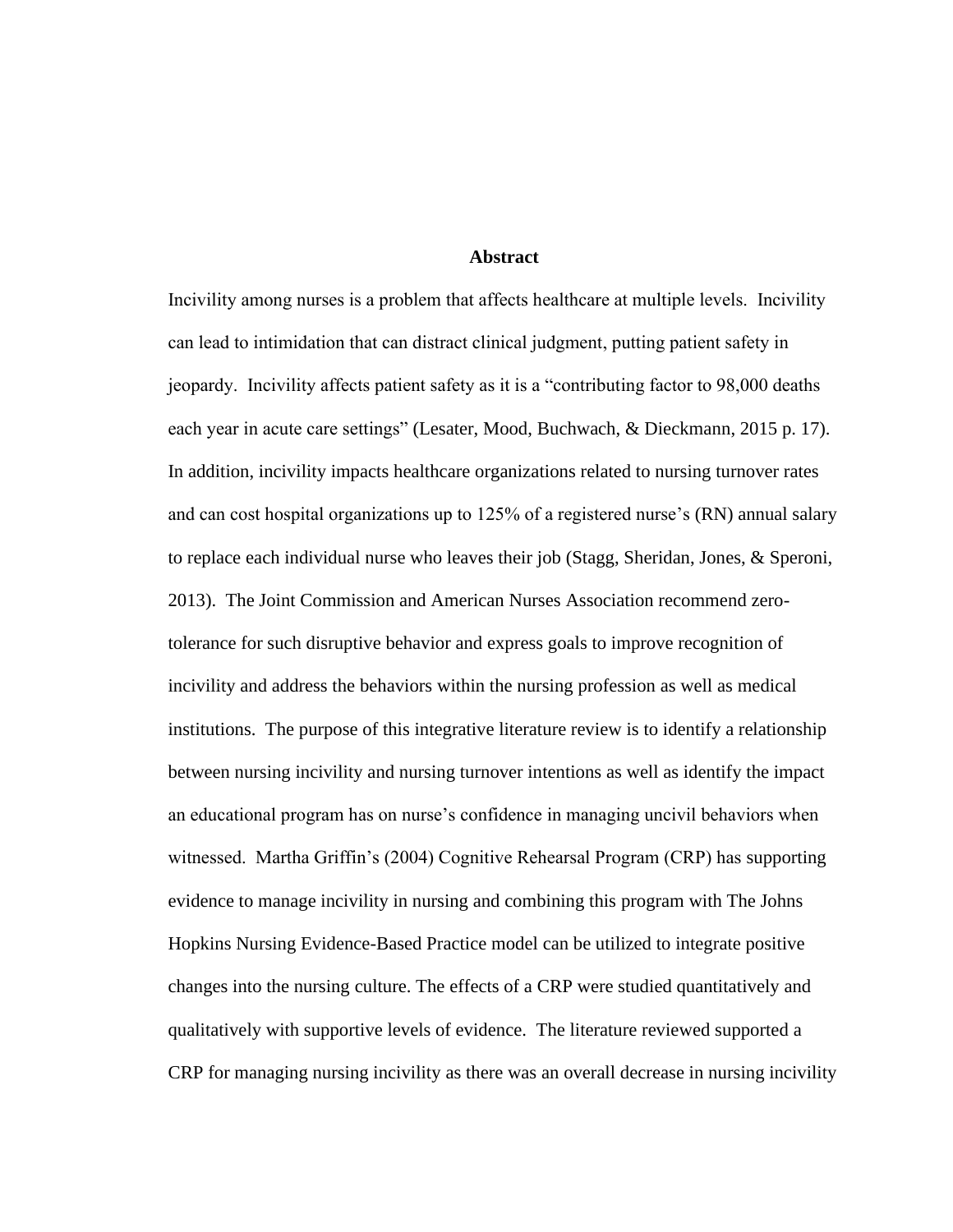post intervention and a raised nursing awareness of incivility. Schwarz and Leibold (2017) surveyed nurses using a Likert scale pre and post an online educational intervention and found nurses ability to identify uncivil behaviors statistically improved  $(p = 0.013)$ . Cognitive rehearsal programs taught nurses to reflect on their own behavior and how they may be perceived by other co-workers. Interestingly, 70% of nurses surveyed reported a positive change in their own behaviors after an educational course on nursing incivility (Stagg et al. 2013). Ultimately, there is a wealth of research to support an evidence based educational intervention to promote a change to prevent nursing incivility in hospital settings.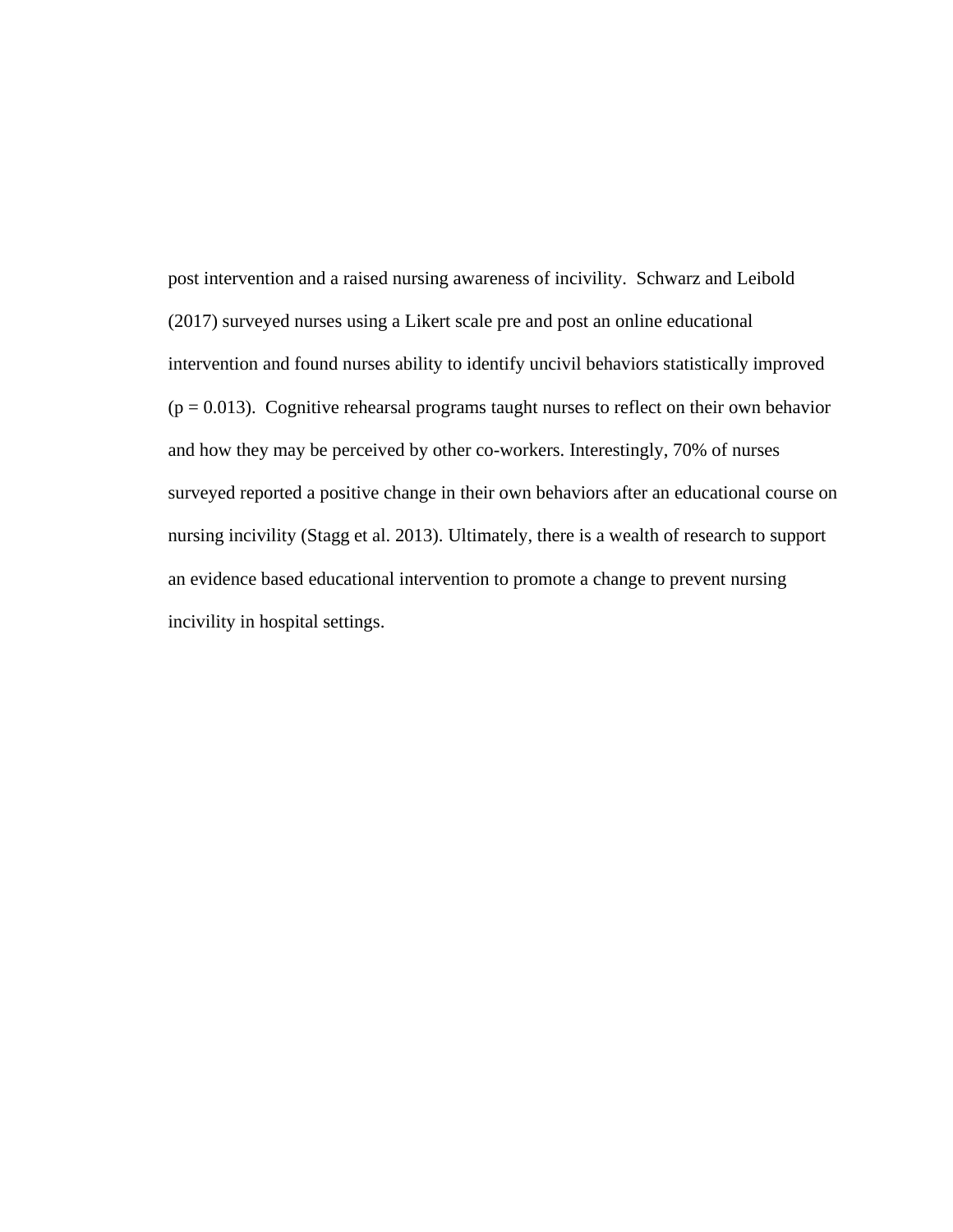# TABLE OF CONTENTS

|                                                       | Page           |
|-------------------------------------------------------|----------------|
|                                                       | vii            |
|                                                       |                |
|                                                       | $\blacksquare$ |
|                                                       |                |
|                                                       |                |
|                                                       |                |
|                                                       | 3              |
|                                                       | 3              |
|                                                       | $\overline{4}$ |
|                                                       | $\overline{4}$ |
|                                                       | $\overline{4}$ |
|                                                       | $\overline{4}$ |
|                                                       | $\overline{4}$ |
|                                                       | 5              |
|                                                       | 14             |
|                                                       |                |
|                                                       | 15             |
|                                                       | 15             |
| IV. CONCLUSIONS, RECOMMENDATIONS AND IMPLICATIONS FOR | 16             |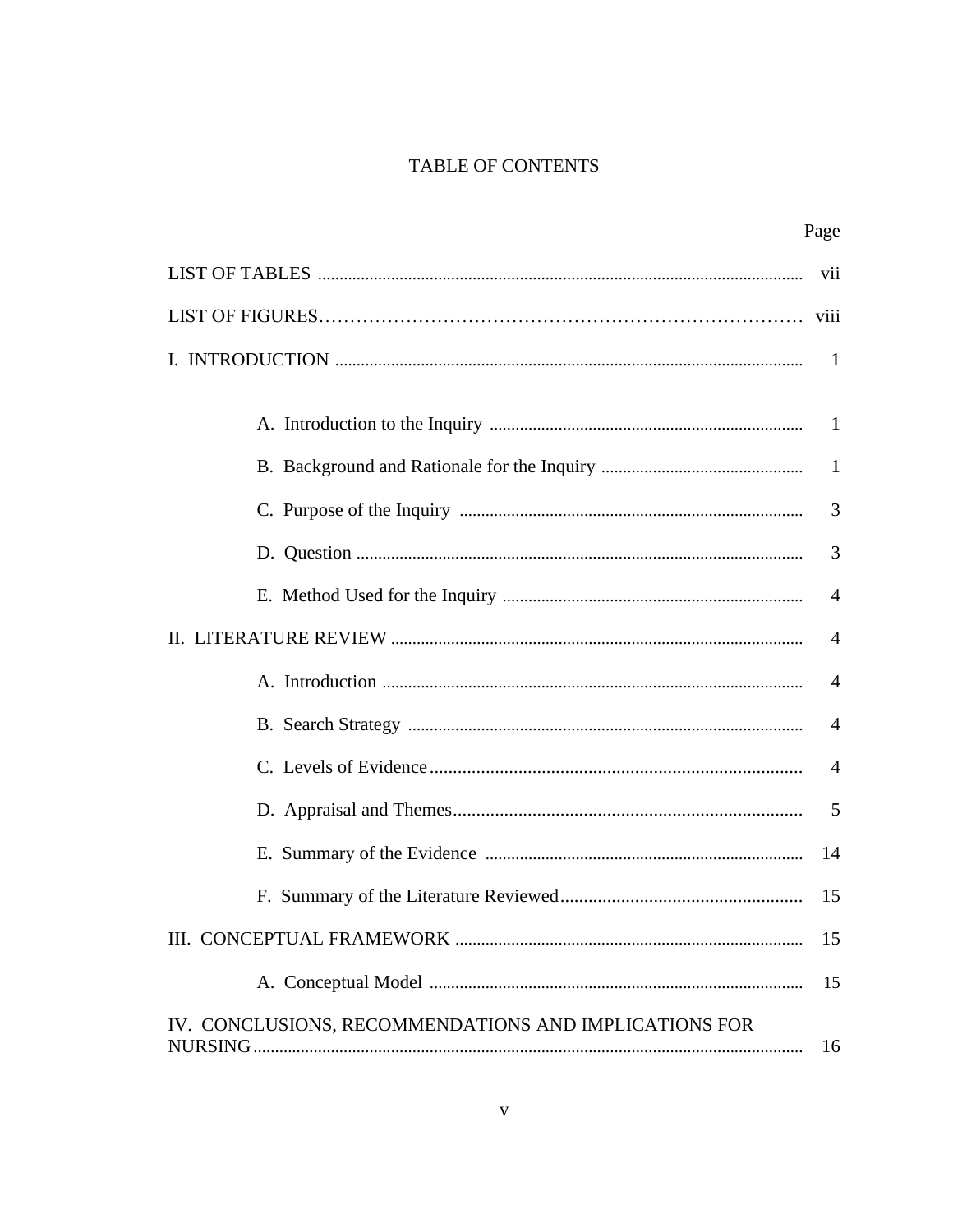| APPENDIX A. JOHN HOPKINS NURSING EVIDENCE BASE PRACTICE MODEL |  |
|---------------------------------------------------------------|--|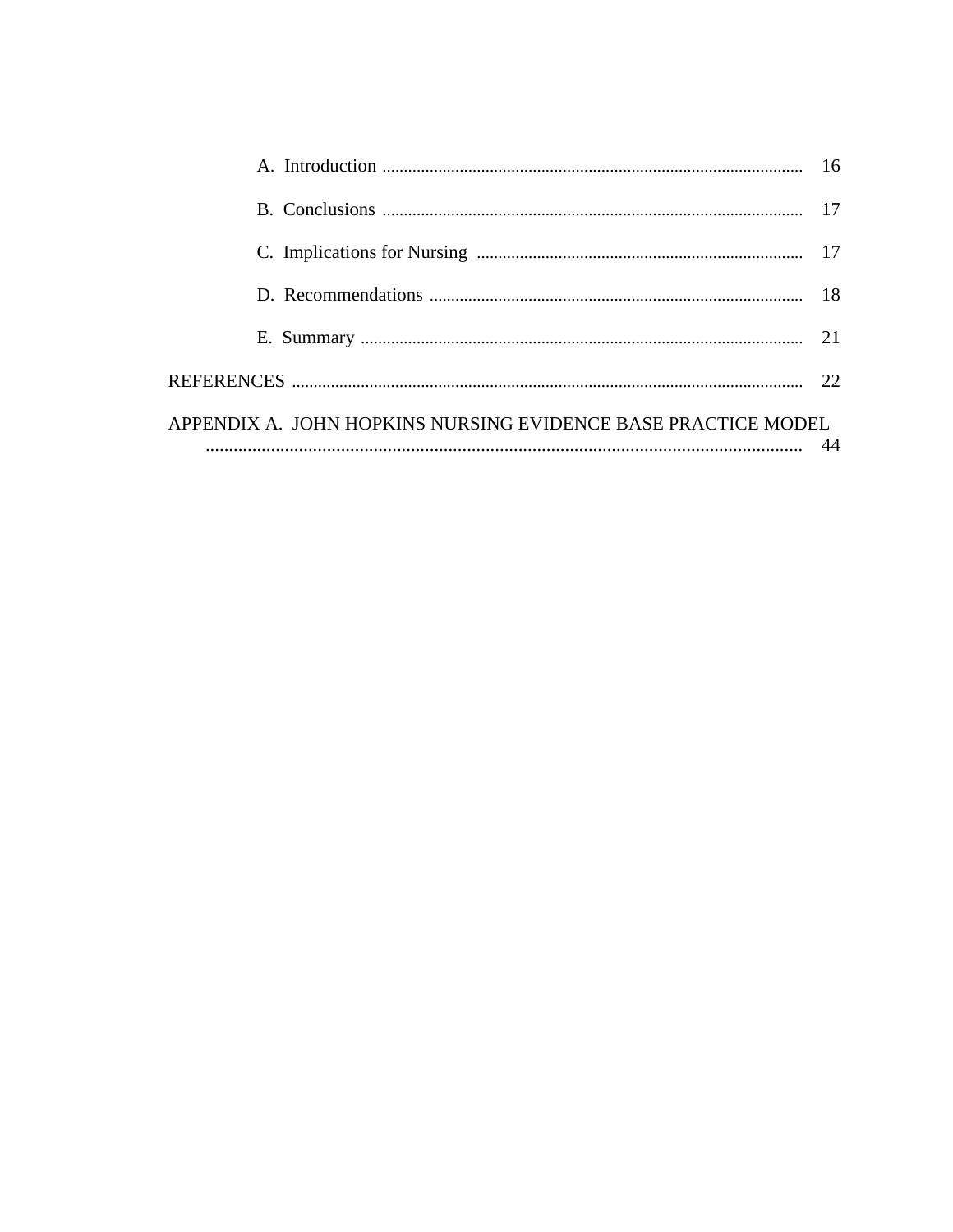# **LIST OF TABLES**

| Table | Page |
|-------|------|
|       |      |
|       |      |
|       |      |
|       |      |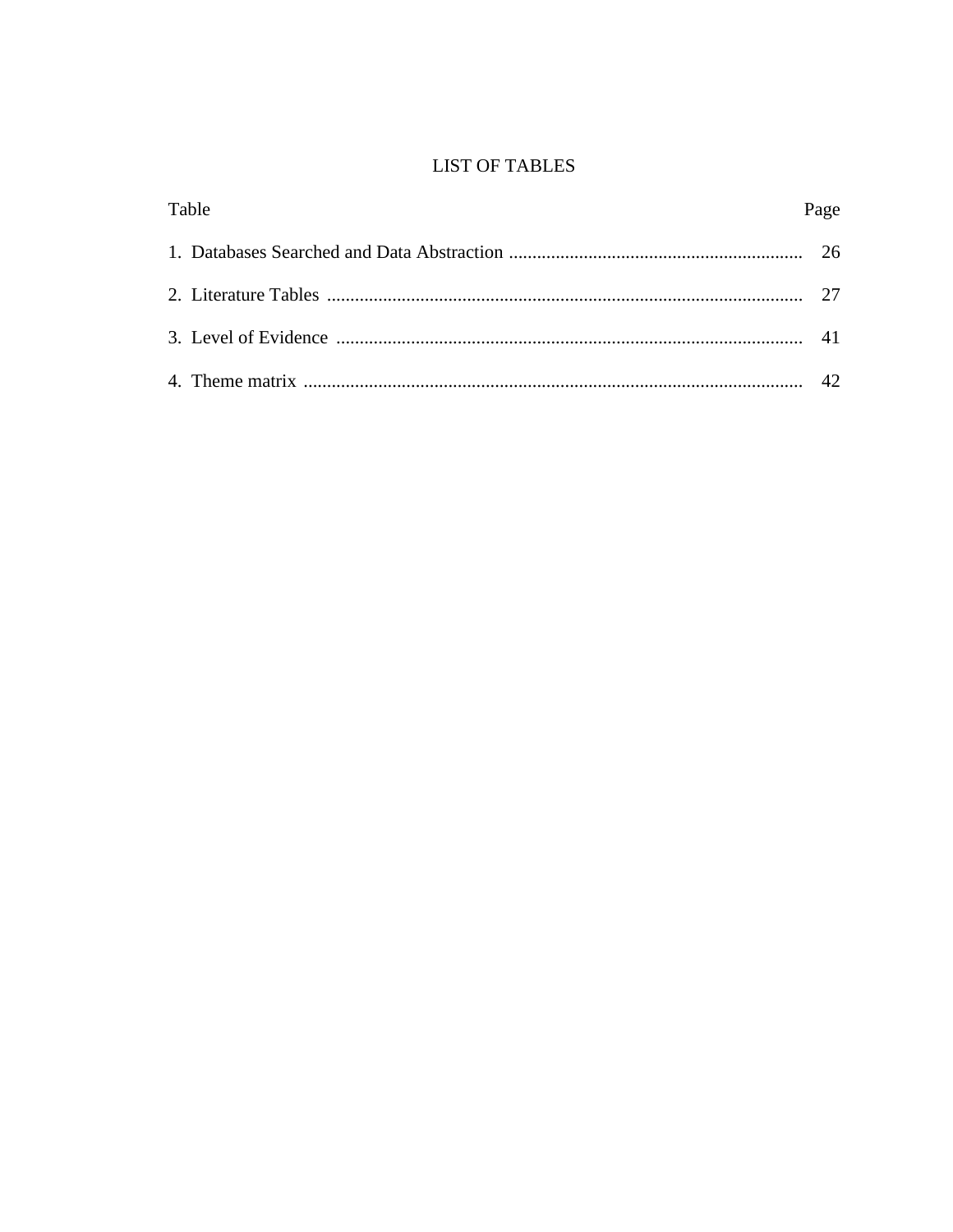# LIST OF FIGURES

| Table |                                                                        | Page |
|-------|------------------------------------------------------------------------|------|
| 1.    |                                                                        |      |
| 2.    |                                                                        | 9    |
| 3.    | Martha Griffin's Identified 10 Most Forms of Nurse to Nurse Incivility | -18  |
| 4.    | Nominal Question Related to Nurse Confidence Level to Recognized and   |      |
|       |                                                                        | 21   |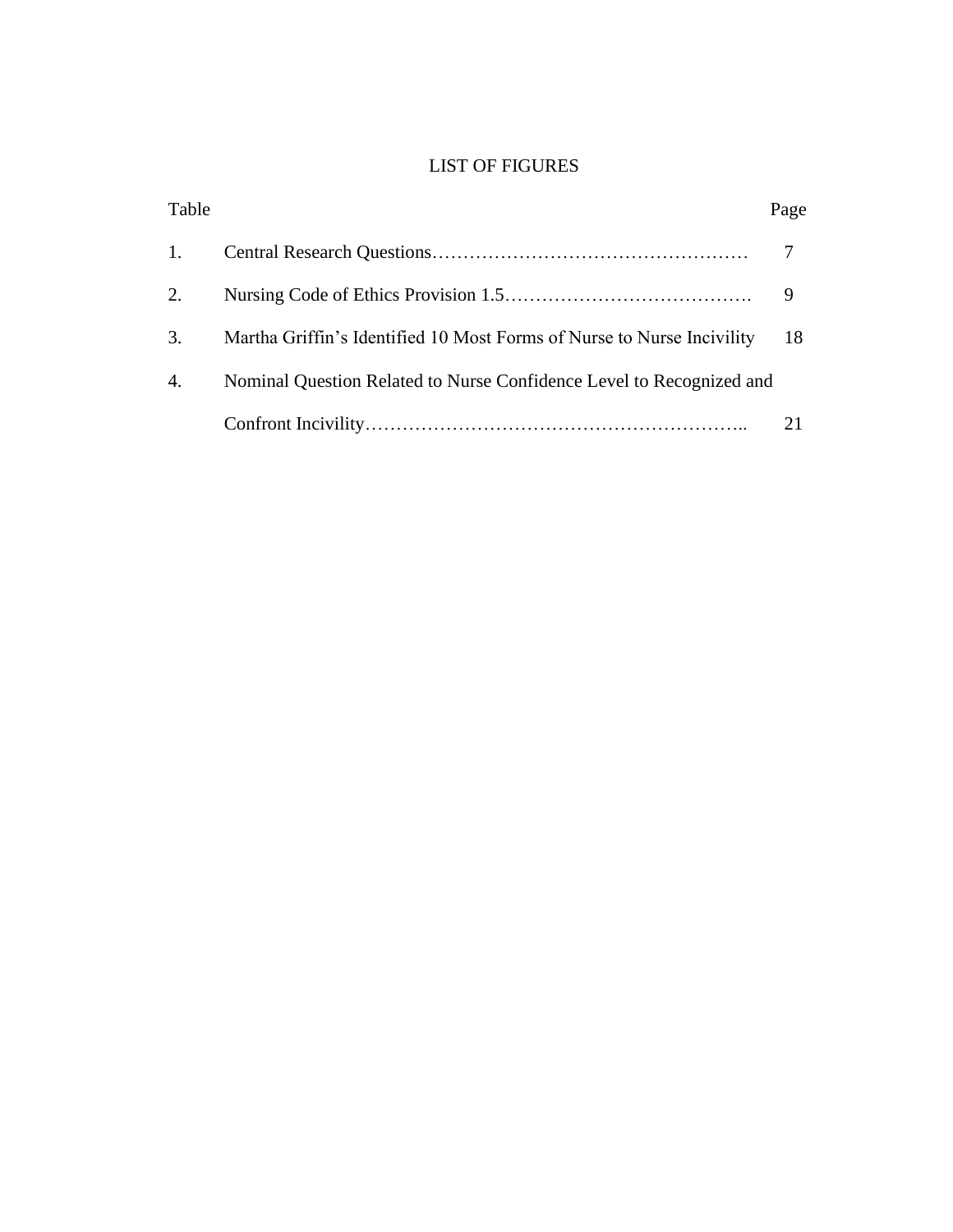## **Introduction**

### **Introduction to the Inquiry**

The concept of incivility has been a documented challenge within the nursing profession for decades (Kile, Eaton, deValpine, & Gilbert, 2018; Schwarz & Leibold, 2017; Taylor, 2016). It has been reported that 70% of hospital nurses have been exposed to uncivil behaviors (Gillen, Kernohan, Begley, & Luyben, 2017); more specifically a survey in 2016 found that in a 12-month period over 50 percent of nurses reported being verbally abused by other nurses (The Joint Commission, 2016). Throughout the literature, nurse to nurse incivility has been called various terms including horizontal hostility, lateral violence, disruptive behavior, bullying, aggression, and nurses "eating their young". Incivility is defined as rude or disruptive behavior that may affect another's physical or psychological well-being and is considered disrespectful (Griffin  $\&$ Clark, 2014; Kile et al., 2018; Schwarz & Leibold, 2017). Kile et al. (2018) found that this behavior can be considered on a continuum, "from distractive and annoying behavior such as eye-rolling and sarcasm to more overt, aggressive, and potentially violent behaviors, including physical violence and even homicide" (p. 232).

#### **Background and Rationale for the Inquiry**

Incivility in nursing is a problem that affects the patient, the nursing profession and the healthcare organization. Incivility may lead to intimidation that can distract a nurse's clinical judgment and jeopardize patient safety and "may be a contributing factor to the 98,000 patient deaths each year in acute care settings" because nurses lack the skill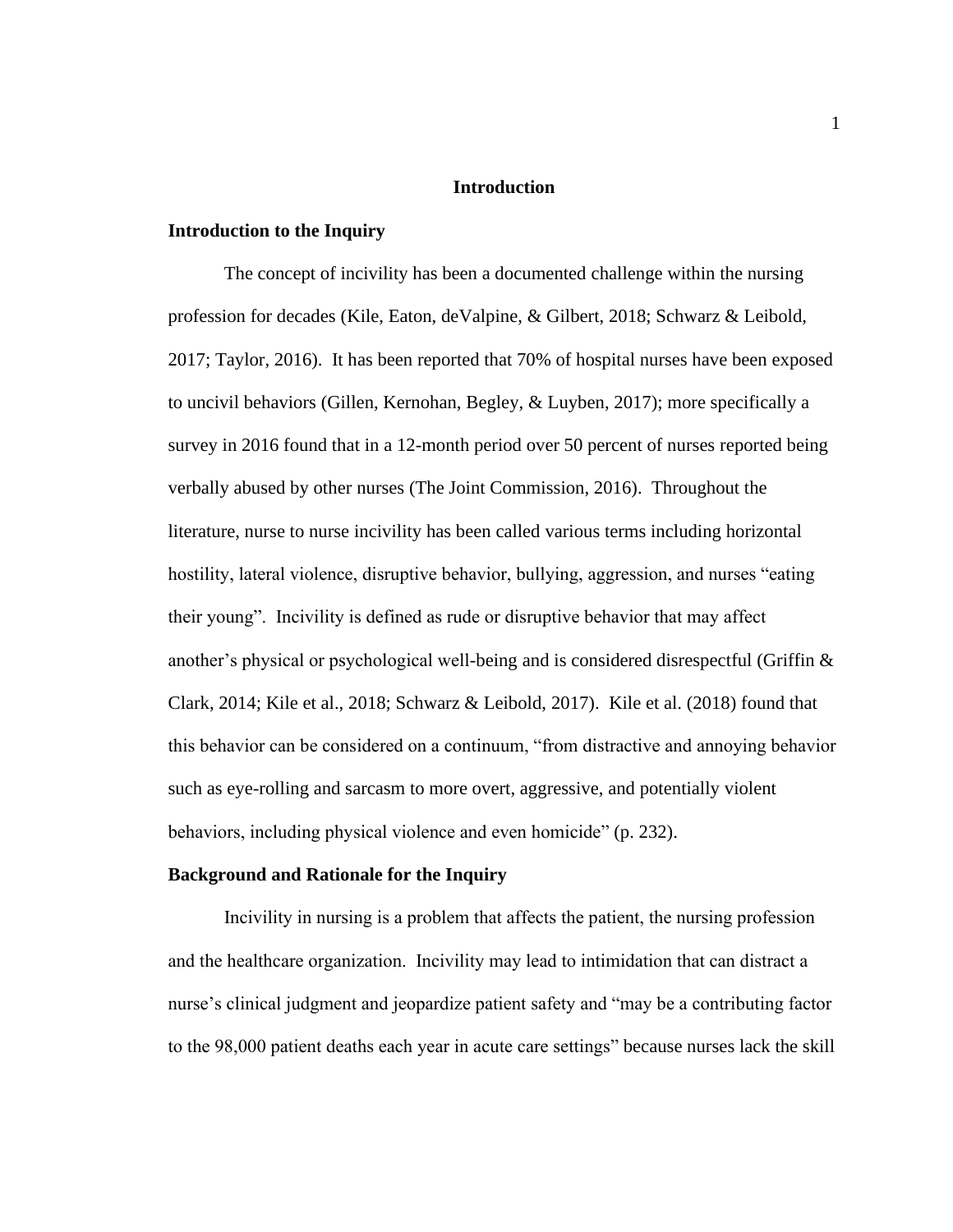set to intervene when associated with or experiencing uncivil behaviors (Leaster et al. 2015, p. 17). In addition, incivility has a significant financial impact on healthcare organizations related to nursing turnover and retention. Approximately 40% of nurses who identify as those who have experienced bullying or disrespectful behavior leave their position. The lack of retention can cost hospital organizations "75% to 125% of an RN's annual salary, with the expenses related to recruitment, orientation, overtime, compensation to ensure patient safety, loss of productivity, and customer satisfaction" (Stagg et al., 2013, p. 334). Kroning (2019) states that the effects of incivility can affect an employee's motivation, communication, and creates trust issues with co-workers, ultimately leading to an increase in vacant nursing positions.

The Joint Commission on Accreditation of Healthcare (JCAHO) and American Nurses Association (ANA) have zero-tolerance for disruptive behaviors (verbal abuse, sabotage, verbal and nonverbal intimidation or humiliation) and provided goals for healthcare organizations to improve recognition of incivility and address the behaviors in the nursing profession and medical institutions (Kile et al., 2018; Kroning, 2019; Schwarz & Leibold, 2017; Wilson & Diedrich, 2011). "The Joint Commission reported incivility to be at an epidemic level" and "issued a Sentinel Event Alert for all behaviors that undermine a culture of safety" (Kroning, 2019, p. 52). However, nursing incivility can be difficult to identify and confront due to incivility being "ingrained in the nursing culture" (Taylor, 2016, p. 1) causing the behavior to not be recognize; therefore, not addressed. Taylor (2016) observed interaction of 80 nurses and other ancillary staff on a nursing unit for five months and witnessed uncivil behaviors such as eye rolling, face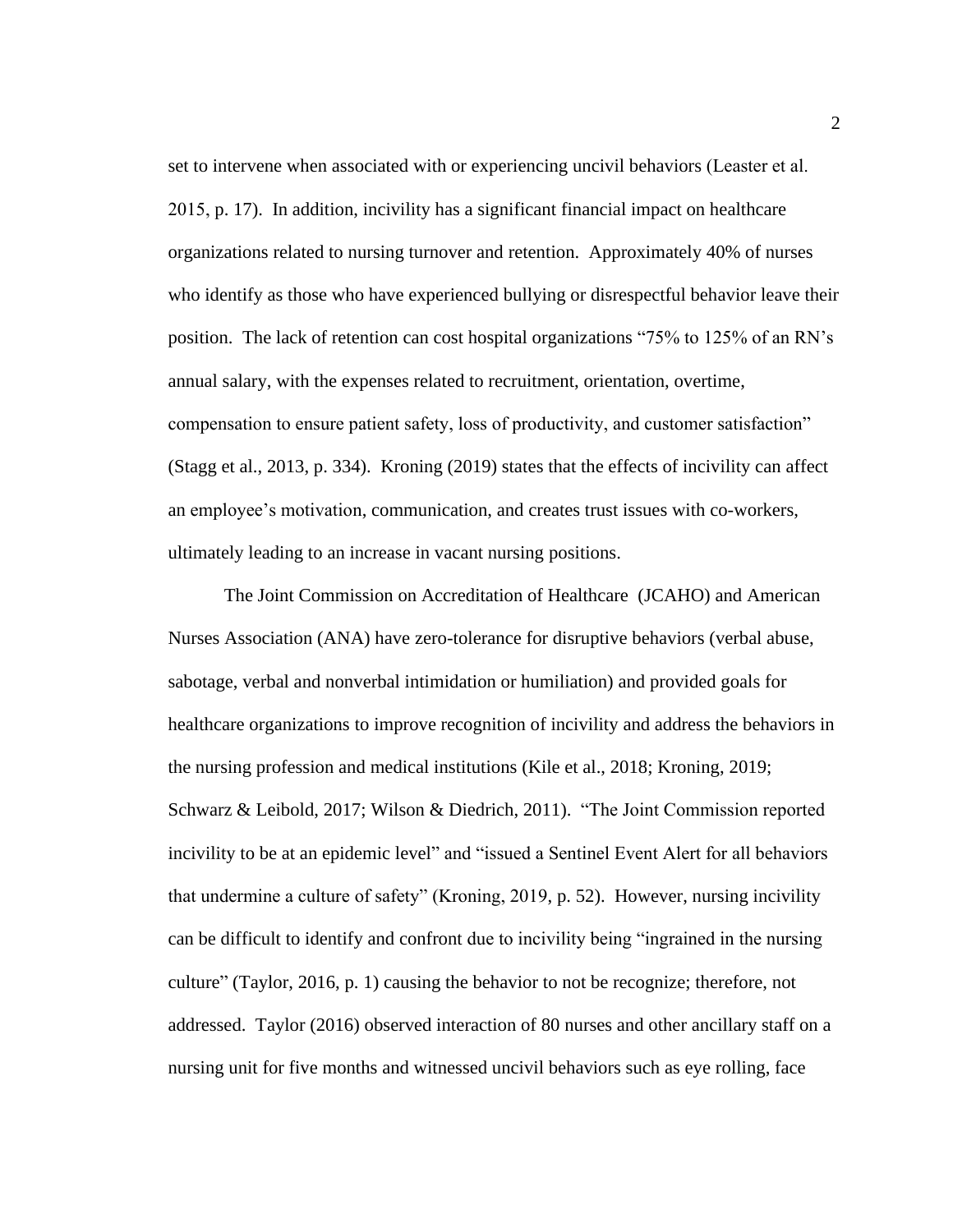making, shouting, or condescending tone of voice during every period. When nurses were interviewed by Taylor (2016) post observation, the majority didn't have a name for this type of behavior and only one nurse referred to it as bullying. When these behaviors are considered normal it causes some to perpetrate disrespect to others while being unaware of even doing it (Ceravol, Schwartz, Foltz-Ramos, & Castner, 2012). In addition, there is not a single term for the incivility phenomenon in the literature, making this a challenging behavior to identify (Taylor, 2016). Research shows that there is an inability among nurses to identify and confront uncivil behavior, which leads to the clinical question "would a nursing-based educational intervention for all nurses provide increased recognition of incivility, decrease disruptive behavior, and in turn, increase retention?"

#### **Purpose of the Inquiry**

The purpose of this integrative literature review is to identify a relationship between nursing incivility and nursing retention; as well as, identify the impact an educational intervention program has on nurse's confidence in managing uncivil behaviors when witnessed.

#### **Clinical Question**

Based on the provided information above, a clinical question was developed to guide the literature search and review. The clinical question, in Population (P), Intervention (I), Control (C), and Outcome (O), PICO format is the following: For nurses working in a hospital setting, how does an educational program on nursing incivility and tools to combat uncivil behavior compared with no educational program affect nurses'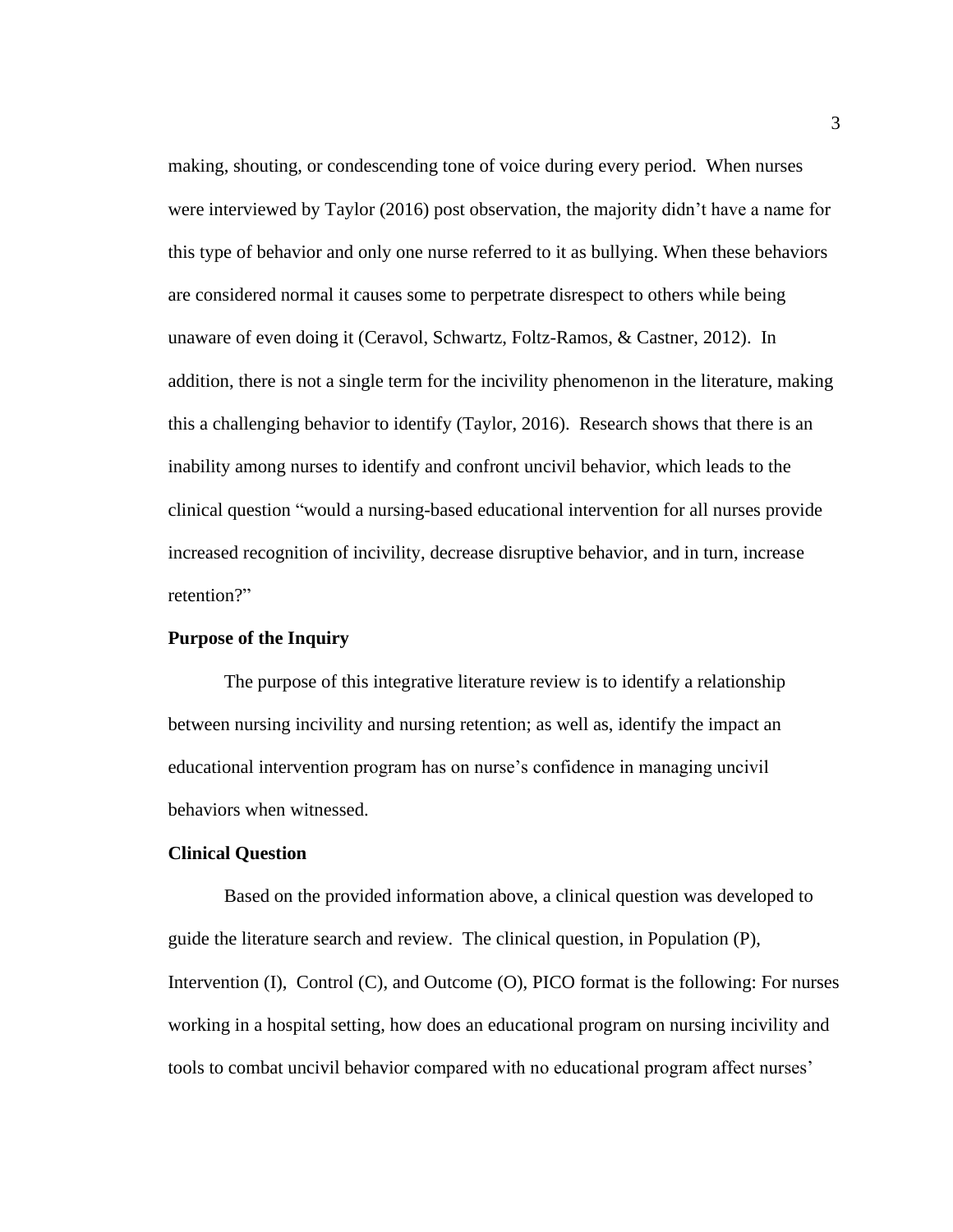knowledge and confidence in identifying and confronting nurse to nurse incivility and improve retention after receiving such education?

# **Method Used for the Inquiry**

The method for this scholarly inquiry process was an integrative literature review. This method of inquiry gives a comprehensive review of the evidence in the literature to aid in a better understanding of the clinical problem and knowledge of interventions. It is supported by the literature to resolve and/or provide recommendations to the clinical problem described above.

### **Literature Review**

#### **Introduction**

An extensive literature review was completed using several search engines to gain a broader understanding of nursing incivility and to review current studies on this issue. A variety of research articles were selected based on their level of evidence according to Ackley, Swan, Ladwig, and Tucker (2008). There were common themes identified in the systematic literature review and grouped: methodologic, background, and intervention. Methodologic themes identified common theories and framework to describe incivility: Social Cognitive Theory, Ray's Bureaucratic Caring Framework, and Oppressed Group Theory. Background themes grouped together authors' reasoning for studying the issue of incivility. Lastly, intervention themes evaluated the literature for the type of intervention performed to manage nursing incivility.

## **Search Strategy**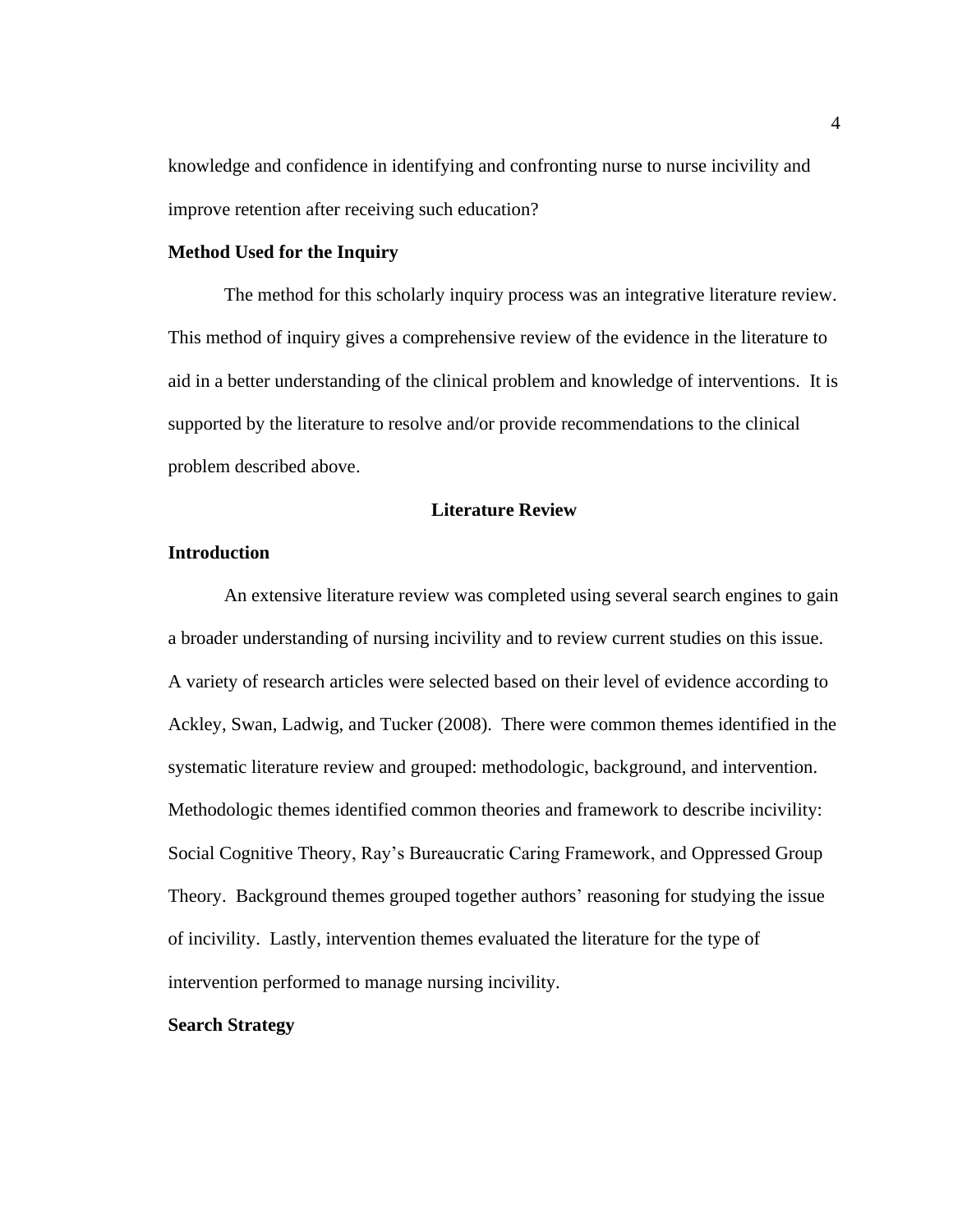Several search engines were utilized for a thorough literature search to be completed (see Table 1). Search engines included: Cochrane Library, Google Scholar, Nursing Collective @OVID, ProQuest, PubMed, and Scopus (which covers Medline and CINAHL.) Keywords to guide the literature search included: bullying, horizontal hostility (HH), workplace incivility, incivility, job satisfaction, nurses, intervention, prevention program, in-service, turnover, Cognitive Rehearsal Program. A second search was conducted that was aimed at specific authors that were frequently cited in the initial literature which included: Wilson, Barbara and Griffin, Martha. The searches took place in January 2019, February 2019, March 2019, and October 2019. Articles used in this inquiry were current and published between 2010 to 2019. An exception made to the literature review included a study by Martha Griffin (2004). This study provided a basis for many future studies which were all based on her intervention of Cognitive Rehearsal Program (CRP); therefore, the study was important to include. Articles were chosen based on abstracts that addressed an educational intervention for nurse to nurse incivility and turnover intents. Articles that were excluded were those articles in which the studied intervention took place in nursing academia settings. Studies chosen for this literature review can be viewed in Table 2. The chosen articles had an array of levels of evidence including one systematic review and a combination of quantitative and qualitative studies.

# **Levels of Evidence**

The articles chosen were rated on a level of evidence based on Ackley, et al., (2008) evidence framework (Table 3.) The level of evidence associated with the studies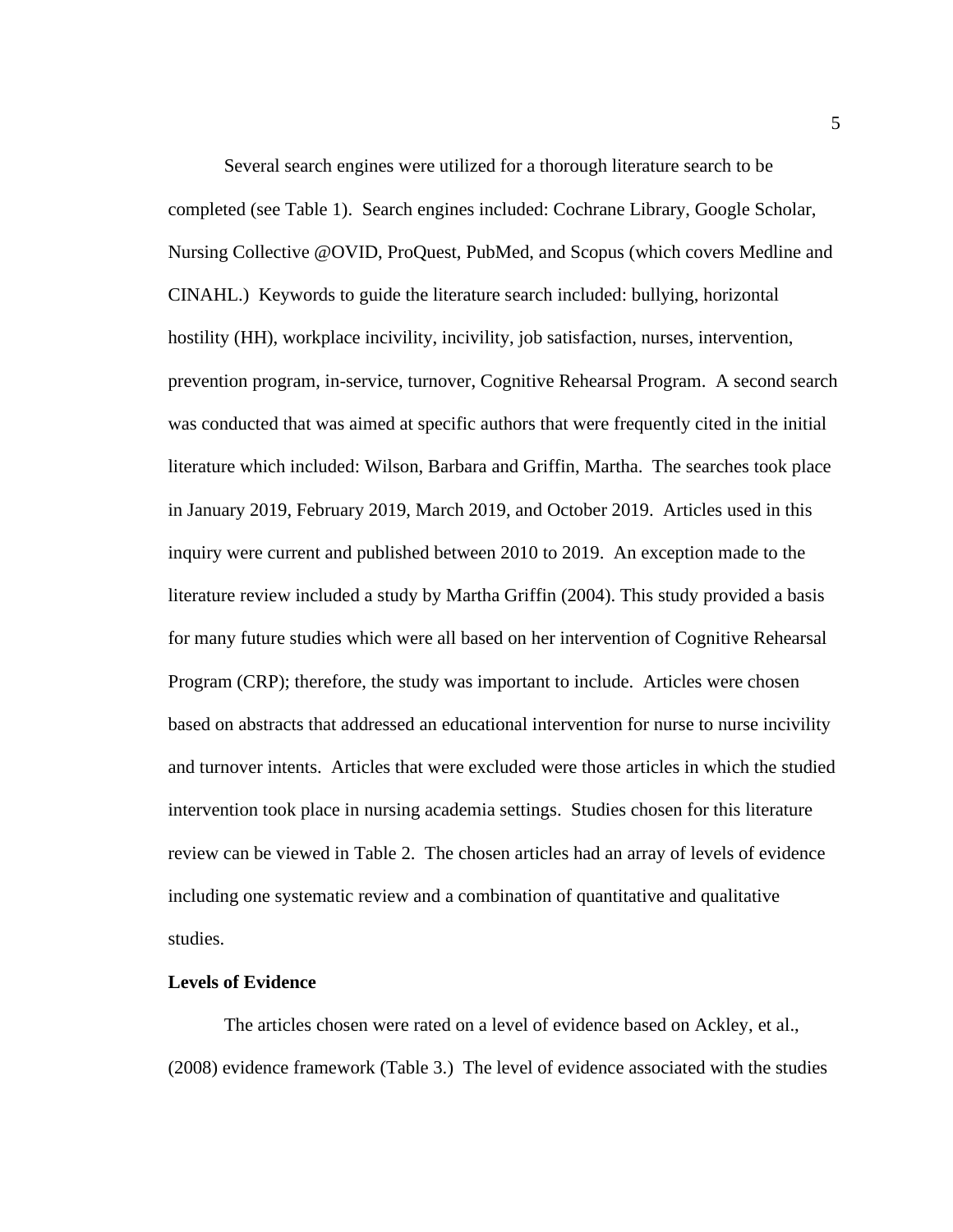are as follows: one systematic review (level I), one Randomized Control Trial (RCT) (level II), four quasi-experimental (level III), two mixed methods (level VI), one descriptive quantitative and three qualitative studies (level VI) and one expert opinion (level VII). For the purpose of this topic, it was important to include quantitative and qualitative articles due to the subjectivity of this issue and the fact that nursing incivility is perceived and influenced differently by society and culture (Eka  $\&$  Chambers, 2019).

# **Appraisal and Themes**

A literature appraisal was completed which focused on nursing incivility; specifically looking at increasing nurses' knowledge and confidence in the management of uncivil behaviors and the effects incivility has on nursing turnover intentions. Several themes were identified from the literature and summarized in Table 4.

#### **Methodological Themes**

Social Cognitive Theory was a common underpinning theory in relation to an educational intervention for managing nursing incivility (Griffin, 2004; Kile et al., 2018; Lesater et al., 2015; Sanner-Stiehr, 2018). These authors stated the importance of learning and role-modeling new knowledge to strengthen self-efficacy and help individuals understand the cause and effect relationship of uncivil behaviors. Skarbek, Johnson, and Dawson (2015) conducted an exploratory phenomenological study utilizing Ray's bureaucratic caring framework for questions to attempt to capture the interrelationship nurses have with each other since these relationships are multifaceted. The central research questions utilized are displayed on Figure 1.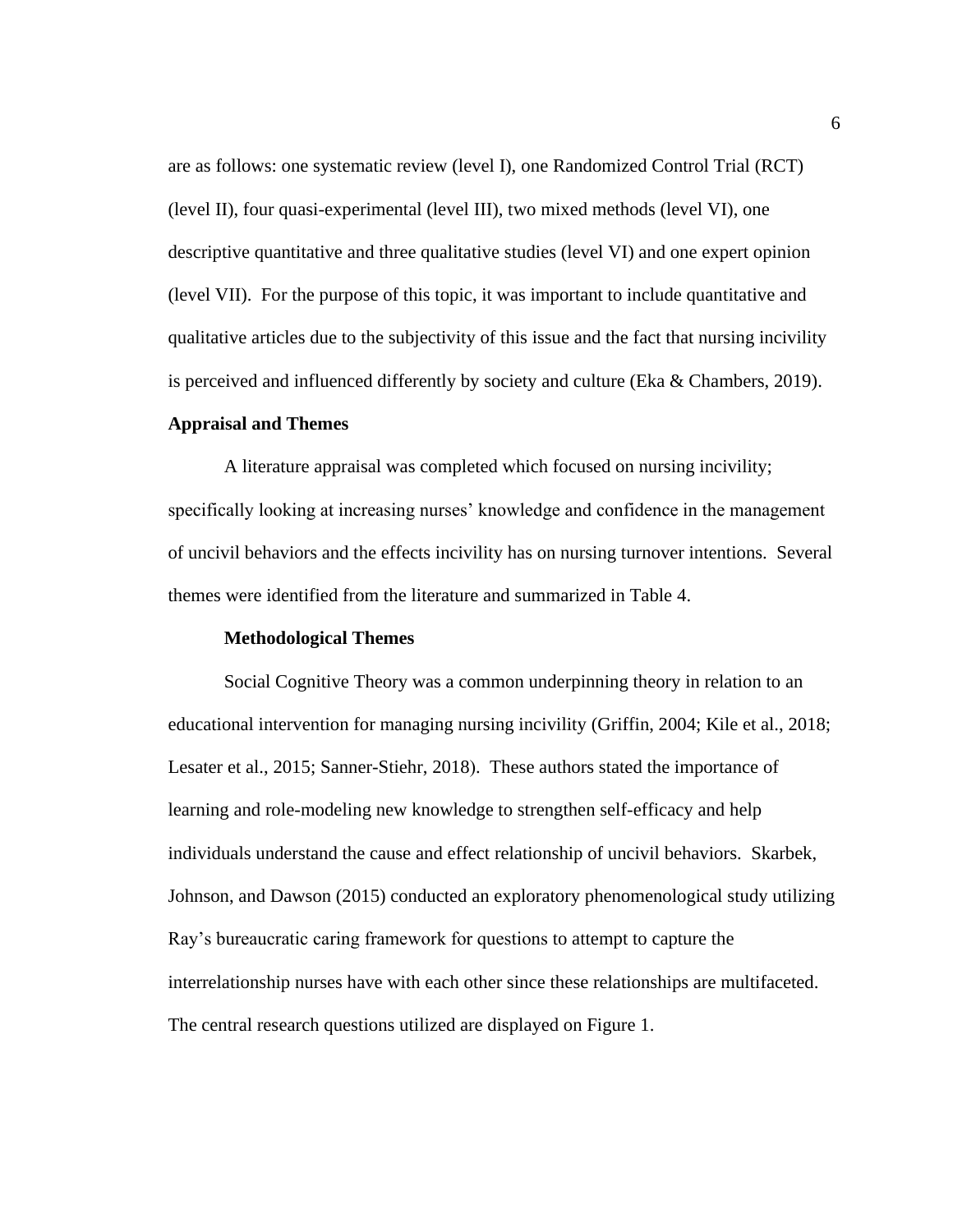How did each participant define bullying?

What did the nurse manager (NM) do to address the issue?

What interventions were effective in addressing the behavior, and what interventions

were no effective?

What did the NM perceive to be the scope of the problem?

What did the NM perceive comprises a healthy, caring work environment?

*Figure 1*. Central Research Questions (Skarbek, Johnson, and Dawson, 2015)

Another theory discussed by Griffin (2004) is that nursing is part of an oppressed group due to the hierarchy nurses' function under and are dominated by leadership and management, and physicians. This hierarchy creates a power struggle and aggressive behaviors among nurses on the lower end of the hierarchy. Griffin (2004) researched an educational intervention on lateral violence to "liberate an oppressed individual by helping them to see that stopping the dominant group or individual from oppressing them… liberation allows learning to continue" (Griffin, 2004, p.258-259).

Both quantitative and qualitative studies were utilized in this review to assist with the understanding of nurse to nurse incivility behaviors. It was important to research both types of studies as incivility can be perceived differently based on cultures and personal situations: qualitative studies were able to examine personal perspectives and provide such dialogue. A common limitation identified from most of the quantitative studies was small sample sizes (Johnson et al., 2019; Kang, Kim, & Yun, 2017; Lesater et al., 2015; Schwarz & Leibold, 2017; Stagg et al., 2013; Wilson & Diedrich, 2011).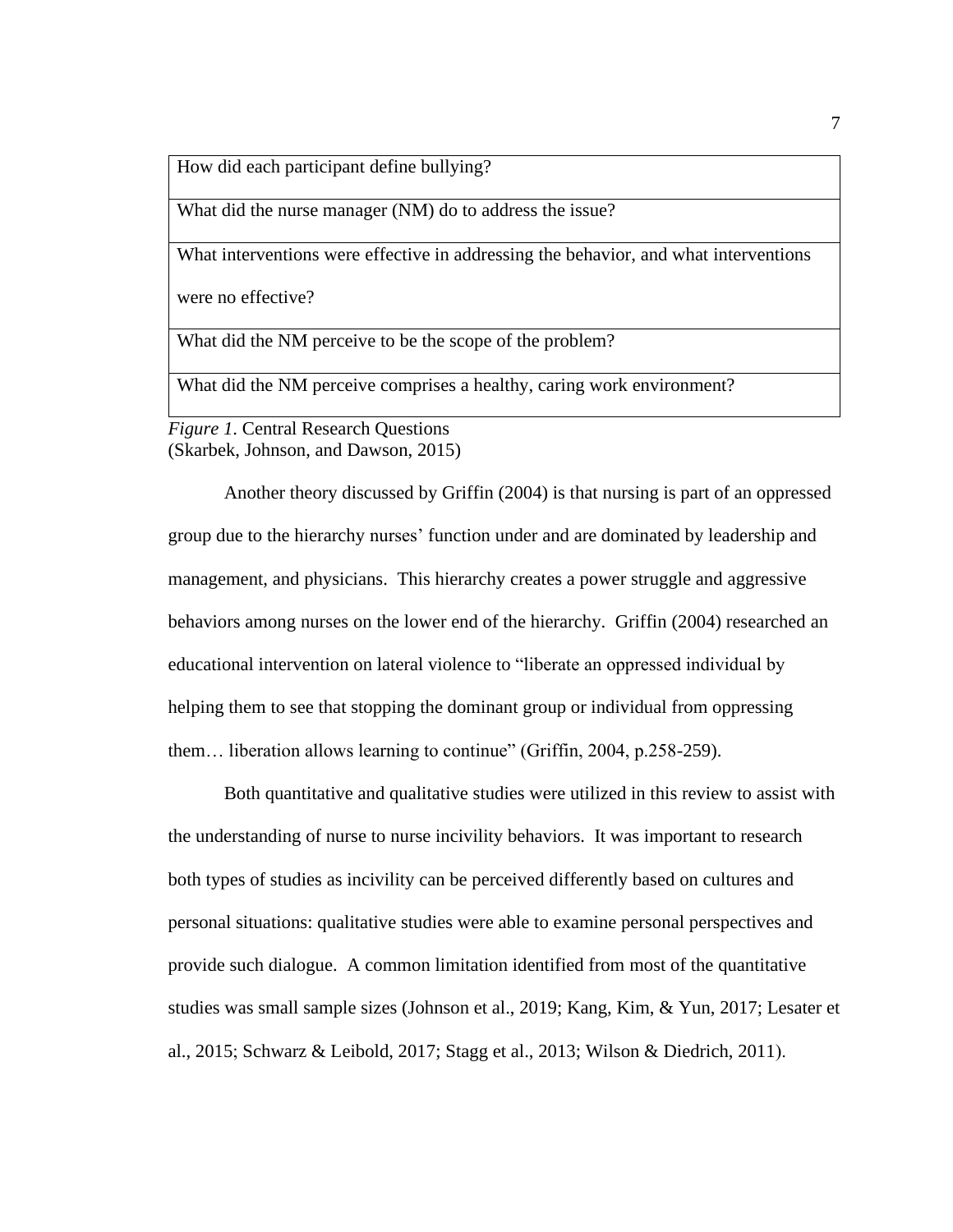Additional limitations included convenience sampling and lack of a power analysis was generally absent, with the exception of Kang et al. (2017) RCT. Many of the quantitative studies recognized that post intervention assessments may have been completed to early (less than six months post intervention), leading to question sustainability of the interventions. Ceravolo et al. (2012) had the longest period studied, over three years. This was a large quality improvement project aimed to "reduce nurse-to-nurse lateral violence and create a more respectful workplace culture through a series of workshops" (p. 599). The educational workshops were 60 to 90 minutes in length, with a goal to teach nurses to identify verbal and non-verbal lateral violence, the negative impact the behavior has on nurses, and to learn assertive communication skills. The education was completed through slide presentation, sharing of uncivil scenarios, and role-play. Participants were electronically surveyed from an adapted form of the Verbal Abuse Survey and measured on a Likert type scale prior to the start of the workshops in 2008, then after the completion of the workshops in 2011. The intervention left a positive impact on the workplace culture where nurses felt more respected and supported by peers. Nurses reported a safe environment to express opinions, and a decrease in unnecessary communications. Overall verbal abuse among nurses decreased 90% from 76% (Ceravolo et al., 2012). Despite the limitation of early reassessment, majority of the literature had comparable final results.

#### **Background Themes**

Incivility in the nursing profession impacts multiple layers within healthcare organizations. Incivility results in increased turnover rates among nurses, creating a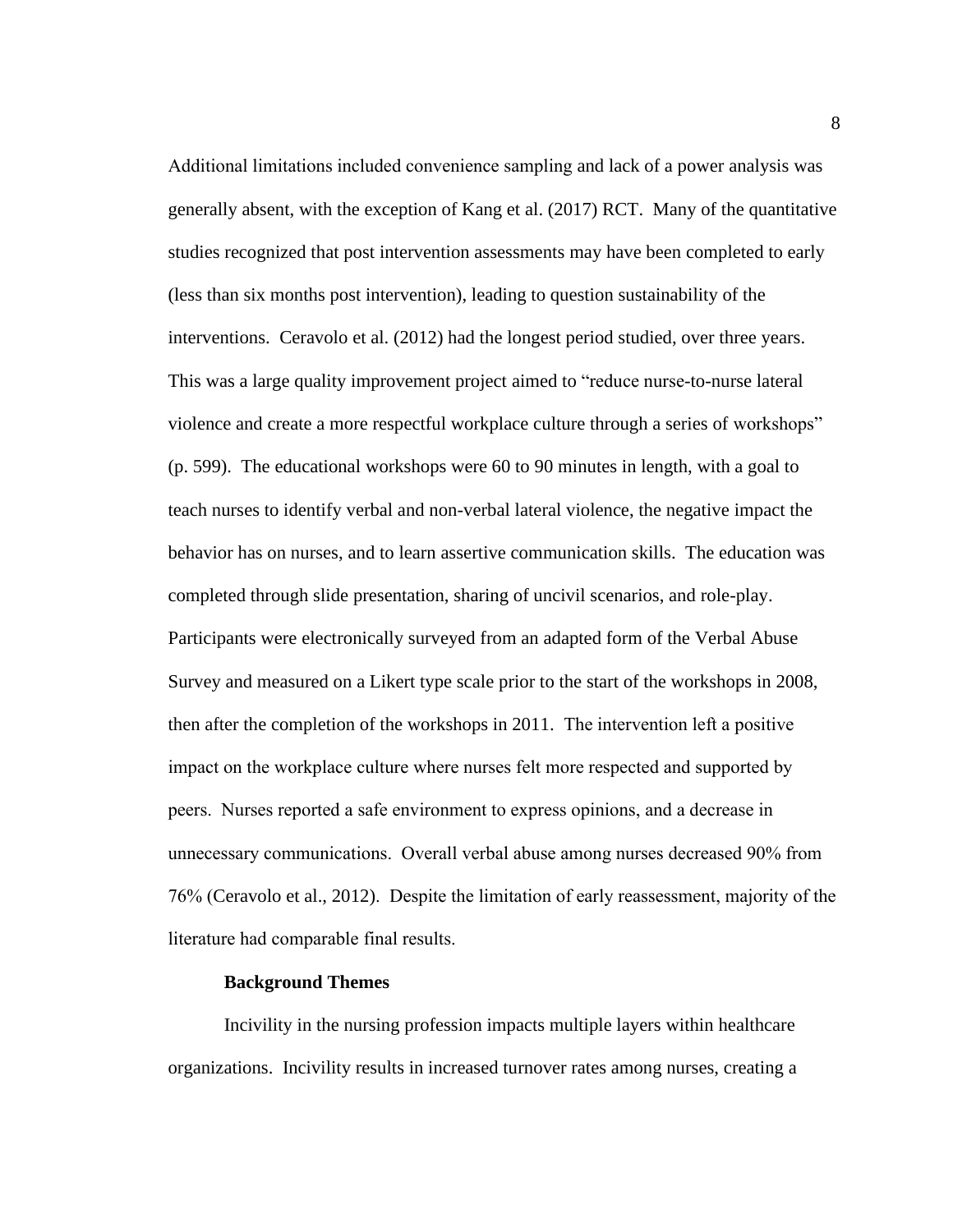significant expense for organizations. Kile et al. (2018) estimated \$23.8 million is spent in the United States related to uncivil behaviors for "absenteeism, loss of productivity, altered workloads, and increased nursing turnover" (p. 2). Wilson and Diedrich (2011) had a similar finding "that employers spend \$300,000 per year in nurse turnover costs for every 1% increase in turnover rates" (p. 454) due to loss of productivity, due to absenteeism from work, cost to recruit, hire, and orient.

A secondary background theme related to the research of nursing incivility is the attention this problem has received from JCAHO and ANA. Kile et al., (2018), Schwarz and Leibold, (2017), and Skarbek et al., (2015) identified that these organizations have recommended that nurses should recognize, acknowledge, address, and eliminate this disruptive, unprofessional behavior. ANA (2015) *Nursing Code of Ethics* Provision 1.5 Relationships with Colleagues and Others states that uncivil behaviors in nursing, bullying, and intimidation are morally unacceptable. The full version of this provision is seen in Figure 2.

1.5 Relationships with Colleagues and Others

Respect for persons extends to all individuals with whom the nurse interacts. Nurses maintain professional, respectful, and caring relationships with colleagues and are committed to fair treatment, transparency, integrity-preserving compromise, and the best resolution of conflicts. Nurses function in many roles and settings, including direct care provider, care coordinator, administrator, educator, policy maker, researcher, and consultant.

The nurse creates an ethical environment and culture of civility and kindness, treating colleagues, coworkers, employees, students, and others with dignity and respect. This standard of conduct includes an affirmative duty to act to prevent harm. Disregard for the effects of one's actions on others, bullying, harassment, intimidation, manipulation, threats, or violence are always morally unacceptable behaviors. Nurses value the distinctive contribution of individuals or groups as they seek to achieve safe, quality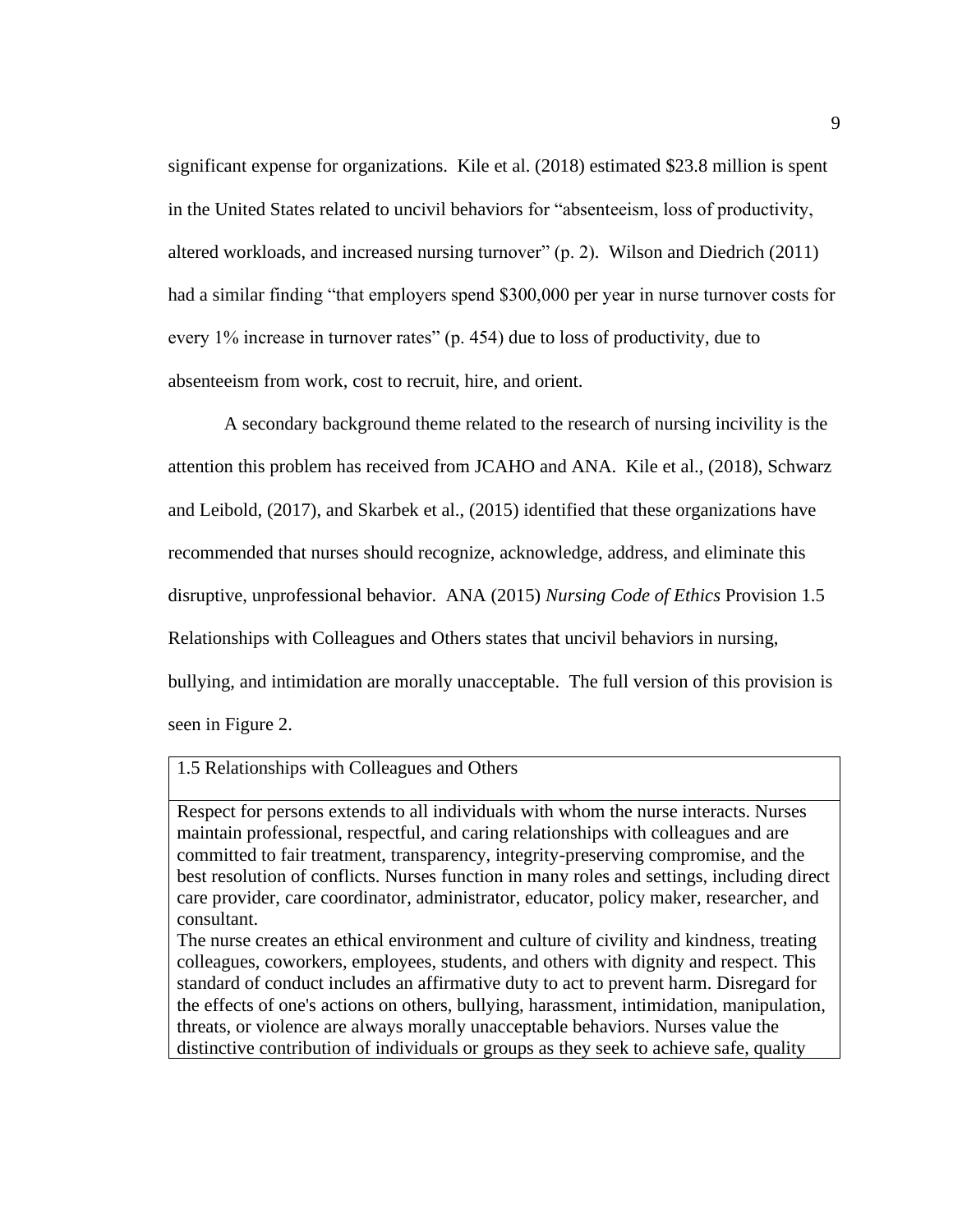patient outcomes in all settings. Additionally, they collaborate to meet the shared goals of providing compassionate, transparent, and effective health services. *Figure 2*. Nursing Code of Ethics Provision 1.5 (ANA, 2015, p. 4)

# **Intervention Themes**

The ability of the nursing profession to identify nurse to nurse incivility was identified as a challenge by several authors due to incivility being perceived differently based on culture and personal situations. There was evidence that this could be improved with an educational program. Schwarz and Leibold (2017) noted an online educational intervention helped nurses to identify uncivil behaviors ( $p = 0.013$ ) ( $r = -0.48$ ). The online education consisted of defining incivility in nursing, examples of incivility, the impact of incivility, and refection and application questions. Skarbek et al.'s (2015) phenomenological study with nurse managers identified a theme of awareness to uncivil behaviors as a priority in tackling the problem of incivility. Kile et al. (2018) found 25% of participants reported self-awareness of their own actions of incivility type behaviors after education on the topic and Stagg et al. (2013) had similar results where 70% of nurses surveyed reported changing their own behaviors after an educational course. Most shocking was an RCT by Johnson et al. (2019) which showed that 66% of subjects in the experimental group, who experienced incivility prior to performing cardiopulmonary resuscitation, made an error in giving an extra shock to the mannikin, whereas this error was not made by the control group. The uncivil behavior the experimental group faced was impatience of tapping a foot, frowning at the participants, and arms crossed by the simulation actor. Participants were also greeted in a poor manner by the actor: "This is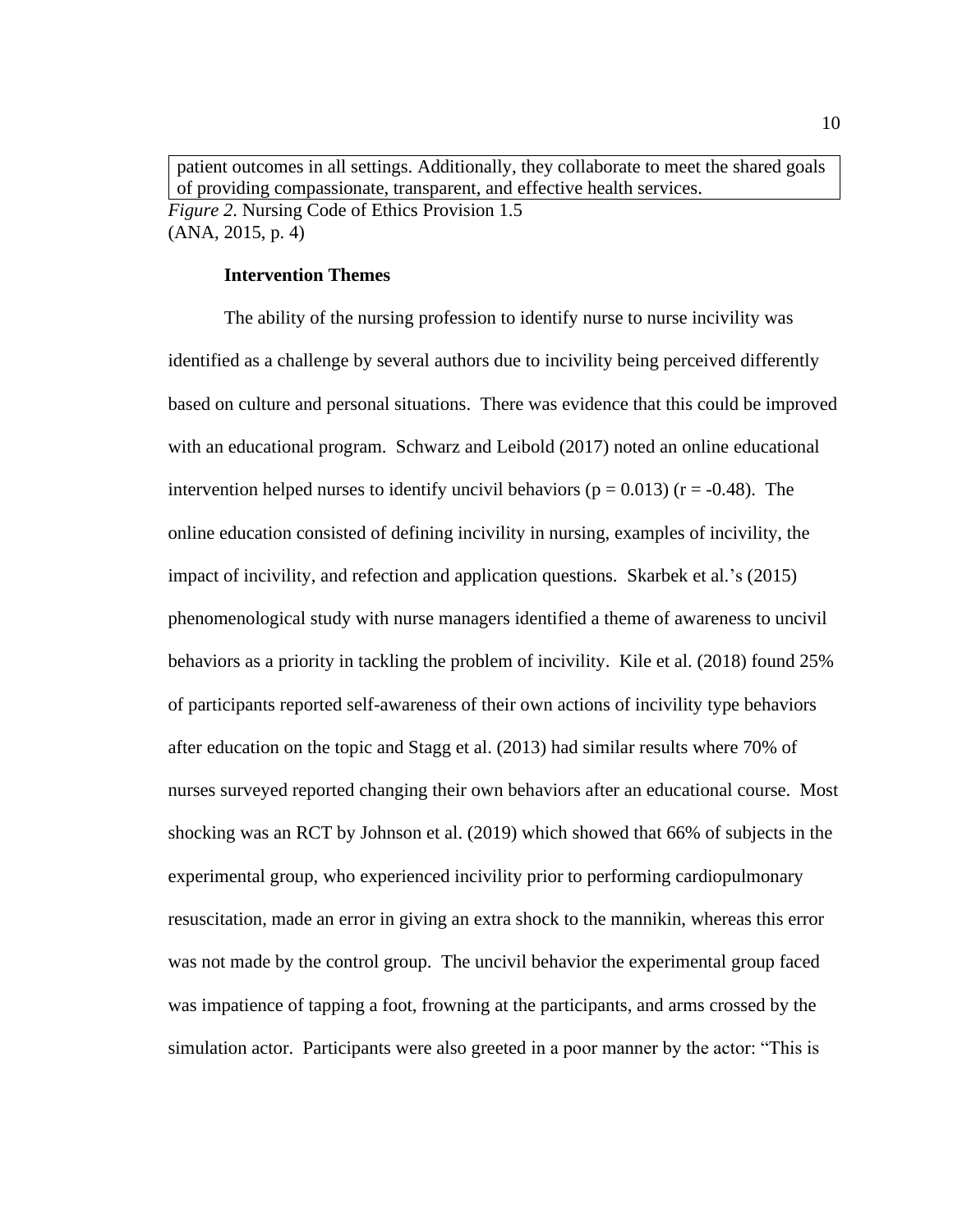my equipment. I am here to make sure you take care of it…nurses can't clean up after themselves…I'm going to stick around to keep an eye on my stuff" (Johnson et al.,2019, p. 3). The results from the study were not statistically significant; however, this does raise concern that incivility can have negative consequences on teams performing clinical tasks while performing patient cares (Johnson, 2019).

Cognitive rehearsal programs created by Dr. Martha Griffin (2004) was the intervention of choice for the majority of the studies reviewed, with the exception of the systematic review reported by Gillen et al. (2017), which excluded Griffin (2004) because they felt CRP was focused on management of incivility versus prevention. Gillen et al. (2017) reported on a systematic review that determined that there were very low levels of evidence to demonstrate interventions in a workplace that can prevent bullying on the bases of reported RCTs. However, this review was not limited to hospital settings and excluded studies that focused on management of the problem.

The effects of a CRP intervention were studied both quantitatively and qualitatively, with levels of evidence ranging from II to VII. Kang and Yun (2017) completed an RCT in South Korea and Johnson et al. (2019) completed an RCT in the United States. Kang and Yan's (2017) intervention was the most time consuming. They lead ten different educational sessions lasting 20 hours each when compared to Lesater et al., (2015) being three educational sessions totaling seven hours and Kile et al., (2018) was five different educational sessions lasting two hours each. Kang and Yan (2017) evaluated the hypothesis that interpersonal relationships of participants that attended a CRP will be different from those who did not using a tool adapted from the "Relationship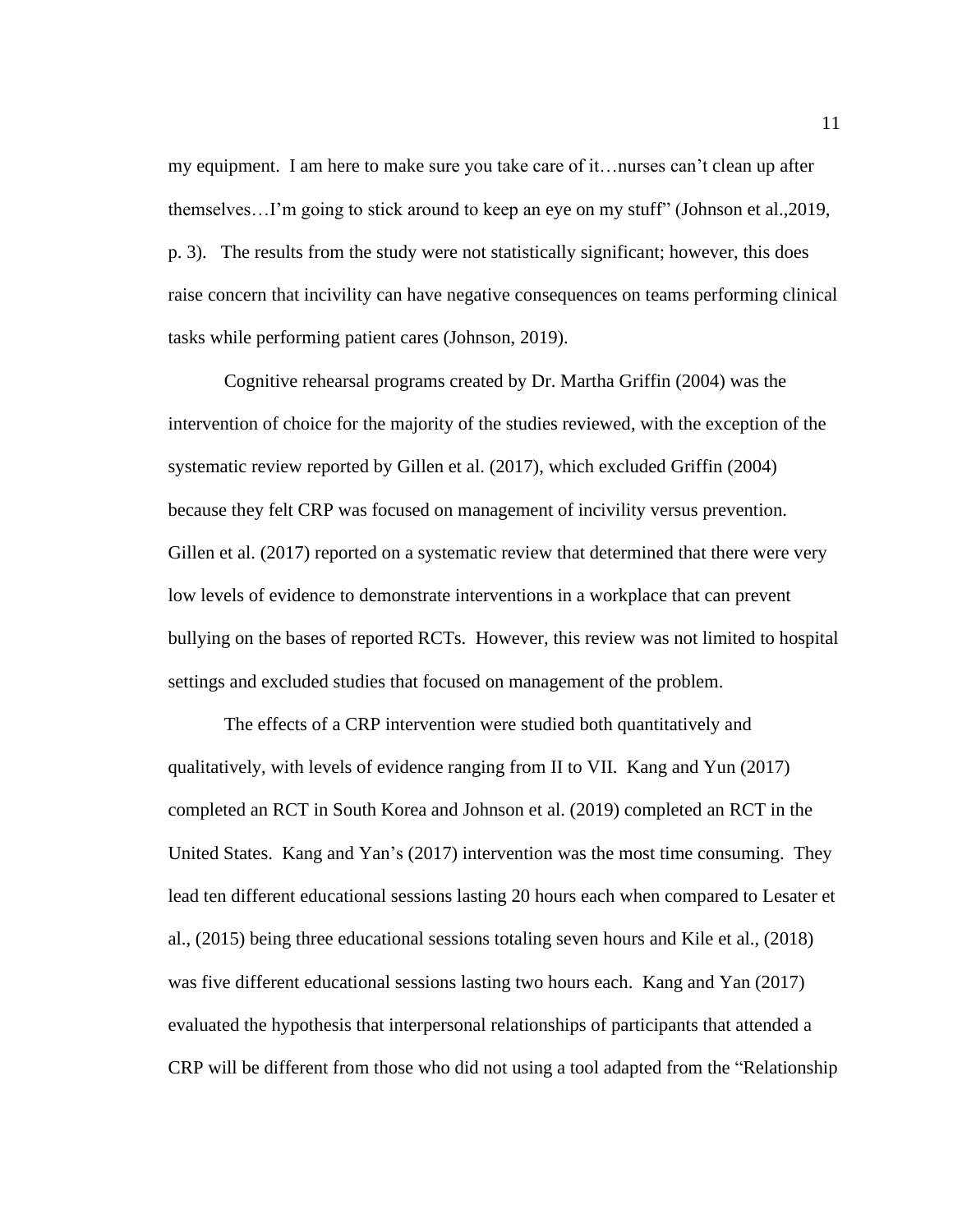Change Scale by Schlein & Guerney" (p. 693). This Relationship Change Scale measured communication, sense of trust, friendliness, sensitivity, openness and understanding. The tool had a Cronbach's alpha of 0.90. This hypothesis was supported statistically ( $p = 0.022$ ). A follow-up assessment was completed four weeks post intervention, with the effects of the intervention still favorable ( $p = 0.024$ ). Lesater et al., (2015) completed a mixed method study that demonstrated a decrease in perceived incivility and increase in self-efficacy to manage uncivil behaviors in two large hospital units studied following a three-part intervention of didactic, role-play and simulation. The intervention took place over a six-month period and participants were surveyed along to way. There were four tools used to assess the intervention goal, one was the *Nurse Incivility Scale* (NIS), this was uses to measure workplace conflict, stress, and job satisfaction (Cronbach's alpha of 0.81-0.94). The NIS uses a 5-point scale "measuring hostile climate, inappropriate jokes, inconsiderate behavior, gossip and rumors, freeriding, abusive supervision, lack of respect, and displaced frustration" (Lesater et al., 2015, p. 19). Kile et al., (2018) too utilized the NIS and results demonstrated statistical improvement in incivility behaviors post-intervention for the variable: lack of respect (p  $= 0.003$ ). Ceravolo et al. (2012) project took three years to complete due to having 203 training sessions for over 4000 participants. In the training sessions, nurses attended with hopes to foster healthy conflict resolution and to change the culture of nurses not willing to speak up about incivility.

Throughout the literature, the effects of a CRP intervention on a nurse's ability to respond and confront uncivil and disruptive behaviors, such as scapegoating, nonverbal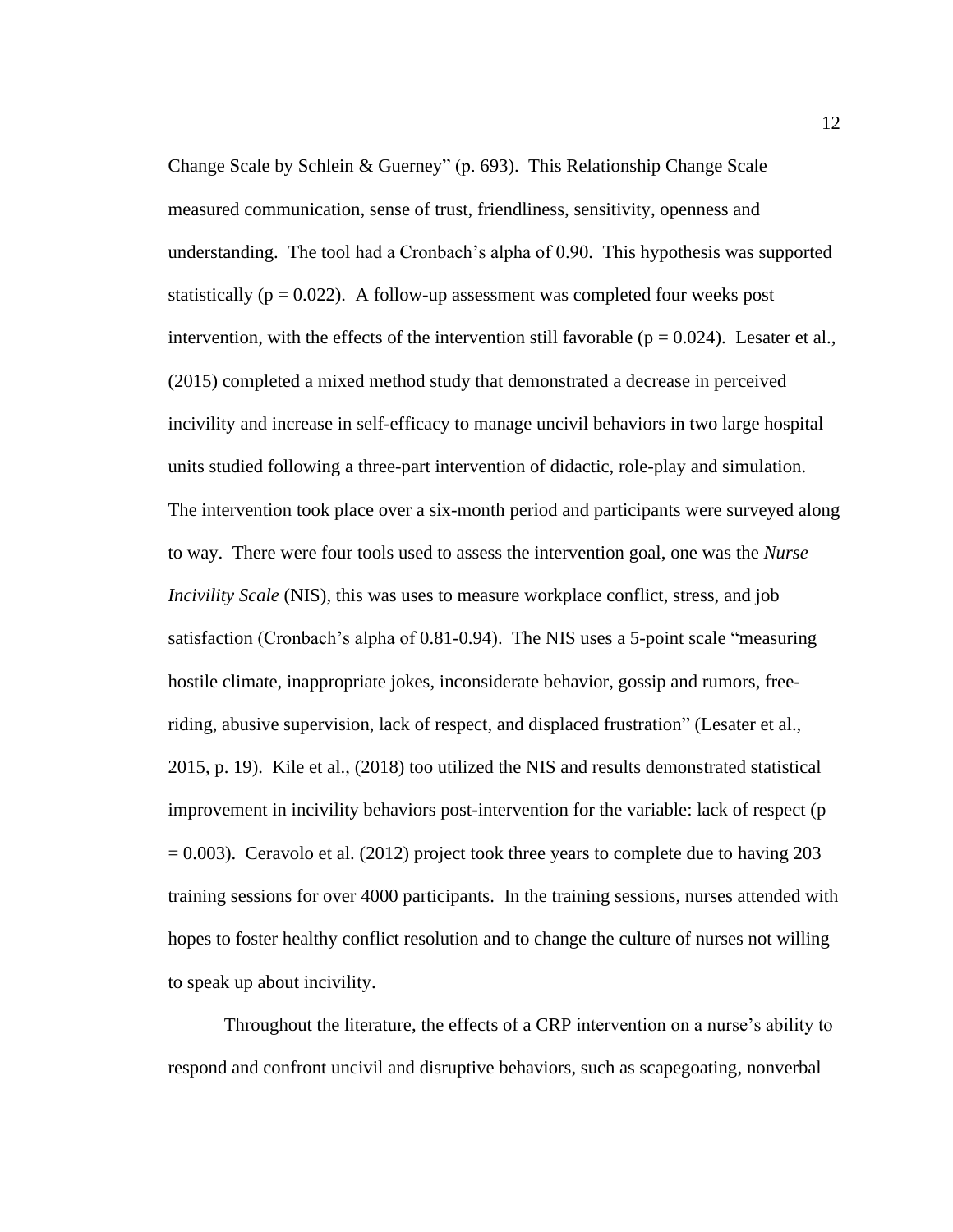innuendo, undermined activities, withholding information, sabotage, and backstabbing were evaluated. Sanner-Stiehr's (2018) quasi-experimental study found that nurses who had an educational intervention aimed at disruptive behavior and were taught how to respond to disruptive behaviors by role-playing showed statistical improvement in doing so compared to baseline data; both immediately after the educational intervention ( $p =$ 0.000) and three months post education ( $p = 0.012$ ). Sanner-Stiehr (2018) characterized the disruptive behavior as behaviors referred to as bullying or incivility. This study was more concerned with the effects of the disruptive behavior that "compromise respectful relationships and ultimately decrease quality of patient care" (p. 106). These favorable findings were also supported in the qualitative studies from Griffin (2004), Kile et al. (2018), Lesater et al. (2015), Schwarz and Leibold, (2017), and Stagg et al. (2013). Ceravolo et al. (2012) and Kile et al. (2018) concluded after an education intervention program nurses had increased awareness of incivility. A cognitive rehearsal intervention empowered nurses to confront uncivil behaviors and instilled determination to solve communication issues that can be the culprit of incivility, which in turn creates a positive culture change (Ceravolo et al. 2012).

In addition to analyzing how an educational intervention is effective in managing nursing incivility, the research analyzed the effects incivility had on nursing intention to leave their job. Wilson and Diedrich (2011) analyzed data from surveyed nurses and identified a relationship between horizontal hostility and intentions to leave their job ( $F=$ 4.604) ( $p = 0.000$ ); furthermore, Schwarz and Leibold's (2017) study demonstrated that if a nurse was negatively affected by incivility at least once in the past twelve months that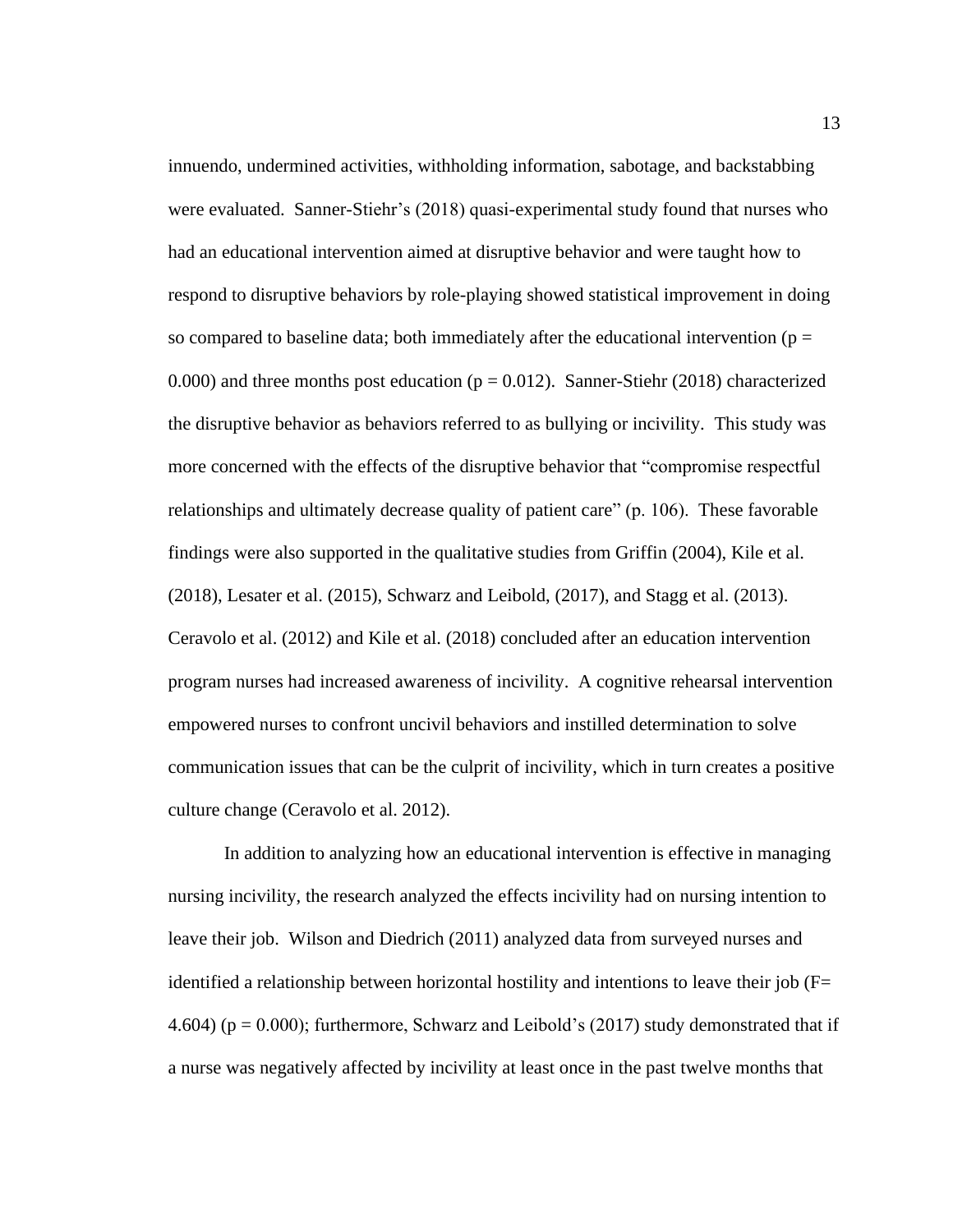almost 52% of nurses sought out other job opportunities. Kang et al. (2017) hypothesized that the turnover intention of nurses that received a CRP would differ from those that were on the waitlist for the CRP education. This hypothesis had a statistically significant finding  $(F=5.55)$  (p = 0.024) initially post-intervention and at a four-week follow-up  $(F=3.17)$  (p = 0.024). Ceravolo et al. (2012) completed a large institutional incivility educational intervention to reduce incivility between nurses. The educational intervention goal was to create an environment where nurses had awareness of incivility, stronger skills communication and abilities to collaborate in a positive way. The post intervention surveys showed results for a better work culture and reduced nursing turnover. Turnover at the start of the intervention was as high as 11.5% and the rate decreased to 6% after the three-year educational intervention.

#### **Summary of Evidence**

This literature review revealed few high levels of evidence and the systematic review demonstrated "low levels" of evidence available. However, qualitative studies reviewed demonstrated reader believability and transparency. The majority demonstrated supporting evidence that there is a need for an intervention to eliminate nursing incivility. Despite these findings, more RCTs aimed at the effectiveness of educational programs to decrease or eliminate nurse to nurse incivility are needed to decrease organizational costs due to nursing turnover and maintain patient safety. Longer follow-up time periods are needed to evaluate the effects of the intervention. Gillen et al. (2017) recommend follow up at a minimum of six months to demonstrate change and Kile et al. (2018) question the need for repeated annual education training for sustainability. Nursing incivility has been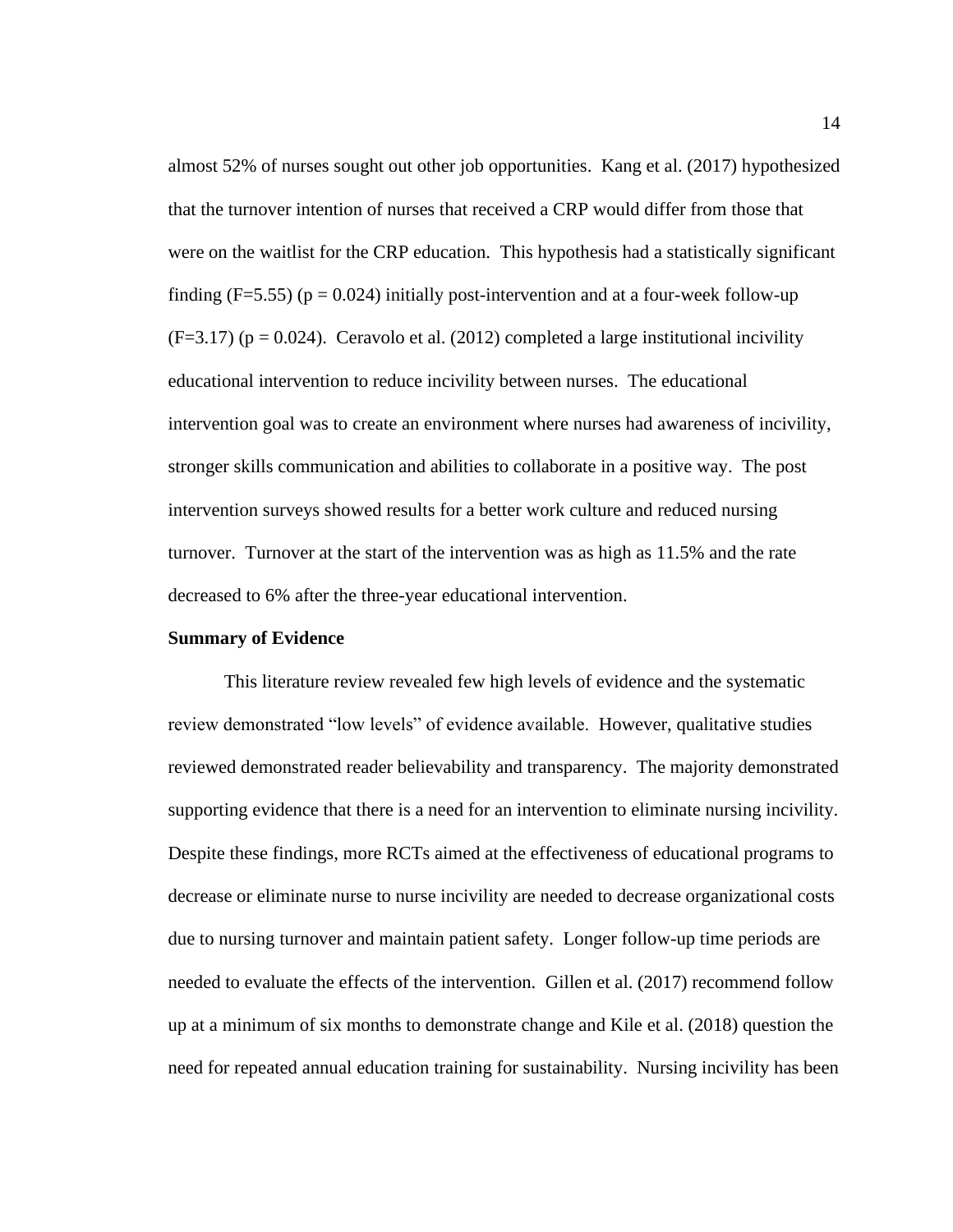documented in the literature for decades, and this issue has negatively influenced the nursing culture. Working to overcome nurse to nurse incivility through an annual educational intervention can create the positive culture change the ANA is calling for.

#### **Summary of the Literature Reviewed**

Ultimately, there is enough research to support an educational intervention for nurses related to nurse to nurse incivility within the profession and medical institutions. A major gap in the literature was the inability to evaluate long term, greater than six months, effects of an educational intervention for uncivil behavior. Another gap recognized is that majority of participants were white women; as nursing continues to become more gender and culturally diverse, it would be beneficial to have more diversity in the studied population.

Regardless of the gaps, nursing incivility is an issue that has plagued the nursing profession for decades. The ANA called for action to be taken; therefore, an educational program based on Dr. Martha Griffin's Cognitive Rehearsal program for nurses is a step in the right direction for patients, nurses, and organizations.

# **Conceptual Framework**

#### **Johns Hopkins Nursing Evidence-Based Practice Model**

 The Johns Hopkins Nursing Evidence-Based Practice (JHNEBP) Model (2017) offers a streamline process that can be utilize when working to create the culture change that is needed. It begins with asking a practice question. In this step a team is recruited, a problem is defined, a question is developed, stakeholders are identified, and a schedule is created. Next is finding evidence related to the best practice for the question by doing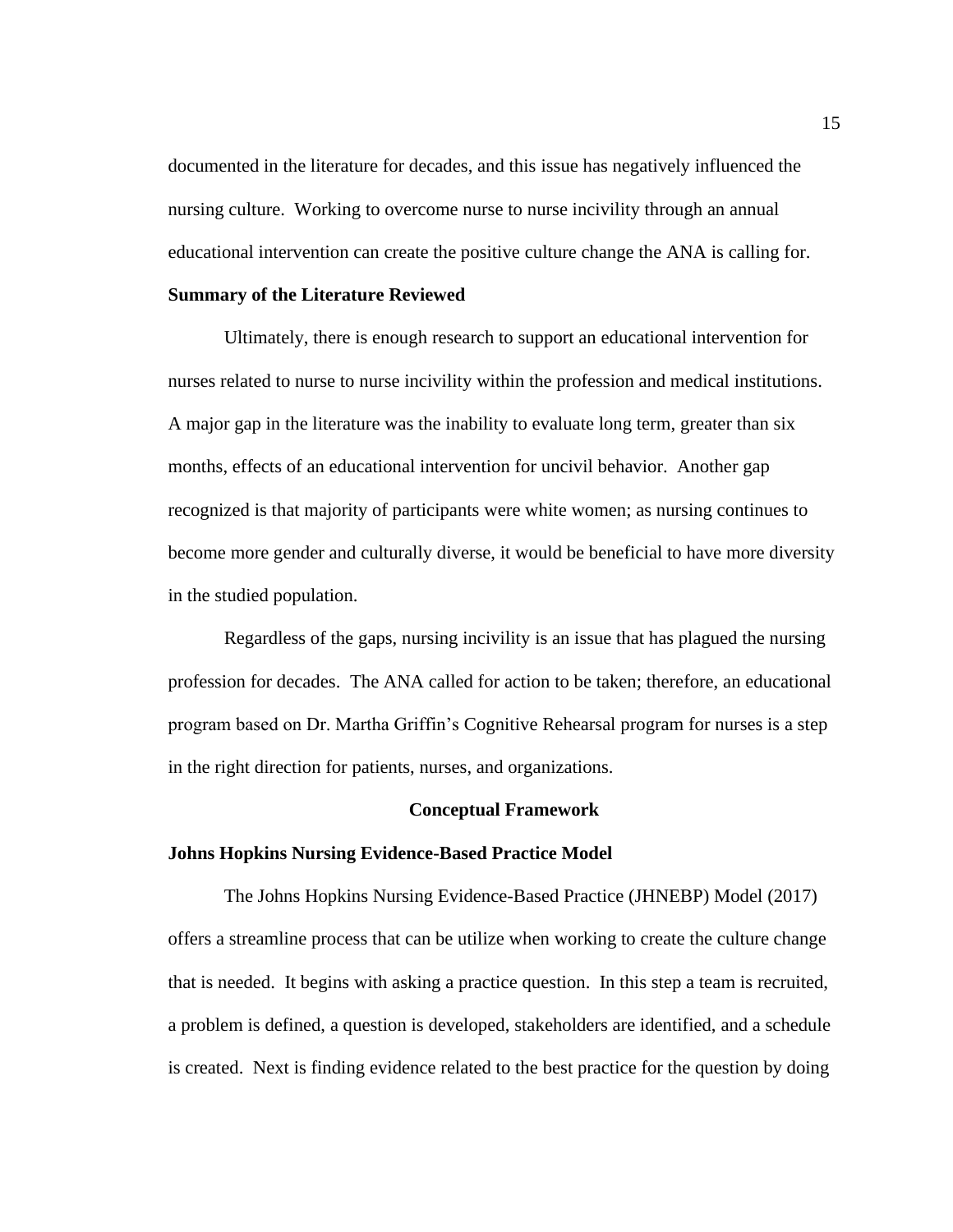a literature review, appraising and leveling each piece of evidence, synthesizing the evidence, and developing recommendations based on the synthesis. The recommendations are then translated it into an action plan. One needs to then secure the support and resources needed and implementing the plan. Finally, evaluate the outcome of the plan, report it to the stakeholders, and disseminate the findings.

The JHNEBP model was chosen for the simplicity and adaptability the model offers; as well as the conceptual model that takes into consideration internal and external factors. Nursing incivility is a problem that is influenced by internal factors (societal and hospital cultures, staffing numbers, technology, and organization standards) and external factors (ANA and JCAHO). In addition, this model is applicable to "clinical, administrative, and educational nursing settings "(Mazurek Melnyk & Fineout-Overholt, 2015, p. 305) and this research question impacts all three of these settings. Permission was granted by John Hopkins Nursing to utilize their model and Appendix A is a project plan template.

# **Conclusion**, **Recommendations**, **Implications for Nursing Introduction**

The purpose of this integrated literature review was to identify a relationship between nursing incivility and a nurse's intent to leave their current work unit; as well as, identify the impact an educational program has on nurse's confidence in managing uncivil behaviors when witnessed. This section will conclude the review, give implications, and recommendations for the future management of nursing incivility. **Conclusions**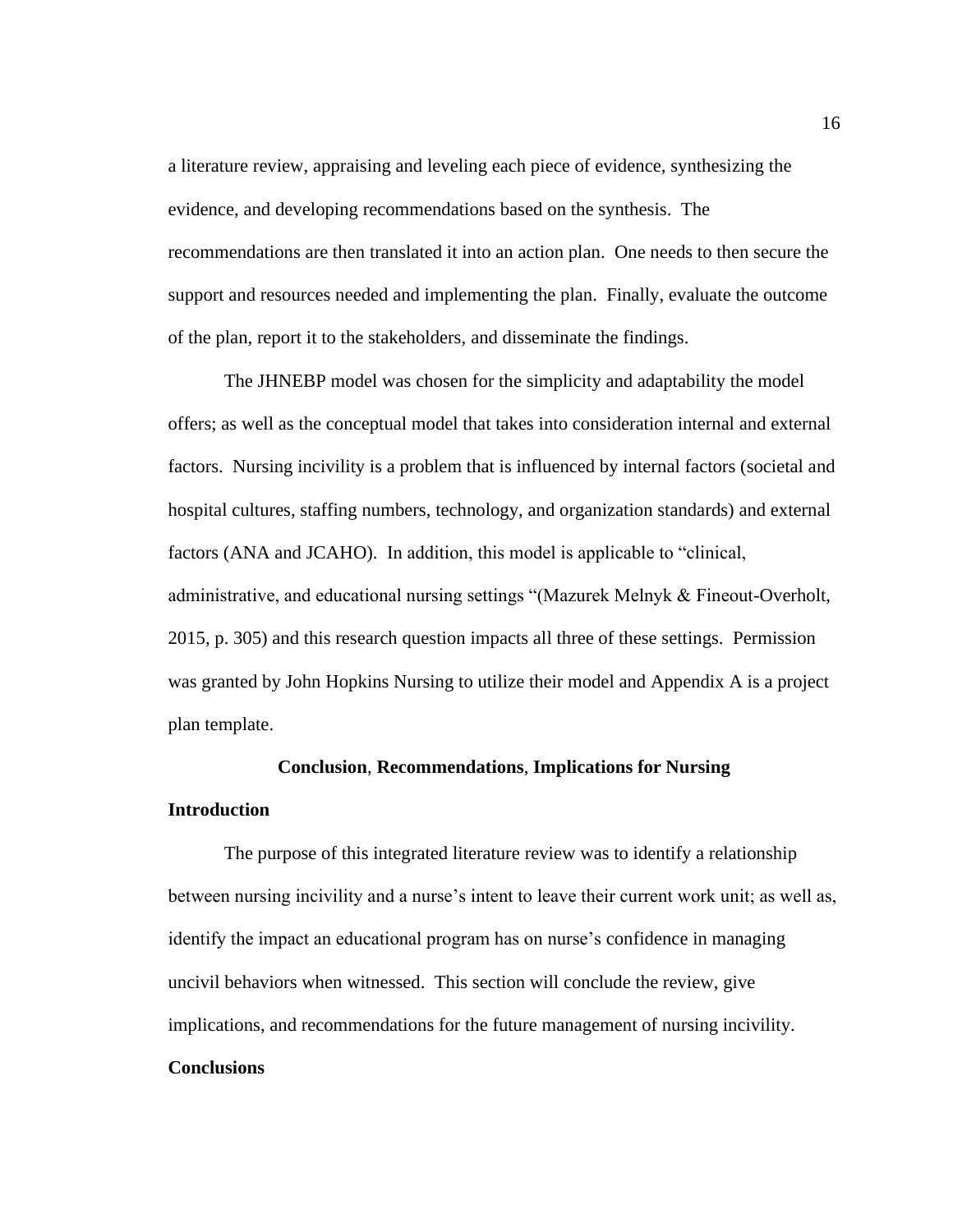Incivility has troubled the nursing profession for decades. This issue can cost medical institutions a significant amount of money every year and can impact patient care and outcomes. The literature demonstrates that a CRP educational intervention can be beneficial to the profession by decreasing incivility, improving nurse's awareness of behavior, giving tools to combat the negative behavior to better communicate with others, and decreasing nursing turnover intentions. Since incivility varies with perception and is socially and culturally influenced, it would be beneficial to offer a CRP to new nurses entering the field and reinforce CRP yearly for experienced nurses through an online learning module and role-play during a mandatory two-hour annual meeting. These interventions will help the nursing profession continue to work towards a goal set forth by JCAHO and ANA for a culture of safety.

### **Implications for Nursing**

It is imperative that healthcare organizations recognize incivility as this continues to be an ongoing issue. The research shows that even after cognitive rehearsal teaching, incivility continues to be reported by nurses. As there is ongoing change within nursing profession as social groups, generations, technology, and cultures change, education about nursing incivility needs to be constant. A key piece to managing nursing incivility identified in this integrative literature review, is first awareness; awareness to the definition of incivility and behaviors that fit such a definition as well as acknowledgement of one's own behaviors that might perpetrate uncivil behavior. Organization leaders can support nurses by providing education to their employees as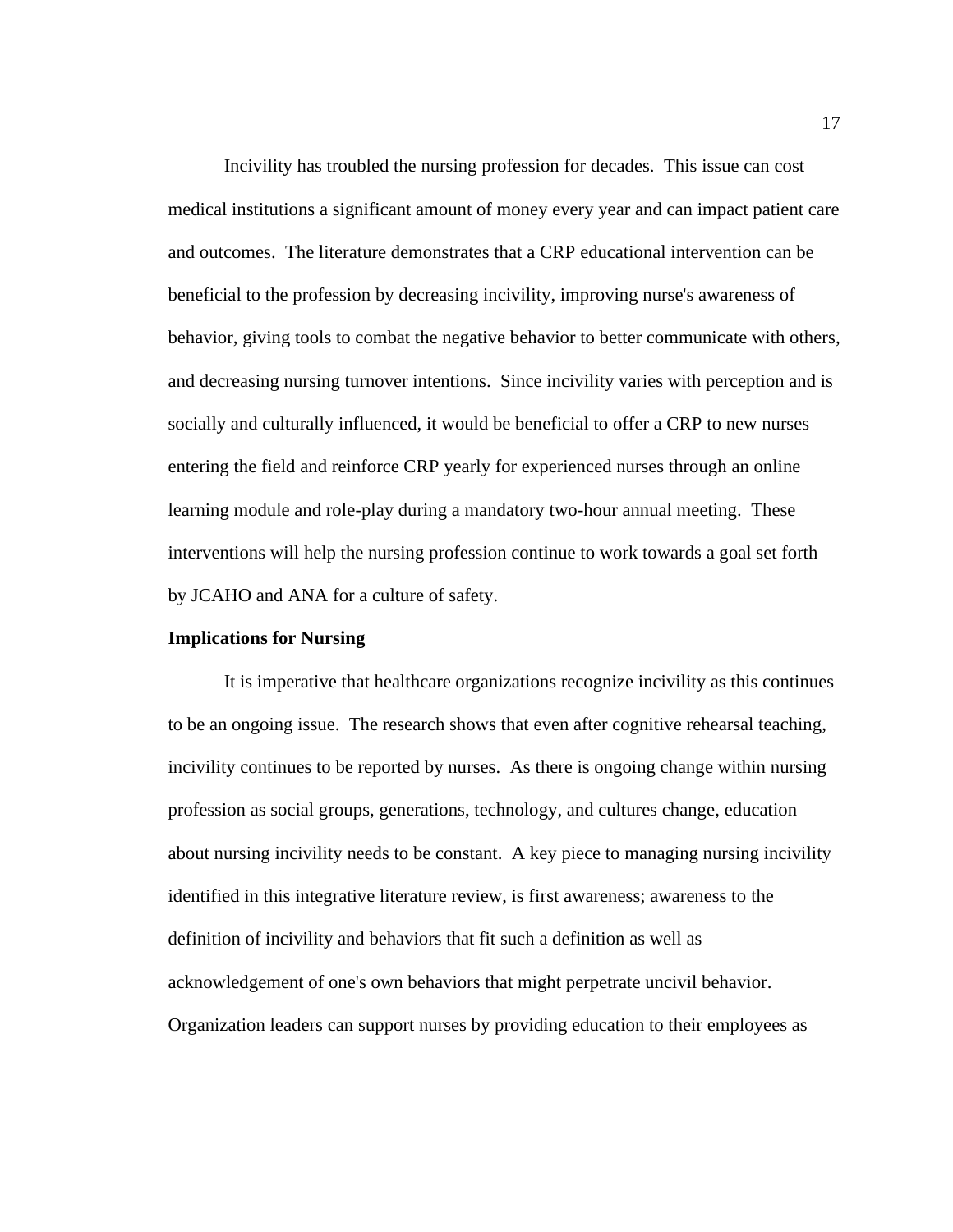well as providing workplace policies aimed at incivility and utilizing a CRP to create the culture of safety for nurses.

### **Recommendation***s*

Based on the integrative literature review, an evidence-based project that can support sustainability for managing nursing incivility is recommended utilizing the JHNEBP model to implement an intervention based off Dr. Martha Griffins CRP (2004). The initial intervention should start at the nursing unit level and continue with orientation for new nurses starting the nursing field. This same training should continue to be reinforced annually for experienced staff. Reinforcement is imperative due to the continual changes to the nursing profession, social groups, and culture. Managing nursing incivility is important to the nursing population as uncivil behaviors can impair clinical judgment and jeopardize patient safety (Lesater et al., 2015). The educational intervention will include a combined learning method of an online module, and a didactic course with role-playing scenarios from Dr. Martha Griffin's (2004) top identified behaviors seen with nurse to nurse incivility (Figure 3).

| 1. Nonverbal innuendo (raising of eyebrows, face-making).                   |
|-----------------------------------------------------------------------------|
| 2. Verbal affront (covert or overt, snide remarks, lace of openness, abrupt |
| responses).                                                                 |
| 3. Undermining activities (turning away, not available).                    |
| 4. Withholding information.                                                 |
| 5. Sabotage.                                                                |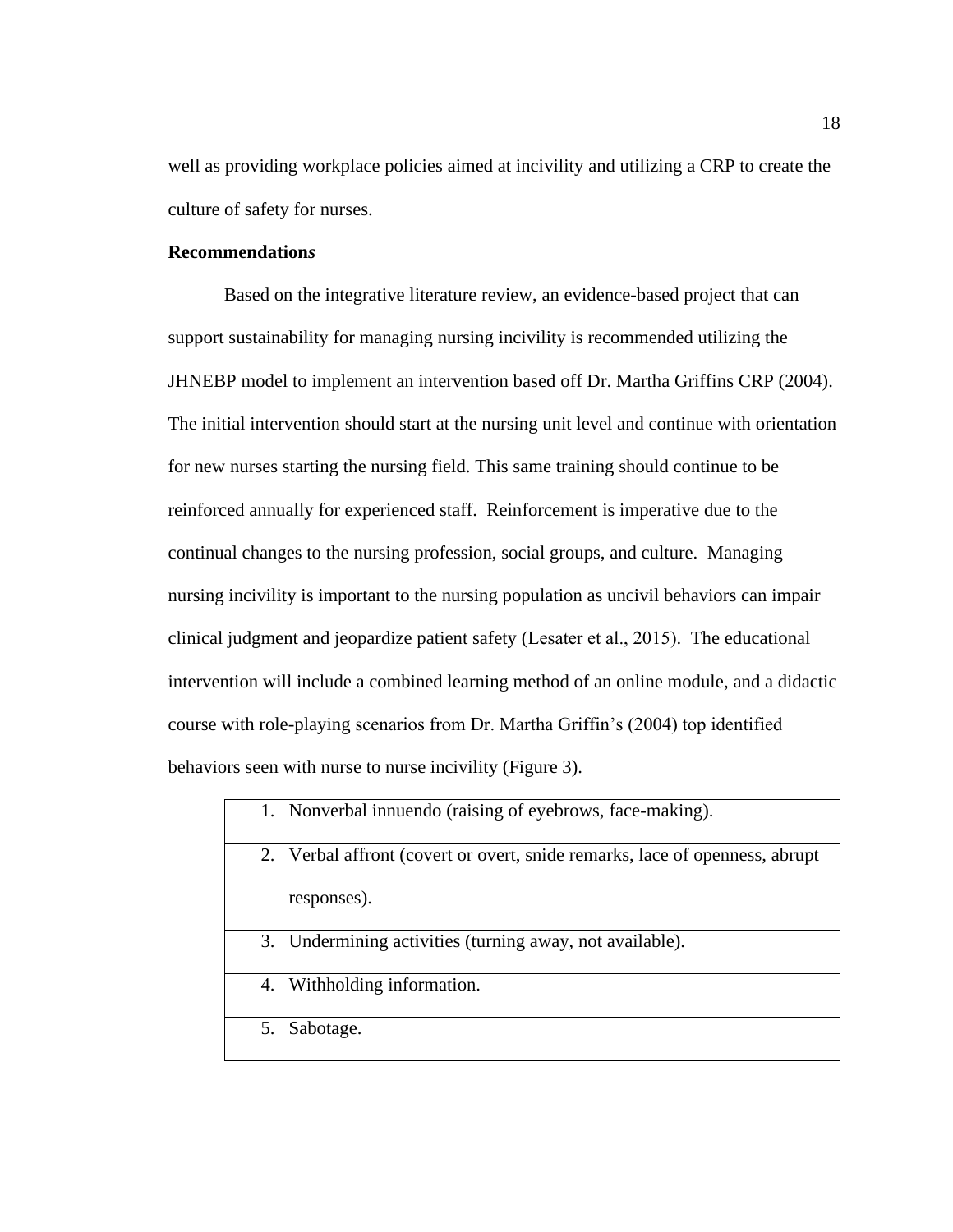|  |  |  | 6. Infighting (bickering with peers). |
|--|--|--|---------------------------------------|
|--|--|--|---------------------------------------|

7. Scapegoating (all that goes wrong is one individuals' fault).

8. Backstabbing.

9. Failure to respect privacy.

10. Broken confidences.

 *Figure 3*. Martha Griffin's Identified 10 Most Forms of Nurse to Nurse Incivility (Griffin, 2004, p. 259)

 A pre-intervention NIS survey will be given to nurses via the participants work email and a text message reminder to complete it will be sent out. Once the preintervention NIS survey is completed, an assigned online education module with the basis of Griffin's CRP will be completed prior to a didactic course with role-playing. This course will take two hours and will be taken annually; the first hour will be didactic review and the second hour role-play. After the educational sessions are completed, the same NIS survey will be repeated immediately post course and again at six months post course. The results of the NIS survey will be submitted to the hospitals statistician for evaluation of the outcome at three different intervals to evaluate knowledge and confidence in identifying and confronting nurse to nurse incivility and turnover intentions. The six-month follow-up survey could help determine the sustainability the intervention has on knowledge, confidence, and turnover intentions. During implementation of this project, there should be unit-based leaders that will lead by example and check in with nurses throughout the year to offer support in real time.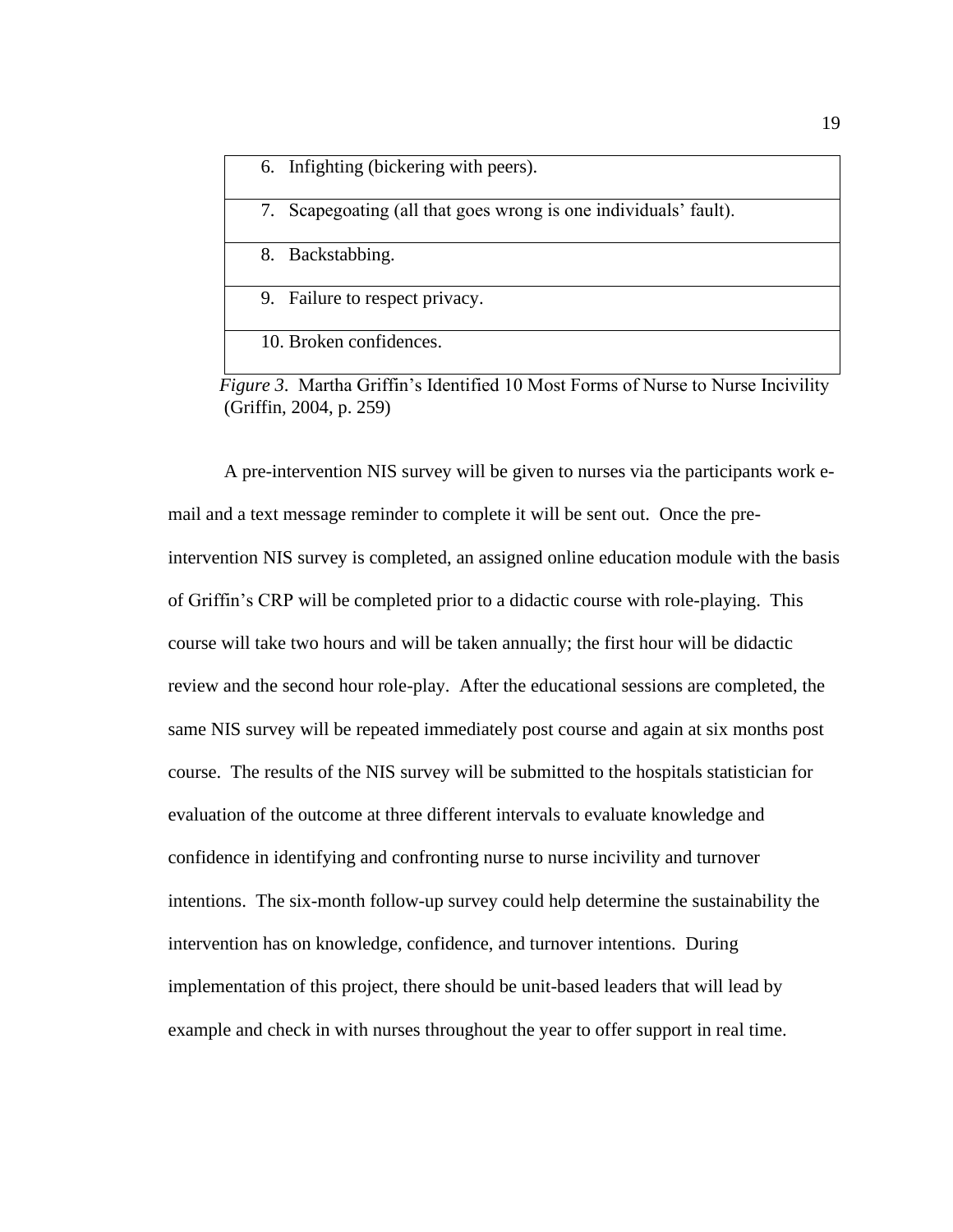The instrument of choice for this project will be the NIS, "which was designed to assess hospital nurses' experiences with incivility- according to specific sourcesphysicians, coworkers, patients, and direct supervisors (Guidroz, Burnfield-Geimer, Clark, Schwetschenau, & Jex, 2010, p.176). For the purpose of this project, the NIS will be modified (given the authors' permission) to only utilize the portions of the survey assessing for General Incivility and Nurse Incivility. The portion of the survey related to The Supervisor and Physician Incivility will be omitted at this time since this research question focuses on nurse to nurse incivility. The survey questions will be answered using the 5-point Likert scale. According to Guidroz et al. (2010), the NIS has a Cronbach alpha of 0.89 and the General Incivility portion has an alpha of 0.85 for reliability. The validity of the NIS was compared to previous validation measurements and "established convergent validity in predicted patterns of correlation with measures of workplace conflict, nurse stress, and job satisfaction" (Lesater et al., 2015, p. 19). Therefore, this instrument will assist with the evaluation of uncivil nursing behaviors and turnover intentions before and after the educational intervention. In addition to the NIS, two nominal questions (Figure 4) will be added to the second and third survey to evaluate if the intervention assisted the nurse in identifying and confronting nurse to nurse incivility (strongly agree to strongly disagree).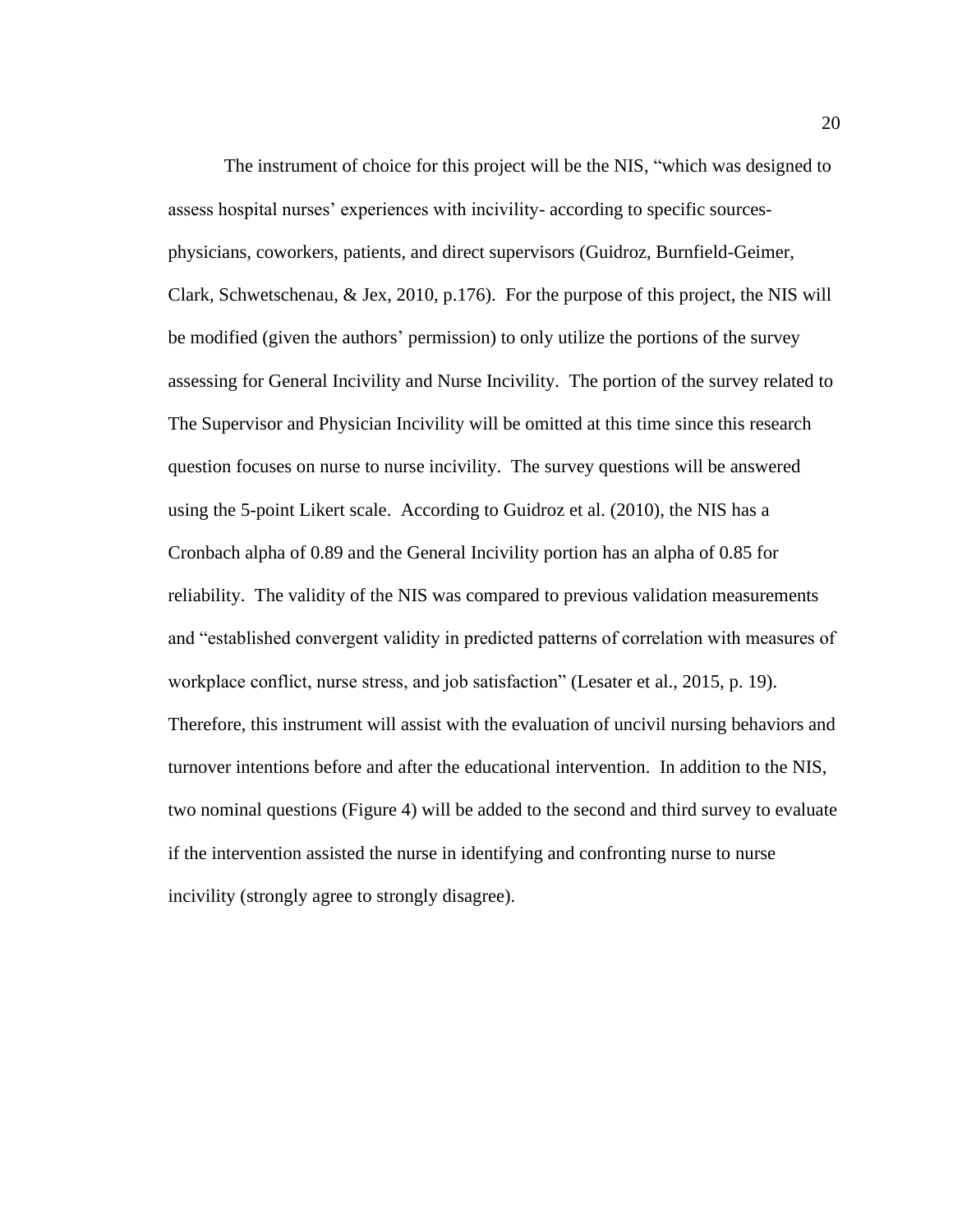| • Since the educational intervention about nursing incivility, has your ability to |
|------------------------------------------------------------------------------------|
| identify incivility improved?                                                      |
| Strongly Agree, Agree, Neutral, Disagree, Strongly Disagree                        |
| • Since the educational intervention about nursing incivility, has your ability to |

confront uncivil behavior improved? Strongly Agree, Agree, Neutral, Disagree, Strongly Disagree

*Figure 4*. Nominal Question Related to Nurse Confidence Level to Recognized and Confront Incivility

#### **Summary**

The impact of incivility is harmful to the health and wellbeing of the very people caring for others, nurses. The literature demonstrated supportive evidence for the need of an educational intervention to eliminate nurse to nurse incivility. A recognized gap in the literature is the lack of diversity of the participants that were studied; it would be beneficial to have more diversity in the studied population to help understand how sex and race affect the perception of nurse to nurse incivility. Developing higher level quantitative studies aimed at the effectiveness of CRP to decrease or eliminate nurse to nurse incivility is needed to reduce organizational costs due to nursing turnover and improve patient safety. An evidence-based project for managing nursing incivility through a CRP would be a beneficial start to trouble-shooting this issue, with hopes to see incivility amongst nurses continue to decrease. Longer follow-up time periods are needed to evaluate sustainability of a CRP. By utilizing the JHNEBP model to create, implement, and evaluate a plan is a step in the right direction. Sustainability could be achieved by providing an annual refresher course for nurses. This is our nursing duty set forth by the ANA (2015) *Nursing Code of Ethics* Provision 1.5 Relationships with Colleagues and Others to manage nurse to nurse incivility.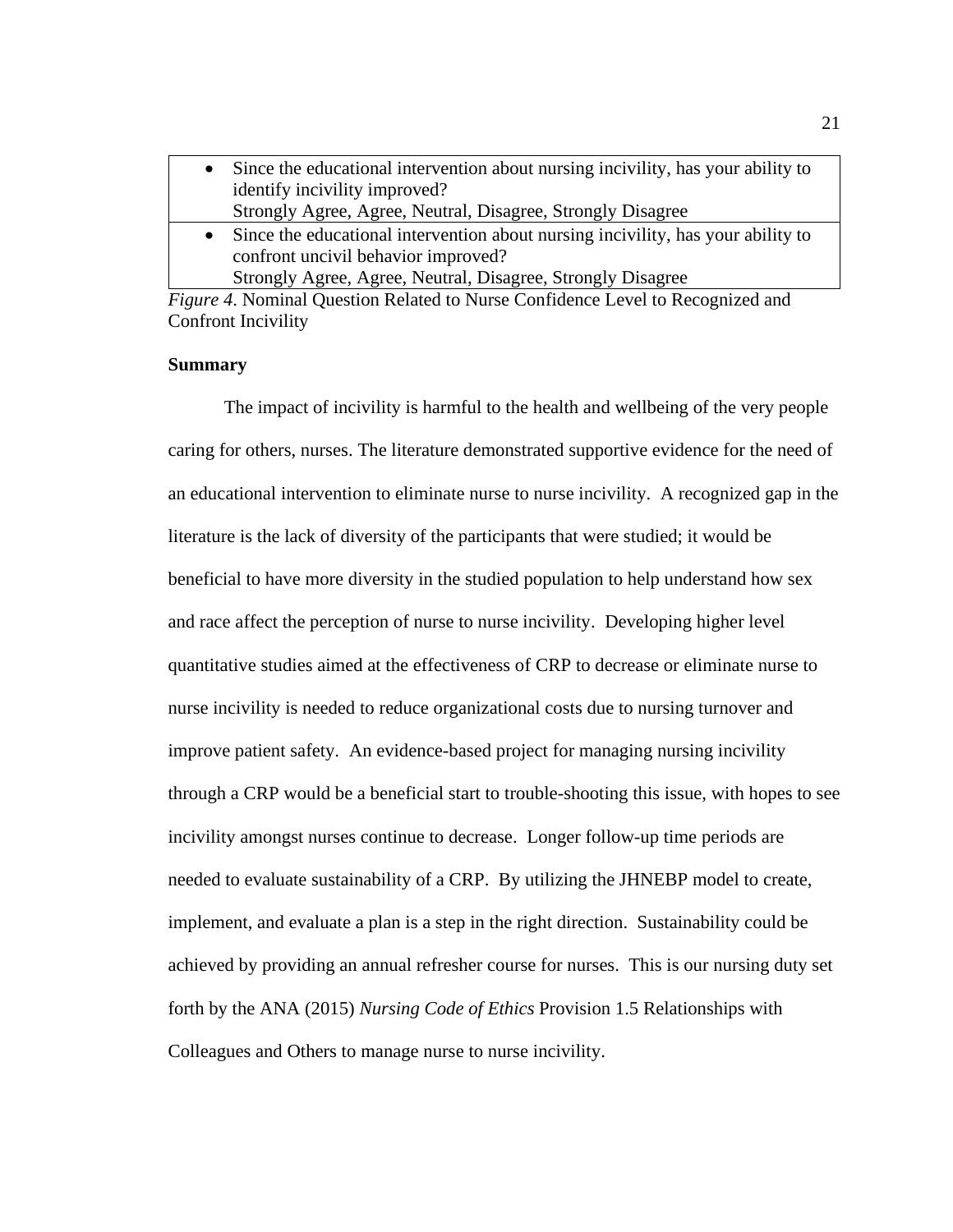#### **References**

- Ackley, B. J., Swan, B. A., Ladwig, G., & Tucker, S. (2008). *Evidence-based nursing care guidelines: Medical-surgical intervention.* (p.7). St. Louis, MO: Mosby Elsevier.
- American Nurses Association. (2015). *Code of ethics for nurses*. Retrieved from <https://www.nursingworld.org/coe-view-only>
- Ceravolo, D. J., Schwartz, D. G., Foltz-Ramos, K. M., & Castner, J. (2012). Strengthening communication to overcome lateral violence. *Journal of Nursing Management*, *20*, 599-606.<http://dx.doi.org/10.1111/j.1365-2834.2012.01402.x>
- Eka, N. G., & Chambers, D. (2019). Incivility in nursing education: A systematic literature review. *Nurse Education in Practice*, *39*, 45-54. http://dx.doi.org/10.1016/j.nepr.2019.06.004
- Gillen, P. A., Sinclair, M., Kernohan, W. G., Begley, C. M., & Luyben, A. G. (2017). Interventions for prevention of bullying in the workplace. *Cochrane Database of Systematic Reviews*, *1*(1), 1-69.

<http://dx.doi.org/10.1002/14651858.CD009778.pub2>

Griffin, M. (2004). Teaching cognitive rehearsal as a shield for lateral violence: An intervention for newly licensed nurses. *The Journal of Continuing Education in* 

*Nursing*, *35*(6), 257-263. Retrieved from

https://www.ncbi.nlm.nih.gov/pubmed/15584678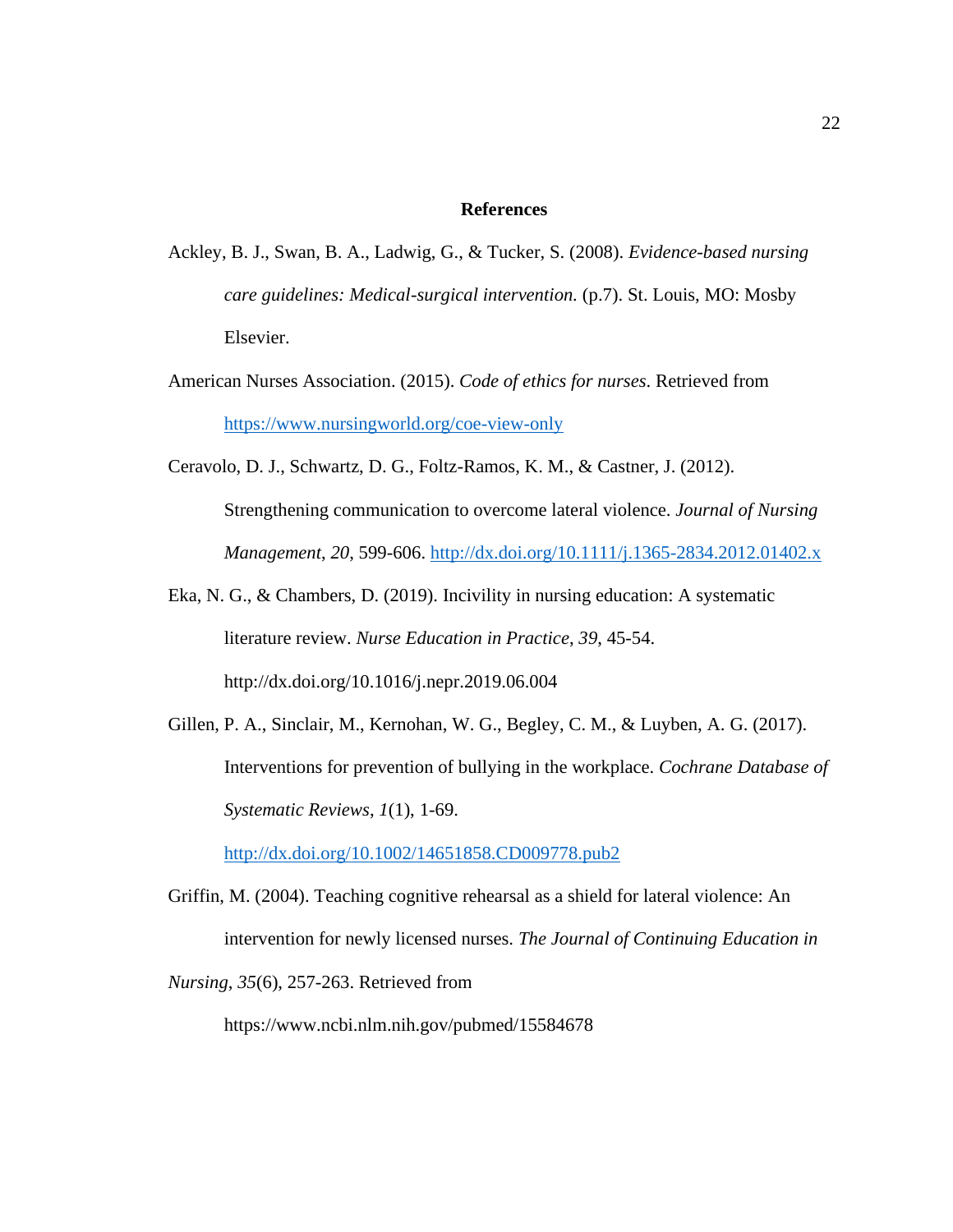- Griffin, M., & Clark, C. (2014). Revisiting cognitive rehearsal as an intervention against incivility and lateral violence in nursing: 10 years later. *The Journal of Continuing Education in Nursing*, *45*(12), 535-542. http://dx.doi.org/10.3928/00220124-20141122-02
- Guidroz, A. M., Burnfield-Geimer, J. L., Clark, O., Schwetschenau, H. M., & Jex, S. M. (2010). The nursing incivility scale: Development and validation of an occupation-specific measure. *Journal of Nursing Measurement*, *18*(3), 176-201. http://dx.doi.org/10.1891/1061-3749.18.3.176
- John Hopkins Hospital. (2017). *JHNEBP model and tools- Permission*. Retrieved from https://www.ijhneducation.org/node/1535/done?sid=44076&token=bdb9aee159bd1a265dff35cbb3 e26470
- Johnson, S. L., Haerling, K. A., Yuwen, W., Huynh, V., & Le, C. (2019). Incivility and clinical performance, teamwork, and emotions. *Journal of Nursing Care Quality*, 1-7. http://dx.doi.org/10.1097/NCQ.0000000000000407
- Kang, J., Kim, J., & Yun, S. (2017). Effects of a cognitive rehearsal program on interpersonal relationships, workplace bullying, symptom experience, and turnover intention among nurses: A randomized controlled trial. *Journal of Korean Academy of Nursing*, *45*, 689-699.

http://dx.doi.org/10.4040/jkan.2017.47.5.689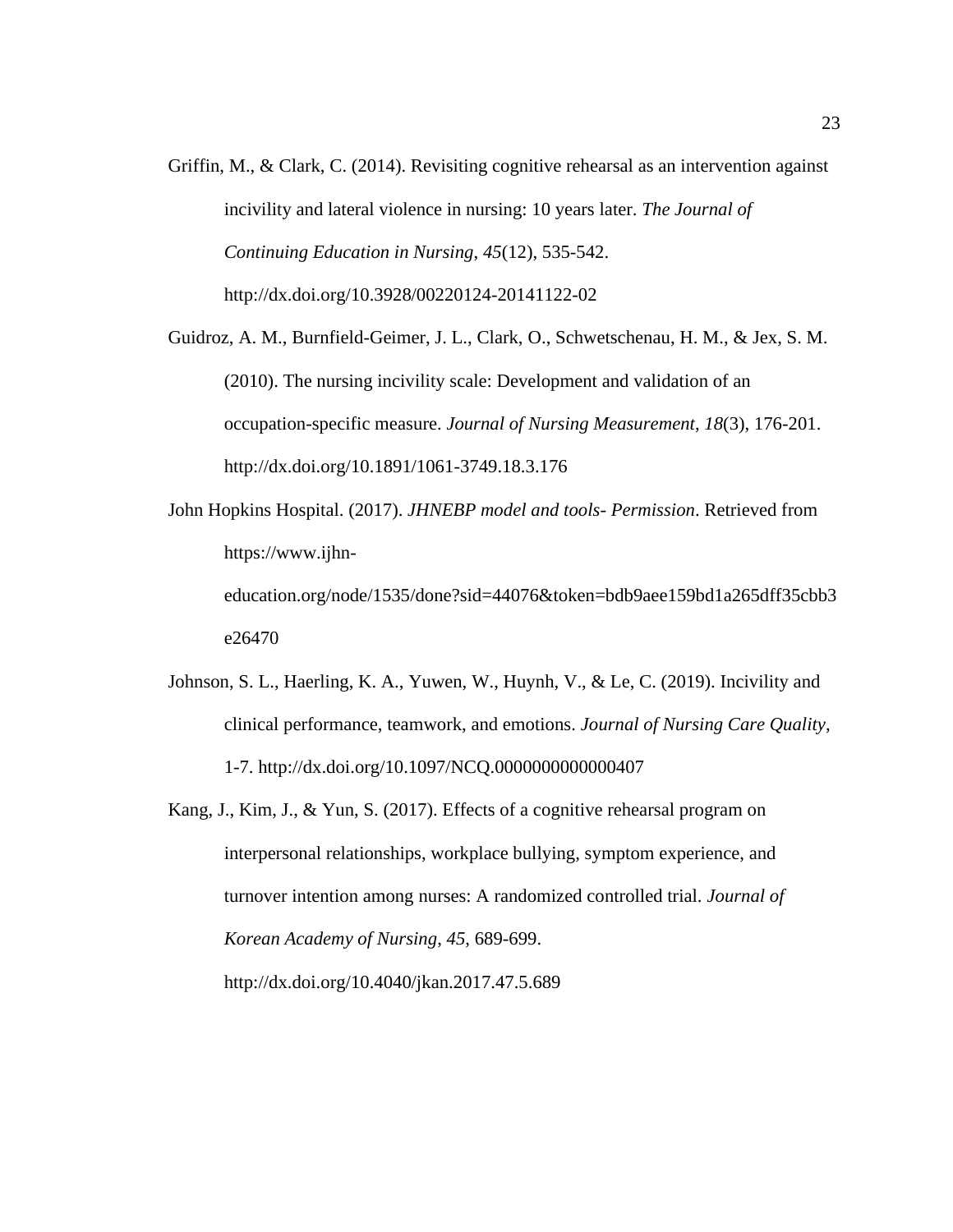- Kile, D., Eaton, M., deValpine, M., & Gilbert, R. (2018). The effectiveness of education and cognitive rehearsal in managing nurse-to-nurse incivility: A pilot study. *Journal of Nurse Management*, 1-10.<http://dx.doi.org/10.1111/jonm.12709>
- Kroning, M. (2019). Be CIVIL: Committing to zero tolerance for workplace incivility. *Nursing Management*, 52-54. Retrieved from www.nursingmanagement.com
- Lesater, K., Mood, L., Buchwach, D., & Dieckmann, N. F. (2015). Reducing incivility in the workplace: Results of a three-part educational intervention. *The Journal of Continuing Education in Nursing*, *46*(1), 15-24.

http://dx.doi.org/10.3928/00220124-20141224-01

- Mazurek Melnyk, B., & Fineout-Overholt, E. (2015). *Evidence-based practice in nursing & healthcare: A guide to best practice* (3 ed.). Philadelphia, PA: Wolters Kluwer Health.
- Sanner-Stiehr, E. (2018). Responding to disruptive behaviors in nursing: A longitudinal, quasi-experimental investigation of training for nursing students. *Nurse Education Today*, *68*, 105-111. http://dx.doi.org/10.1016/j.nedt.2019.05.029
- Schwarz, L. M., & Leibold, N. (2017). Education as an intervention toward recognizing and elimination incivility. *Creative Nursing*, *23*, 232-241. http://dx.doi.org/10.1891/1078-4535.23.4.232

Skarbek, A. J., Johnson, S., & Dawson, C. M. (2015). A phenomenological study of nurse manager interventions related to workplace bullying. *The Journal of Nursing Administration*, *45*, 492-497. http://dx.doi.org/10.1097/NNA.0000000000000240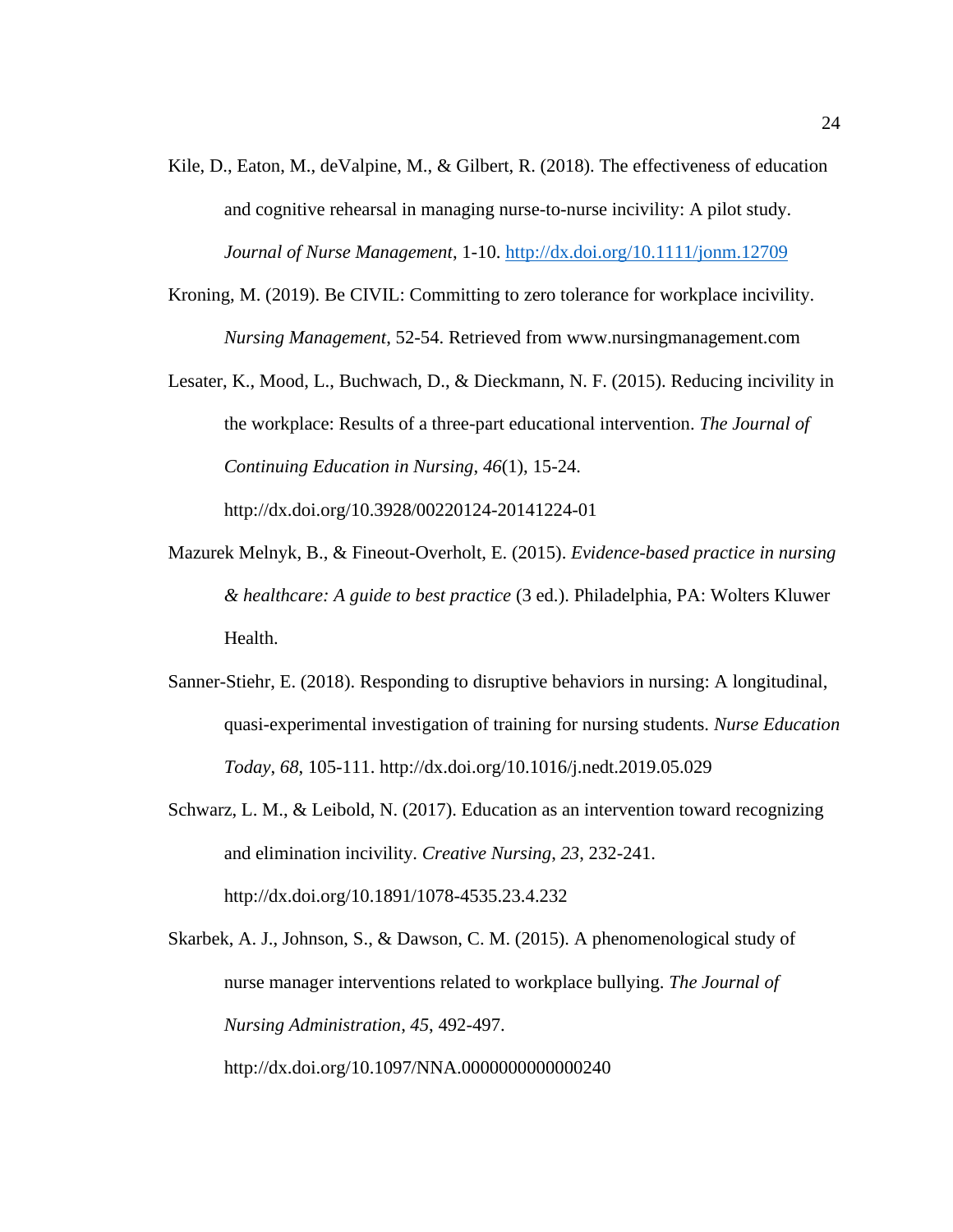- Stagg, S. J., Sheridan, D. J., Jones, R. A., & Speroni, K. G. (2013). Workplace bullying: The effectiveness of a workplace program. *Workplace Health & Safety*, *61*(8), 333-338.<http://dx.doi.org/10.3928/21650799-20130716-03>
- Taylor, R. (2016). Nurses' perceptions of horizontal violence. *Global Qualitative Nursing Research,* 3, 1-9. http://dx.doi.org/:10.1177/2333393616641002

The Joint Commission. (2016). Bullying has no place in health care. *Quick Safety, 24,* 1- 4. http://www.jointcommission.org/-

/media/tjc/documents/newsletters/quick\_safety\_issue\_24\_june\_2016pdf.pdf

Wilson, B. L., & Diedrich, A. (2011). Bullies at work: The impact of horizontal hostility in the hospital setting and intent to leave. *The Journal of Nursing Administration*, *41*, 453-458.<http://dx.doi.org/10.1097/NNA.0b013e3182346e>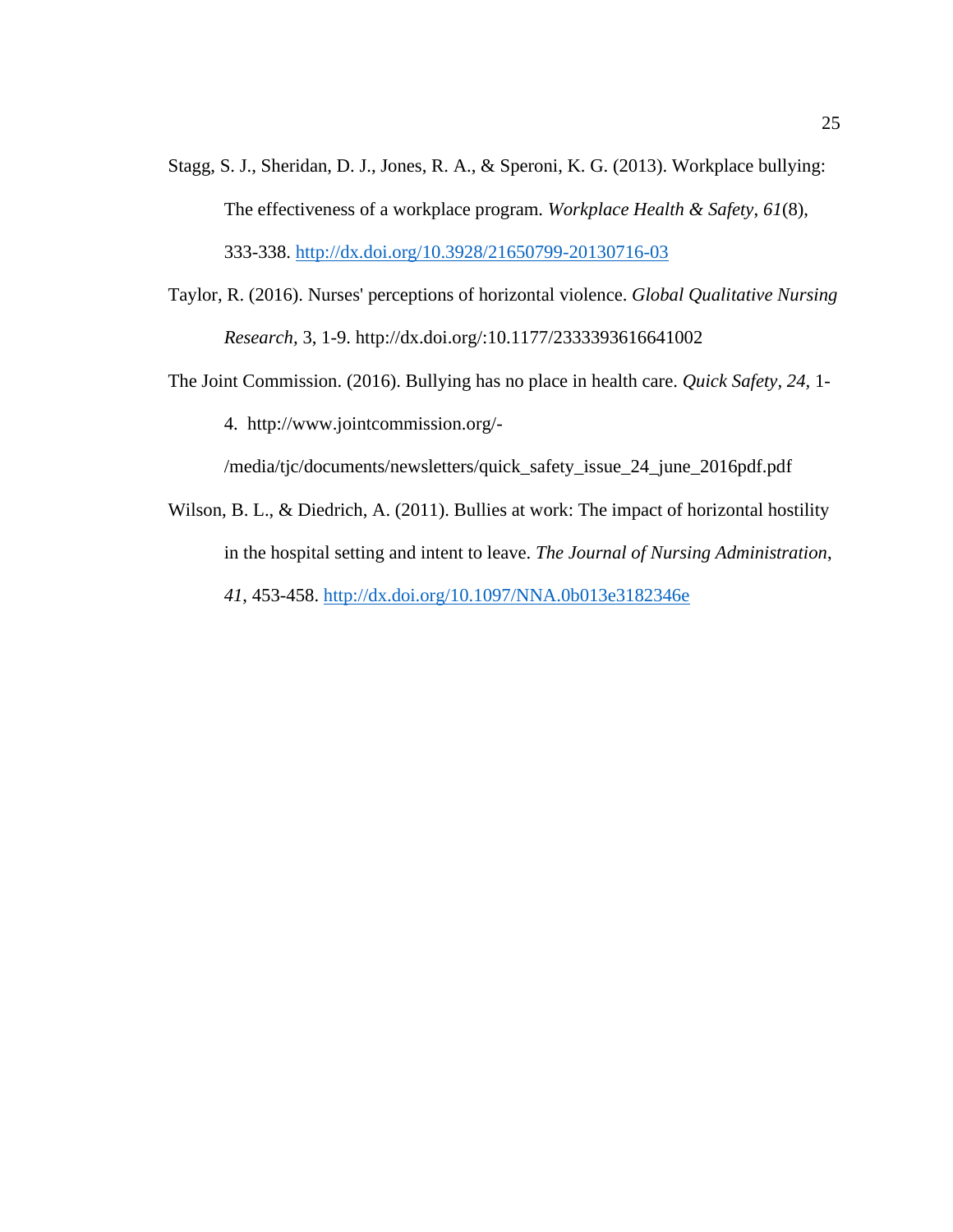Table 1 *Databases Searched and Data Abstraction*

|                          | <b>Database/Source</b>                                          |                                     | # of Hits      |                          |                |  |
|--------------------------|-----------------------------------------------------------------|-------------------------------------|----------------|--------------------------|----------------|--|
| Date of<br><b>Search</b> | <b>Keyword</b><br><b>Used</b>                                   | Used (CINAHL,<br>OVID,<br>ProOuest. | <b>Listed</b>  | <b>Reviewed</b>          | <b>Used</b>    |  |
| 01/30/2019               | Horizontal<br>hostility, nurse,<br>turnover                     | PubMed                              | 188k           | 8                        | 1              |  |
| 01/30/2019               | Horizontal<br>hostility,<br>intervention, RCT                   | Google Scholar                      | 645            | 6                        | 1              |  |
| 01/31/2019               | Nursing bullying                                                | Cochrane Library                    | 10             | $\overline{c}$           | $\mathbf{1}$   |  |
| 01/31/2019               | Horizontal<br>hostility, nurse,<br>intervention, in-<br>service | Scopus                              | 16             | $\overline{\mathcal{A}}$ | 4              |  |
| 02/09/2019               | Horizontal<br>hostility,<br>intervention                        | Google Scholar                      | 17,100         | 5                        | 1              |  |
| 3/22/2019                | Wilson, $\overline{D. 2011}$                                    | Nursing Collection@OVID1            |                | 1                        | $\mathbf{1}$   |  |
| 3/24/2019                | Griffin 2004,<br>Lateral violence                               | PubMed                              | 1              | 1                        | $\mathbf{1}$   |  |
| 10/24/2019               | Nurse, incivility                                               | <b>ProQuest</b>                     | 524            | 8                        | 1              |  |
| 10/24/2019               | Nurse, incivility                                               | Cochrane Library                    | $\overline{1}$ | 1                        | $\overline{1}$ |  |
| 10/24/2019               | Horizontal<br>Hostility, nurse,<br>intervention                 | PubMed                              | 5              | $\overline{c}$           | $\mathbf{1}$   |  |
| 10/27/2019               | Horizontal<br>Hostility, nurse,<br>Cognitive<br>Rehearsal       | PubMed                              | 10             | R,                       | $\mathbf{1}$   |  |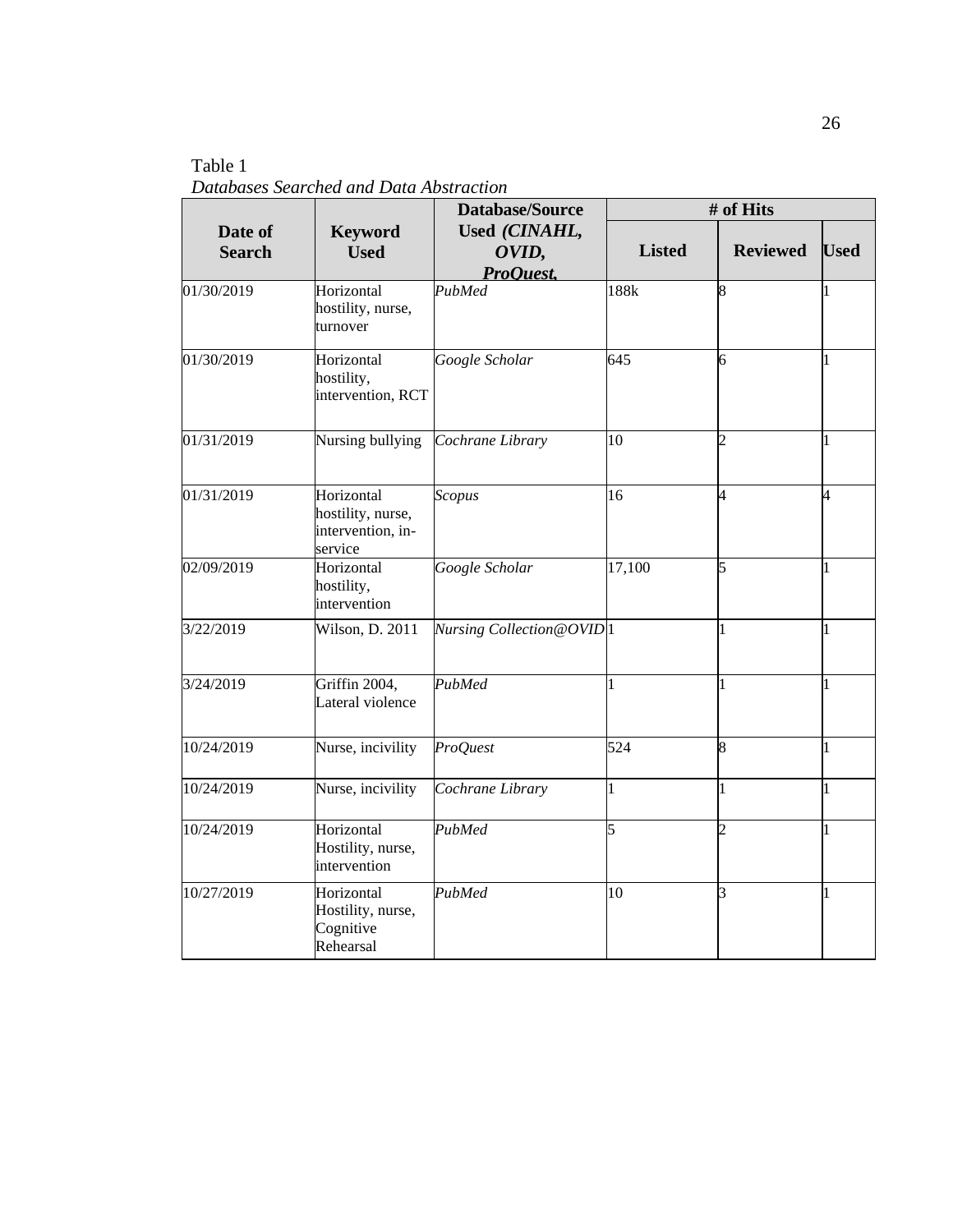# Table 2

# *Literature Table for Managing Nursing Incivility*

| Citation/Search    | Purpose/          | Study             | Study Design/        | Results/Main          | Implications/     | Themes/          | Level of         |
|--------------------|-------------------|-------------------|----------------------|-----------------------|-------------------|------------------|------------------|
| Engine             | Objectives        | Population/       | Variables/           | Findings              | Critique          | Comments         | Evidence         |
|                    |                   | Sample/ Setting   | Instruments          |                       |                   |                  |                  |
| Ceravolo, D. J.,   | "Quality          | 5 hospitals under | Quasi-experimental   | Nurses that           | Limitation:       | Creating a       | $\overline{III}$ |
| Schwartz, D. G.,   | improvement       | one health-care   | 60-90-minute         | experienced verbally  | Response rate     | culture of       |                  |
| Foltz-Ramos, K.    | project aimed to  | delivery system.  | workshops.           | abused pre n=634      | only 23%          | change.          |                  |
| M., & Castner,     | reduce nurse-to-  |                   | Electronic Pre       | 90%; post n=370       | probably related  |                  |                  |
| J. (2012).         | nurse lateral     | Northeast         | intervention survey  | 76%.                  | to 4 years        | Need for         |                  |
| Strengthening      | violence and      | United States.    | $n=703$ completed    |                       | between survey;   | continued        |                  |
| communication      | create a more     |                   | in 2007; Post        | Verbally abusive      | only on hospital  | awareness of     |                  |
| to overcome        | respectful        | Population:       | intervention survey  | incident-post survey  | system and        | issue.           |                  |
| lateral violence.  | workplace         | <b>Nurses</b>     | n=485 completed in   | nurses were more      | economic          |                  |                  |
| Journal of         | culture through a |                   | 2011.                | determined to solve   | conditions may    | "Participants    |                  |
| <b>Nursing</b>     | series of         | Study over years  | Survey adapted       | the problem $n=170$   | have impacted     | self-reflected   |                  |
| Management,        | workshops" (p.    | 2008-2011         | from Verbal Abuse    | or $37.9\%$ vs pre    | turnover and      | and awareness    |                  |
| 20, 599-606.       | 599).             |                   | Survey (this survey  | n=194 or 29%.         | vacancy.          | that they had    |                  |
| http://dx.doi.org/ | To assess if this | Conveniences      | used in 2            |                       |                   | perpetrated      |                  |
| $10.1111/j.1365-$  | project had an    | sampling.         | nationwide studies.) | Self-esteem didn't    | "finding signal   | lateral violence |                  |
| 2834.2012.0140     | impact on         |                   | Likert type scale.   | change pre and post.  | the need for      | and a new        |                  |
| 2.x                | nursing turnover  |                   |                      | Fear, confused, and   | continued         | awareness may    |                  |
|                    | rates.            |                   | Turnover and         | embarrassed feelings  | persistence and   | have lowered     |                  |
| Google Scholar     |                   |                   | vacancy data         | increased on post     | commitment to     | self-esteem"     |                  |
|                    |                   |                   | retrieved from       | intervention survey.  | combating lateral | (605).           |                  |
|                    |                   |                   | human resource       |                       | violence" (p.     |                  |                  |
|                    |                   |                   |                      | Vacancy and           | $604$ ).          |                  |                  |
|                    |                   |                   |                      | turnover rate 8.9% at |                   |                  |                  |
|                    |                   |                   |                      | beginning of          |                   |                  |                  |
|                    |                   |                   |                      | intervention. Post    |                   |                  |                  |
|                    |                   |                   |                      | vacancy rate was 3%   |                   |                  |                  |
|                    |                   |                   |                      | and turnover rate 6%  |                   |                  |                  |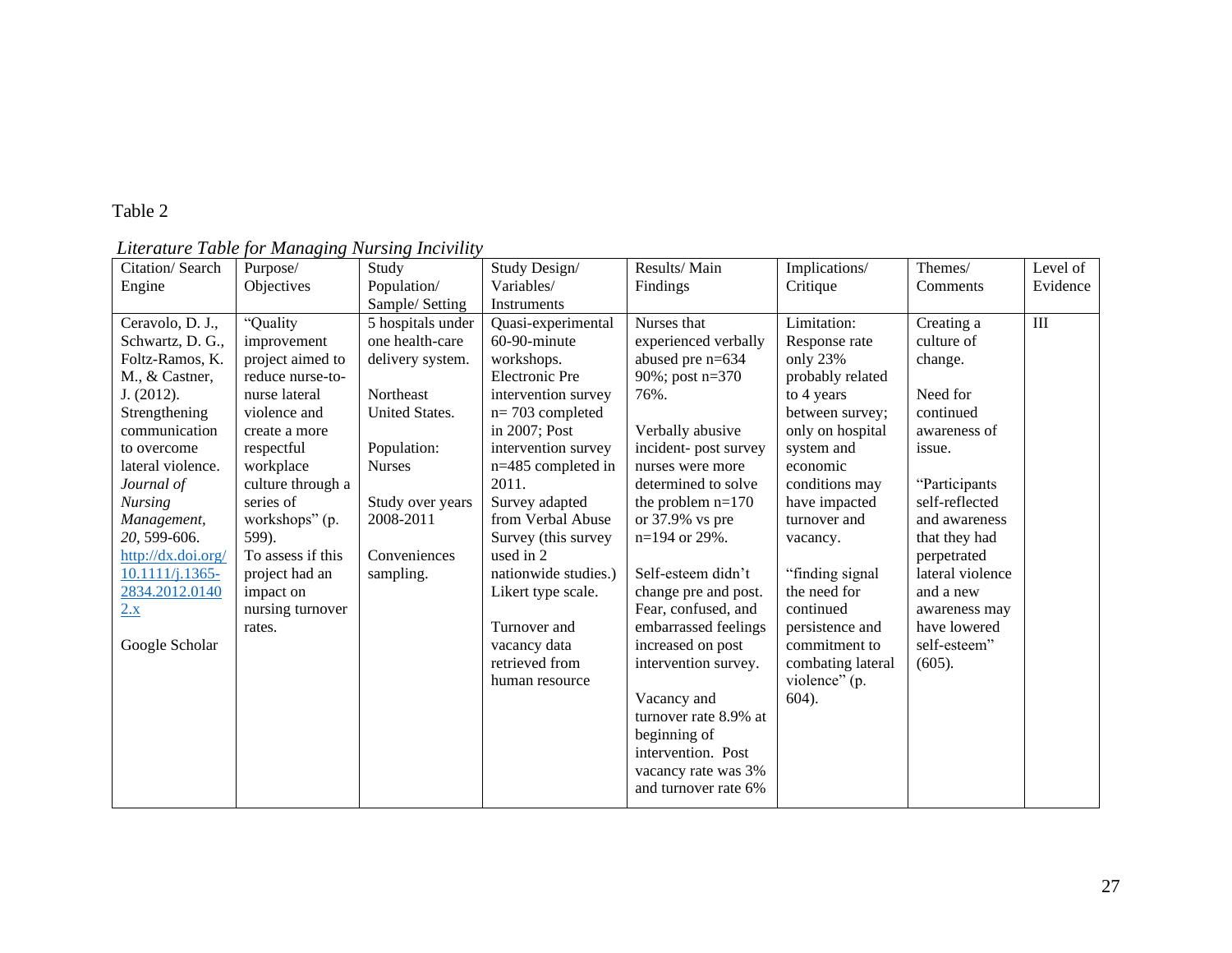| Citation/       | Purpose/          | Study              | Study Design/      | Results/Main        | Implications/    | Themes/             | Level of |
|-----------------|-------------------|--------------------|--------------------|---------------------|------------------|---------------------|----------|
| Search Engine   | Objectives        | Population/        | Variables/         | Findings            | Critique         | Comments            | Evidence |
|                 |                   | Sample/ Setting    | Instruments        |                     |                  |                     |          |
| Griffin, M.     | "Provide a        | $N = 26$ (this was | Exploratory        | Phenomenon          | Behavior won't   | Lateral violence    | VI       |
| (2004).         | theoretical basis | 39% of the new     | descriptive        | noted was that      | change without   | among nurses is     |          |
| Teaching        | for               | hires to this      | Qualitative        | once newer nurse    | conscious effort | related to being    |          |
| cognitive       | understanding     | hospital)          |                    | worked longer       | made to educate  | part of an          |          |
| rehearsal as a  | the origins and   |                    | 2-hour education   | with experienced    | people involved. | oppressed           |          |
| shield for      | manifestations    | Newly licensed     | class given within | nurse, behavior     |                  | population.         |          |
| lateral         | of the            | <b>RN</b>          | first 2 weeks of   | once thought to be  | Limitation:      |                     |          |
| violence: An    | professional      |                    | being hired. Hour  | lateral violence    | There were no    |                     |          |
| intervention    | practice of       | Large tertiary     | 1-didactic, 2-     | was "just very      | common themes    | This article really |          |
| for newly       | lateral violence  | acute care         | cognitive          | direct"             | identified only  | explains the        |          |
| licensed        | in nursing"       | hospital in        | rehearsal,         | communication.      | percentages to   | intervention of     |          |
| nurses. The     | "provide          | Boston.            | responses to 10    | 46%, N=12 stated    | the questions    | CR.                 |          |
| Journal of      | instruction on    |                    | most frequent      | LV was directed     | answered.        |                     |          |
| Continuing      | the use of        |                    | forms of lateral   | at them.            | Unknown          |                     |          |
| Education in    | cognitively       |                    | violence.          | Did you respond     | reliability and  |                     |          |
| Nursing, 35(6), | rehearsed         |                    |                    | to the LV when it   | validity.        |                     |          |
| 257-263.        | program (CRP)     |                    | One year follow    | happened? N=26,     | No audit trails. |                     |          |
| Retrieved from  | suggested         |                    | up (at this time   | 100% yes.           | Atypical uses of |                     |          |
| https://www.nc  | responses to the  |                    | RN were            | -75% $N=9$ stated   | percentages in   |                     |          |
| bi.nlm.nih.gov/ | 10 most           |                    | employed full-     | when confronted     | qualitative.     |                     |          |
| pubmed/15584    | frequent forms    |                    | $time > 6$ months) | the RN, they were   |                  |                     |          |
| 678             | of lateral        |                    | videotaped given   | shocked that the    | However,         |                     |          |
|                 | violence $(LV)$   |                    | 6 open ended       | new nurse felt that | multiple studies |                     |          |
|                 | in nursing"       |                    | questions in a     | way.                | since 2004 use   |                     |          |
|                 | $(p.259)$ .       |                    | focus group.       | 96%                 | Griffins CRP.    |                     |          |
|                 |                   |                    |                    | recommended         |                  |                     |          |
|                 |                   |                    |                    | education to all    | Findings         |                     |          |
|                 |                   |                    |                    | hospital nurses     | resonate.        |                     |          |
|                 |                   |                    |                    | about LV in         |                  |                     |          |
|                 |                   |                    |                    | nursing.            |                  |                     |          |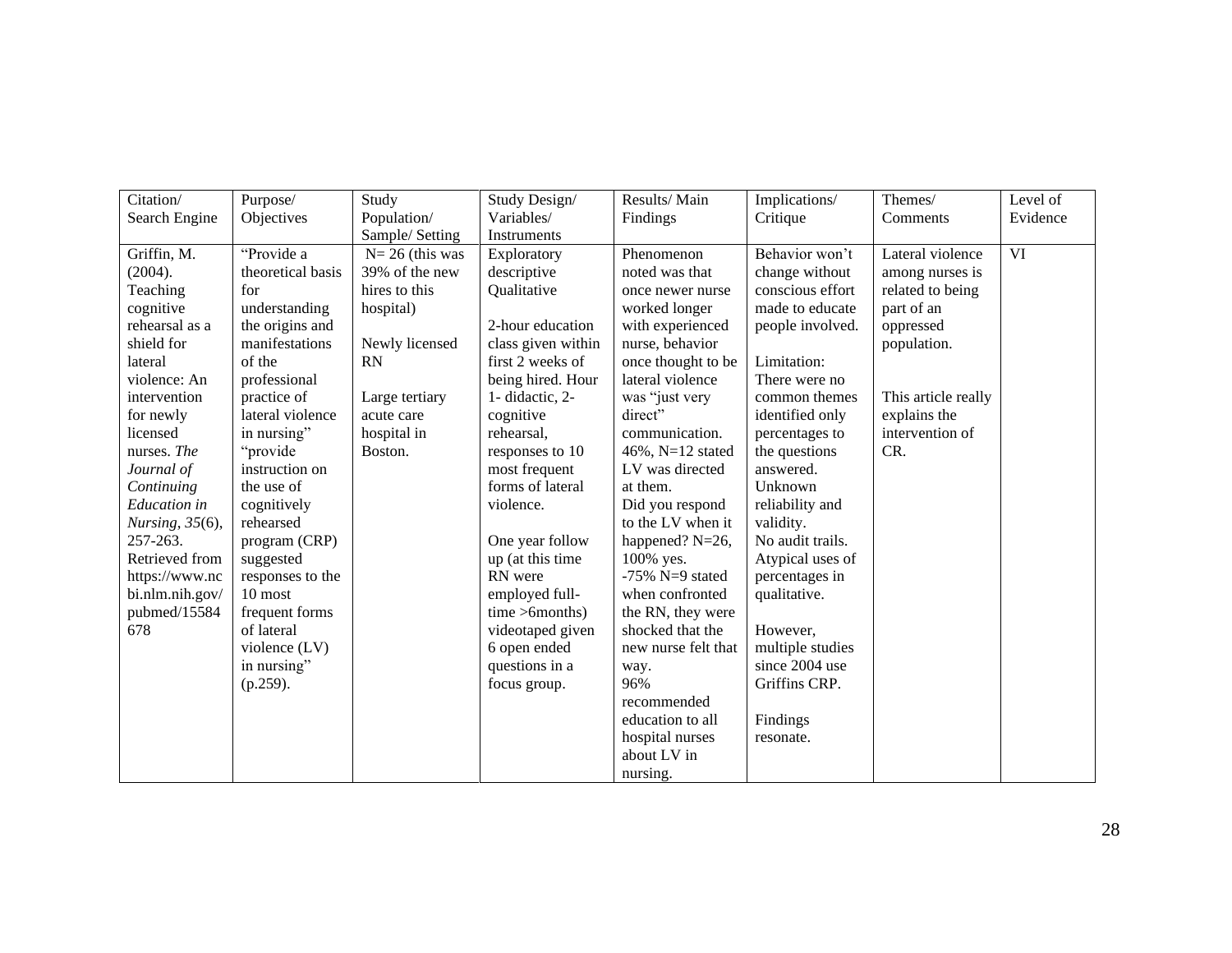| Citation/Search                                                                                                                                                                                                                                                                                                                          | Purpose/                                                                                                                                                                                                                                                      | Study                                                       | Study Design/                                                                                              | Results/Main                                                                                                                                                                                                                                                                                                                 | Implications/                                                                         | Themes/                           | Level of |
|------------------------------------------------------------------------------------------------------------------------------------------------------------------------------------------------------------------------------------------------------------------------------------------------------------------------------------------|---------------------------------------------------------------------------------------------------------------------------------------------------------------------------------------------------------------------------------------------------------------|-------------------------------------------------------------|------------------------------------------------------------------------------------------------------------|------------------------------------------------------------------------------------------------------------------------------------------------------------------------------------------------------------------------------------------------------------------------------------------------------------------------------|---------------------------------------------------------------------------------------|-----------------------------------|----------|
| Engine                                                                                                                                                                                                                                                                                                                                   | Objectives                                                                                                                                                                                                                                                    | Population/                                                 | Variables/                                                                                                 | Findings                                                                                                                                                                                                                                                                                                                     | Critique                                                                              | Comments                          | Evidence |
|                                                                                                                                                                                                                                                                                                                                          |                                                                                                                                                                                                                                                               | Sample/ Setting                                             | Instruments                                                                                                |                                                                                                                                                                                                                                                                                                                              |                                                                                       |                                   |          |
| Griffin, M., &<br>Clark, C. (2014).<br>Revisiting<br>cognitive<br>rehearsal as an<br>intervention<br>against incivility<br>and lateral<br>violence in<br>nursing: 10 years<br>later. The<br>Journal of<br>Continuing<br>Education in<br>Nursing. 45(12),<br>535-542.<br>http://dx.doi.org/<br>10.3928/002201<br>24-20141122-02<br>PubMed | The purpose was<br>to follow up<br>from Griffin et al<br>original study 10<br>years prior. To<br>synthesis<br>findings from<br>studies that<br>utilized<br>Cognitive<br>rehearsal as an<br>intervention to<br>improve nursing<br>communication<br>and safety. | A handful of<br>studies that took<br>place in<br>hospitals. | "Retrospective<br>article of synthesis<br>of research<br>concerning incivility<br>in nursing" $(p. 541)$ . | One study showed<br>results of positive<br>sense of<br>empowerment and<br>self-esteem.<br>One study found and<br>CRP prepared staff<br>and student nurses<br>"to have improved<br>communication in<br>critical encounters"<br>(p. 538).<br>One study found a<br>decrease in bullying<br>behaviors after CRP<br>intervention. | Primary<br>prevention of<br>incivility is a<br>framework to<br>managing the<br>issue. | Utilizing a CRP<br>is beneficial. | VII      |
|                                                                                                                                                                                                                                                                                                                                          |                                                                                                                                                                                                                                                               |                                                             |                                                                                                            |                                                                                                                                                                                                                                                                                                                              |                                                                                       |                                   |          |
|                                                                                                                                                                                                                                                                                                                                          |                                                                                                                                                                                                                                                               |                                                             |                                                                                                            |                                                                                                                                                                                                                                                                                                                              |                                                                                       |                                   |          |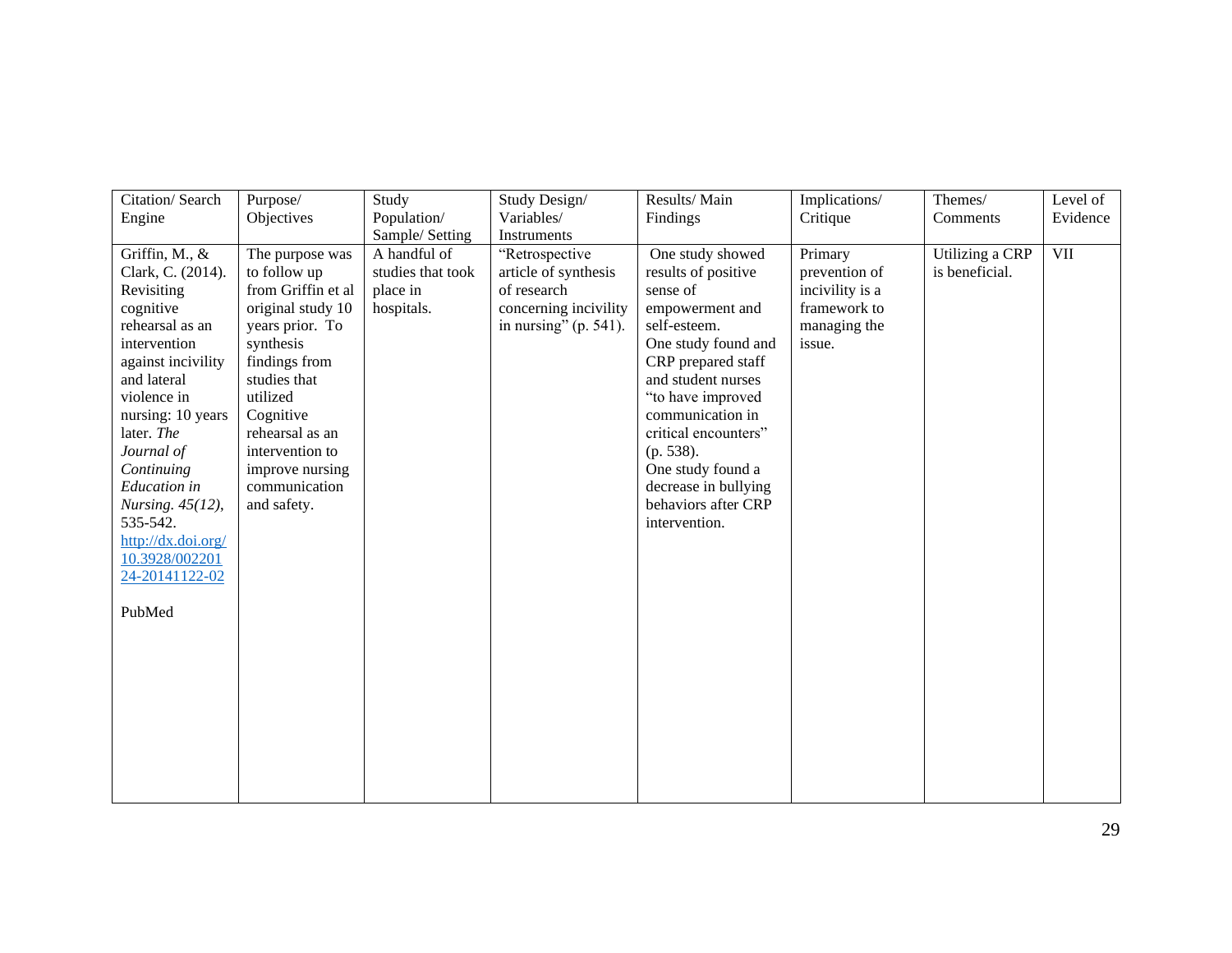| Citation/          | Purpose/           | Study              | Study Design/            | Results/Main      | Implications/     | Themes/Comments      | Level of |
|--------------------|--------------------|--------------------|--------------------------|-------------------|-------------------|----------------------|----------|
| Search Engine      | Objectives         | Population/        | Variables/               | Findings          | Critique          |                      | Evidence |
|                    |                    | Sample/ Setting    | Instruments              |                   |                   |                      |          |
| Gillen, P. A.,     | "To explore        | Multiples studies. | <b>Systematic Review</b> | Concern for       | Quality data from | This review wasn't   | $\bf{I}$ |
| Sinclair, M.,      | workplace          | Countries: US,     | Included studies:        | self-reporting    | 2 large studies   | isolated to nursing  |          |
| Kernohan, W.       | interventions to   | UK, Australia,     | RCT, clustered RCT,      | likely causes     | show small        | or hospitals.        |          |
| G., Begley, C.     | prevent bullying   | Ireland.           | interrupted time         | bias.             | improvement.      |                      |          |
| M., & Luyben,      | in the             | Settings:          | series studies.          |                   |                   |                      |          |
| A. G. (2017).      | workplace" (p.     | Hospital, Civil    | Search criteria          | Cognitive         | Recommendation    | Griffin's (2004),    |          |
| Interventions      | $1$ ).             | department,        | specific to PICO         | Intervention vs   | s for a minimum   | cognitive rehearsal  |          |
| for prevention     |                    | Police             | included: clear aims,    | No intervention:  | follow up of 6    | program is used for  |          |
| of bullying in     | Review looked      | department. One    | detailed intervention,   | Risk of being     | months to         | this intervention;   |          |
| the workplace.     | at organizations   | study done with    | theoretical              | bullied-          | demonstrate       | unfortunately,       |          |
| Cochrane           | policies, society, | adults with        | underpinning, more       | RR 0.55, 95%      | change, give      | Gillen excluded this |          |
| Database of        | and educational    | learning           | on p.9.                  | $CI(0.24-1.25),$  | employees         | from the review      |          |
| Systematic         | interventions      | disabilities.      | Reviewers search         | no change at 3    | feedback and      | because it focused   |          |
| Reviews, $I(1)$ ,  |                    | "All studies       | terms:                   | months,           | provide continual | on management        |          |
| $1-69.$            |                    | where              | "Key words,              | Not statistically | small amounts or  | instead of           |          |
| http://dx.doi.or   |                    | participants were  | including commonly       | significant.      | interventions.    | prevention of        |          |
| g/10.1002/1465     |                    | employees were     | used synonyms for        | Perpetration risk |                   | bullying.            |          |
| 1858.CD00977       |                    | paid to work       | bullying, the            | of bullying       |                   |                      |          |
| 8.pub <sub>2</sub> |                    | within the public, | workplace setting,       | others-           |                   |                      |          |
|                    |                    | private, or        | employees, and           | RR 0.64, 95%      |                   |                      |          |
| Cochrane           |                    | voluntary          | workplace                | $CI(0.27-1.54),$  |                   |                      |          |
| Library            |                    | organizations" (p. | interventions (p.9).     | at 3 months RR    |                   |                      |          |
|                    |                    | 9).                | Downs and Black          | 0.69, 95% CI      |                   |                      |          |
|                    |                    | Informational or   | quality assessment       | $(0.26 - 1.81,$   |                   |                      |          |
|                    |                    | educational        | tool used for bias       | * "Wide CI,       |                   |                      |          |
|                    |                    | interventions      | assessment. Page 13      | small sample      |                   |                      |          |
|                    |                    | were aimed at      | displays study flow      | size creates      |                   |                      |          |
|                    |                    | altering           | of all studies           | uncertainty       |                   |                      |          |
|                    |                    | behaviors or       | included.                | about true        |                   |                      |          |
|                    |                    | perceptions.       |                          | effect" $(p. 20)$ |                   |                      |          |
|                    |                    |                    |                          |                   |                   |                      |          |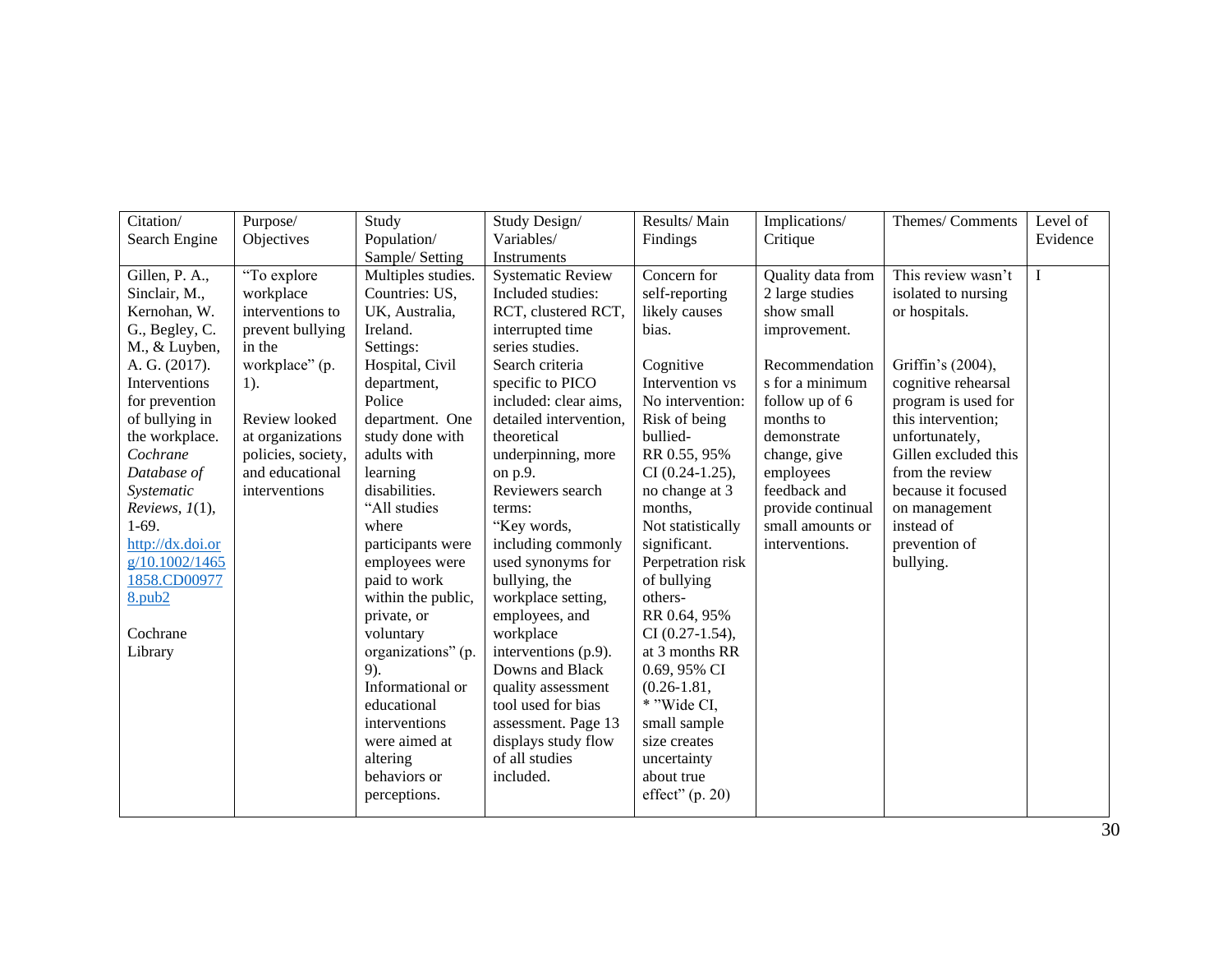| Citation/Search<br>Engine                                                                                                                                                                                                                                                                      | Purpose/<br>Objectives                                                                                                                                  | Study<br>Population/<br>Sample/ Setting                                                                                                                                                                                                                                                                                     | Study Design/<br>Variables/<br>Instruments                                                                                                                                                                                                                                                                                                                                                                                                                                                                          | Results/Main<br>Findings                                                                                                                                                                                                                                                                          | Implications/<br>Critique                                                                                                                                                                                                                                                                                                                                                                                          | Themes/<br>Comments                                                                                               | Level of<br>Evidence |
|------------------------------------------------------------------------------------------------------------------------------------------------------------------------------------------------------------------------------------------------------------------------------------------------|---------------------------------------------------------------------------------------------------------------------------------------------------------|-----------------------------------------------------------------------------------------------------------------------------------------------------------------------------------------------------------------------------------------------------------------------------------------------------------------------------|---------------------------------------------------------------------------------------------------------------------------------------------------------------------------------------------------------------------------------------------------------------------------------------------------------------------------------------------------------------------------------------------------------------------------------------------------------------------------------------------------------------------|---------------------------------------------------------------------------------------------------------------------------------------------------------------------------------------------------------------------------------------------------------------------------------------------------|--------------------------------------------------------------------------------------------------------------------------------------------------------------------------------------------------------------------------------------------------------------------------------------------------------------------------------------------------------------------------------------------------------------------|-------------------------------------------------------------------------------------------------------------------|----------------------|
| Johnson, S. L.,<br>Haerling, K. A.,<br>Yuwen, W.,<br>Huynh, V., & Le,<br>C. (2019).<br>Incivility and<br>clinical<br>performance,<br>teamwork, and<br>emotions.<br>Journal of<br><b>Nursing Care</b><br>Quality,<br>http://dx.doi.org<br>/10.1097/NCQ.00<br>00000000000407<br>Cochrane Library | "What effect<br>does exposure to<br>incivility have<br>on team<br>performance and<br>team behavior in<br>a clinical<br>simulation<br>scenario?" $(p.2)$ | RN that were in<br>a completion<br>undergraduate<br>program.<br>$N=58$<br>Convenience<br>sampling.<br>95% female<br>Average age<br>31.5 years.<br>Scenario given<br>in a simulation<br>laboratory that<br>mimicked a<br>hospital setting.<br>CPR manikin<br>that was able to<br>generate a score<br>with high-<br>fidelity. | RCT with no<br>blinding.<br>Experimental group<br>exposed to scripted<br>incivility.<br>Control group not<br>exposed to<br>incivility.<br>Both groups<br>prepared for the<br>scenario with<br>education on basic<br>life support.<br>Instrument:<br>Emotional states-<br>PANAS-X given 1<br>week prior to<br>simulation and<br>immediately after.<br>Cronbach alpha<br>0.87. Likert scale.<br>Team behavior-<br>TEAM tool.<br>Cronbach alpha<br>0.89, Likert scale.<br>Mixed-effects<br>modeling for<br>statistics. | No significate<br>difference found<br>between groups<br>of CPR score,<br>cognitive scores,<br>rating team<br>performance.<br>Manikin<br>feedback: 6 of 10<br>experiment<br>groups gave 2<br>consecutive<br>shocks to manikin<br>instead of 1 per<br>protocol. Control<br>group made no<br>mistake | Suggest low level of<br>incivility may<br>contribute to medical<br>errors and negatively<br>impact performance<br>of tasks.<br>Limitations:<br>Sample size.<br>One geographic<br>area, not<br>generalizable.<br>Convenience<br>sampling.<br>Instruments used had<br>good reliability and<br>validity in previous<br>studied but didn't<br>perform as well in<br>this one. Cronbach<br>alpha decreased for<br>both. | Self-reporting tool<br>didn't demonstrate<br>difference<br>between groups,<br>but manikin report<br>showed error. | $\mathbf{I}$         |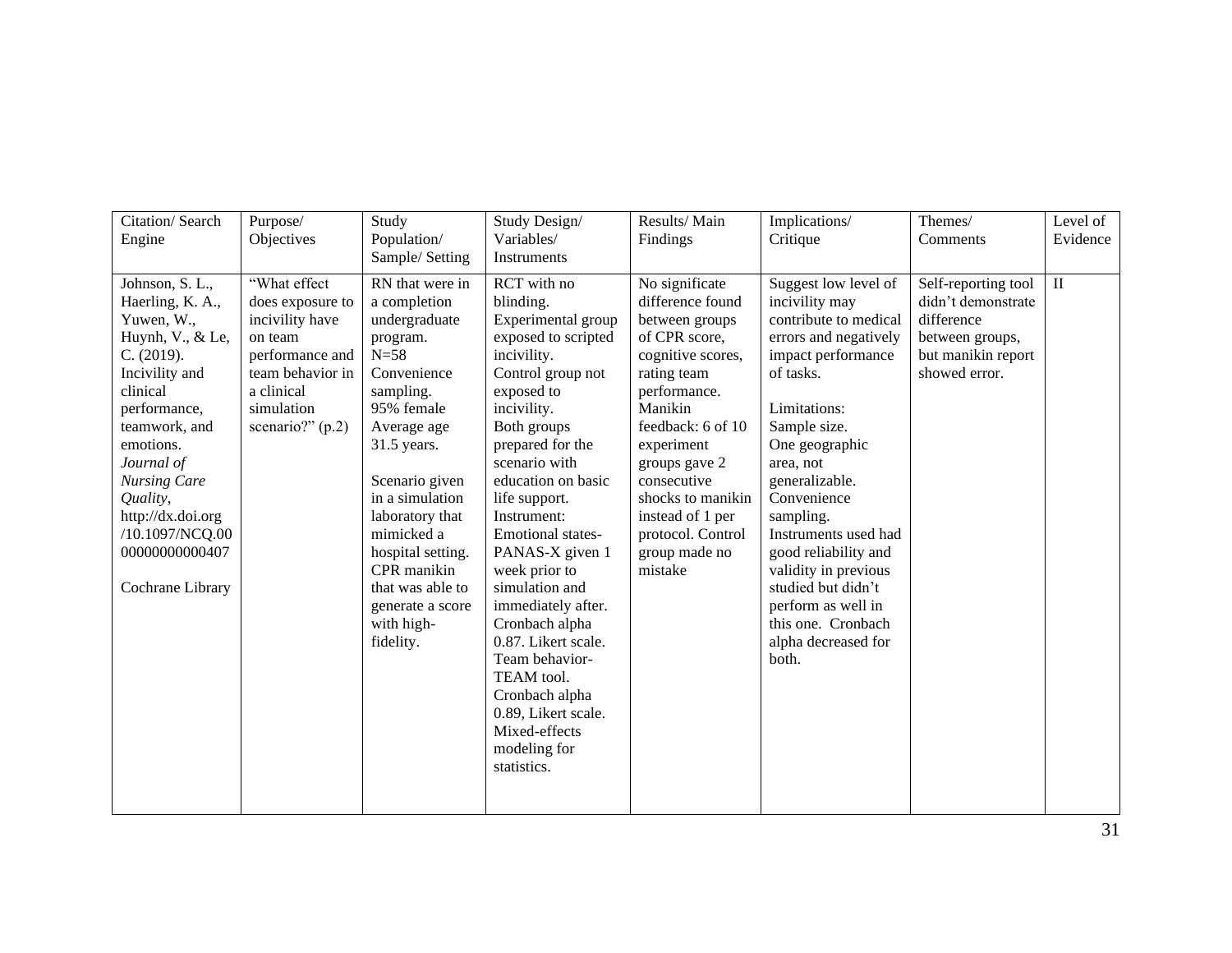| Citation/ Search   | Purpose/         | Study           | Study Design/        | Results/Main          | Implications/      | Themes/          | Level of     |
|--------------------|------------------|-----------------|----------------------|-----------------------|--------------------|------------------|--------------|
| Engine             | Objectives       | Population/     | Variables/           | Findings              | Critique           | Comments         | Evidence     |
|                    |                  | Sample/Setting  | Instruments          |                       |                    |                  |              |
| Kang, J., Kim, J., | Aim is to        | N 40 used total | -Quantitative RCT    | At baseline the 2     | South Korea        | Teaching         | $\mathbf{I}$ |
| & Yun, S. (2017).  | "investigate"    | Publicly        | Variables:           | groups had no         | culture            | communication    |              |
| Effects of a       | effect of CRP    | recruited.      | Interpersonal        | significant           | surrounding        | techniques       |              |
| cognitive          | on the           | Identification  | relationships,       | differences.          | bullying           | improved         |              |
| rehearsal program  | interpersonal    | number          | workplace bullying,  | Hypothesis 1 was      | behaviors may      | individuals'     |              |
| on interpersonal   | relationships,   | assigned.       | turnover intention.  | supported $(p=0.022)$ | differ from        | communication.   |              |
| relationships,     | workplace        | Random          | Instruments:         | $(F=6.21)$ .          | American.          | CRP is useful,   |              |
| workplace          | bullying         | allocation      | Interpersonal        | CRP helpful for       | The                | need to focus on |              |
| bullying,          | turnover         |                 | relationship:        | improving             | intervention is    | unit level.      |              |
| symptom            | intention of     | Inclusion:      | Relationship         | interpersonal         | resource           | Overall study    |              |
| experience, and    | nurses"(p.691).  | Nurses with 6   | Change Scale and     | relationships, Mean   | intensive.         | didn't show      |              |
| turnover intention | Hypothesis 1:    | months or more  | Liker-type scale.    | pre-3.38, post-3.54.  | Sample size per    | bullying reduced |              |
| among nurses: A    | The              | experience at a | Cronbach's alpha     | Hypothesis 4 was      | group may be       | in workplace.    |              |
| randomized         | interpersonal    | hospital.       | .90.                 | supported $(p=0.024)$ | small. (a power    | "Possible that   |              |
| controlled trial.  | relationships    |                 | Workplace            | $(F=5.55)$            | analysis of .80    | the turnover     |              |
| Journal of Korean  | those who        | Exclusion:      | bullying: Negative   | 4-week follow up      | showed the         | intention was    |              |
| Academy of         | participated in  | <b>Nurses</b>   | Acts                 | effects related to    | study needed       | decreased        |              |
| Nursing, 45, 689-  | CRP will differ  | employed less   | Turnover intention:  | hypothesis 1          | $N=20$ , the study | because of the   |              |
| 699.               | from those of    | than 6 months.  | Yun and Likert       | $(p=0.037)$ (F=3.63)  | was exactly 20     | improved         |              |
| doi:10.4040.jkan.  | who did not      | Nurses that     | scale. Cronbach's    | and 4 ( $p=0.054$ )   | in each group).    | interpersonal    |              |
| 2017.47.5.689      | participate in   | have received   | alphas .88.          | $(F=3.17)$ were       | Study didn't       | relationships    |              |
| Google Scholar     | CRP.             | communication   | 10 sessions, 2 hours | favorable for CRP.    | examine            | after the CRP"   |              |
|                    | Hypothesis 4:    | training within | for 5 weeks: Role    |                       | organizational     | $(p.697)$ .      |              |
|                    | The turnover     | the past year.  | play, creating       |                       | culture's          | Post             |              |
|                    | intention in the | South Korea.    | communication        |                       | influence r/t      | measurement      |              |
|                    | experimental     |                 | standards, feedback  |                       | effects of         | taken too early  |              |
|                    | group will       |                 | and evaluation.      |                       | bullying.          | after            |              |
|                    | differ from that |                 |                      |                       |                    | intervention.    |              |
|                    | of the wait-list |                 |                      |                       |                    | Role play        |              |
|                    | group.           |                 |                      |                       |                    | impacted nurses  |              |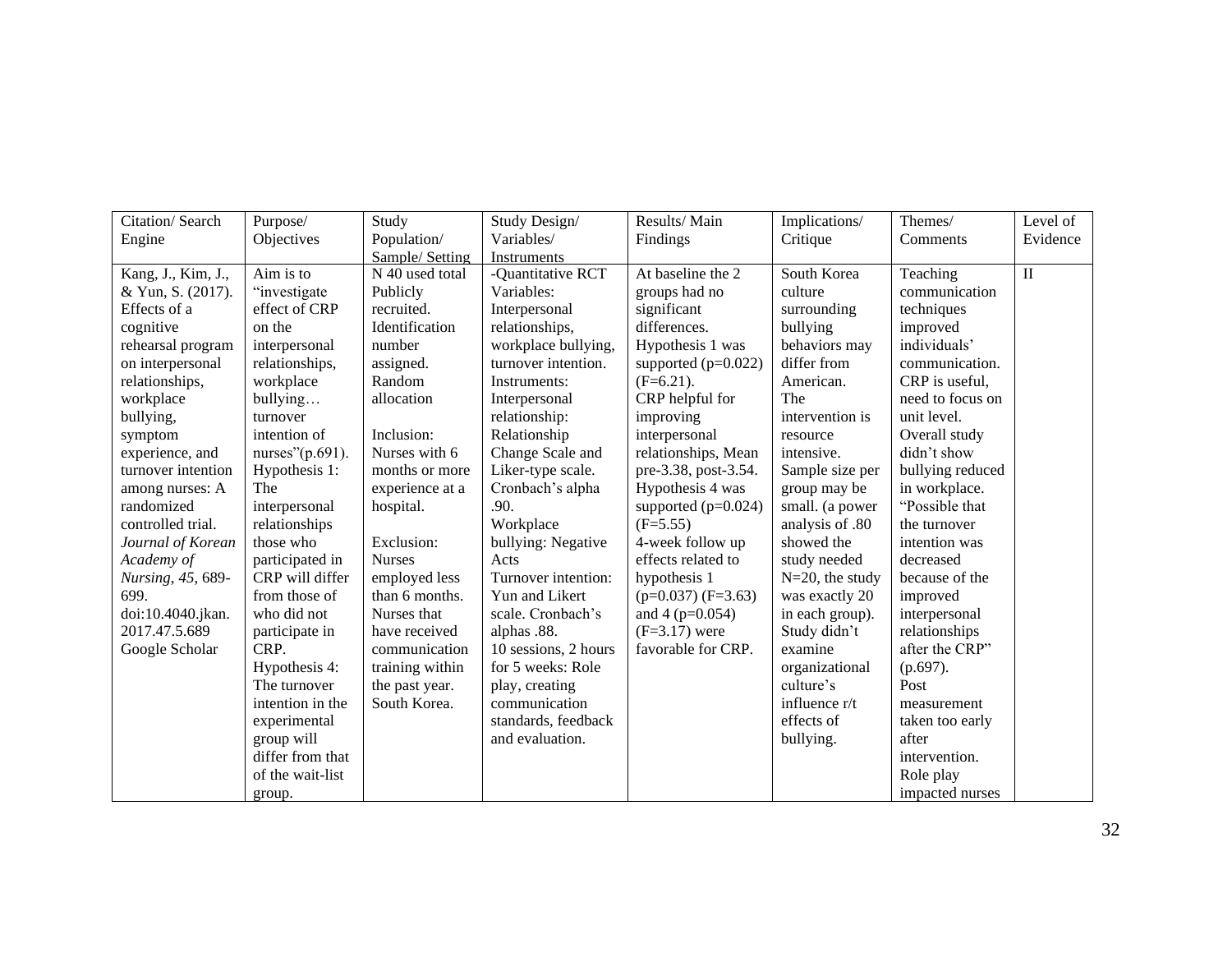| Citation/Search     | Purpose/          | Study              | Study Design/                 | Results/Main            | Implications/       | Themes/         | Level of  |
|---------------------|-------------------|--------------------|-------------------------------|-------------------------|---------------------|-----------------|-----------|
| Engine              | Objectives        | Population/        | Variables/                    | Findings                | Critique            | Comments        | Evidence  |
|                     |                   | Sample/ Setting    | <b>Instruments</b>            |                         |                     |                 |           |
| Kile, D., Eaton,    | "Teach nurses to  | $N=17$             | Mixed Method                  | "Effective in           | This study          | Awareness of    | <b>VI</b> |
| M., deValpine,      | recognize         |                    | Pilot study.                  | increasing nurses'      | supports            | incivility and  |           |
| M., & Gilbert, R.   | incivility,       | 32 participants    | Bandura's Social              | recognition of          | previous CR         | enabled them to |           |
| $(2018)$ . The      | confront it using | were eligible,     | Learning Theory was           | incivility and ability  | effectiveness       | confront the    |           |
| effectiveness of    | cognitive         | 59% response       | used for educational          | to confront it.         | studies.            | offenders.      |           |
| education and       | rehearsal (CR)    | rate.              | intervention.                 | Perceived instances     |                     |                 |           |
| cognitive           | techniques,       |                    | <b>Nurse Incivility Scale</b> | of incivility deceased  | Qualitative         | Use of Martha   |           |
| rehearsal in        | thereby           | Convenience        | (NIS) (Cronbach's             | over time $(p.1)$ ."    | results supported   | Griffin's CR.   |           |
| managing nurse-     | improving job     | sampling.          | alpha 0.81-0.94).             | NIS-improved            | Quantitative        |                 |           |
| to-nurse            | satisfaction      |                    | NDNQI Index of                | intervention to 6       | findings in         | Cost impact of  |           |
| incivility: A pilot | $(p.1)$ ."        | Post-Anesthesia    | <b>Work Satisfaction</b>      | weeks post:             | awareness of        | turnover.       |           |
| study. Journal of   |                   | Care Area          | Nurse Interaction             | Inappropriate Joke      | incivility.         |                 |           |
| <b>Nurse</b>        | Intervention:     | (PACU), that       | subscale with Likert          | intervention from SE    |                     |                 |           |
| Management,         | education about   | had a reputation   | scale (Cronbach's             | of 0.557 to 0.639,      | Repeated            |                 |           |
| $1 - 10.$           | incivility and    | for incivility.    | alpha 0.66-0.82).             | $(p=0.003)$ ; Lack of   | education and       |                 |           |
| http://dx.doi.org/  | CR, followed Dr.  |                    | 2 open-ended                  | respect SE decreased    | training needed     |                 |           |
| 10.1111/jonm.       | Martha Griffin's  | Recruited via      | questions.                    | 1.61to 2.23,            | for sustainability. |                 |           |
| 12709               | program.          | email, flyers, and | Survey done prior,            | $(p=0.003)$ ; Displaced |                     |                 |           |
|                     | Learning and      | personal contact.  | immediately after             | frustration SE 0.86 to  | Limitation:         |                 |           |
| Scopus Database     | role-playing, cue |                    | education and 6               | $0.989$ (p=0.043).      | Small initial       |                 |           |
|                     | cards.            | Inclusion: PACU    | weeks after,                  | NDNQI satisfaction      | sample size, loss   |                 |           |
|                     | -5 training       | <b>RNs</b>         | submitted via                 | throughout              | of subjects,        |                 |           |
|                     | sessions, 2 hours |                    | Qualtrics.                    | intervention            | missing or          |                 |           |
|                     | each over 3       | Exclusion:         | Qualitative data              | $(p=0.109)$ .           | improperly          |                 |           |
|                     | weeks.            | ancillary          | analysis-Bengtsson's          | Qualitative:            | collected data.     |                 |           |
|                     |                   | personnel and      | four-stage process            | $25\%$ (N=3) reported   |                     |                 |           |
|                     |                   | non-English        |                               | self-awareness of       |                     |                 |           |
|                     |                   | language.          |                               | own actions of          |                     |                 |           |
|                     |                   |                    |                               | uncivil behavior.       |                     |                 |           |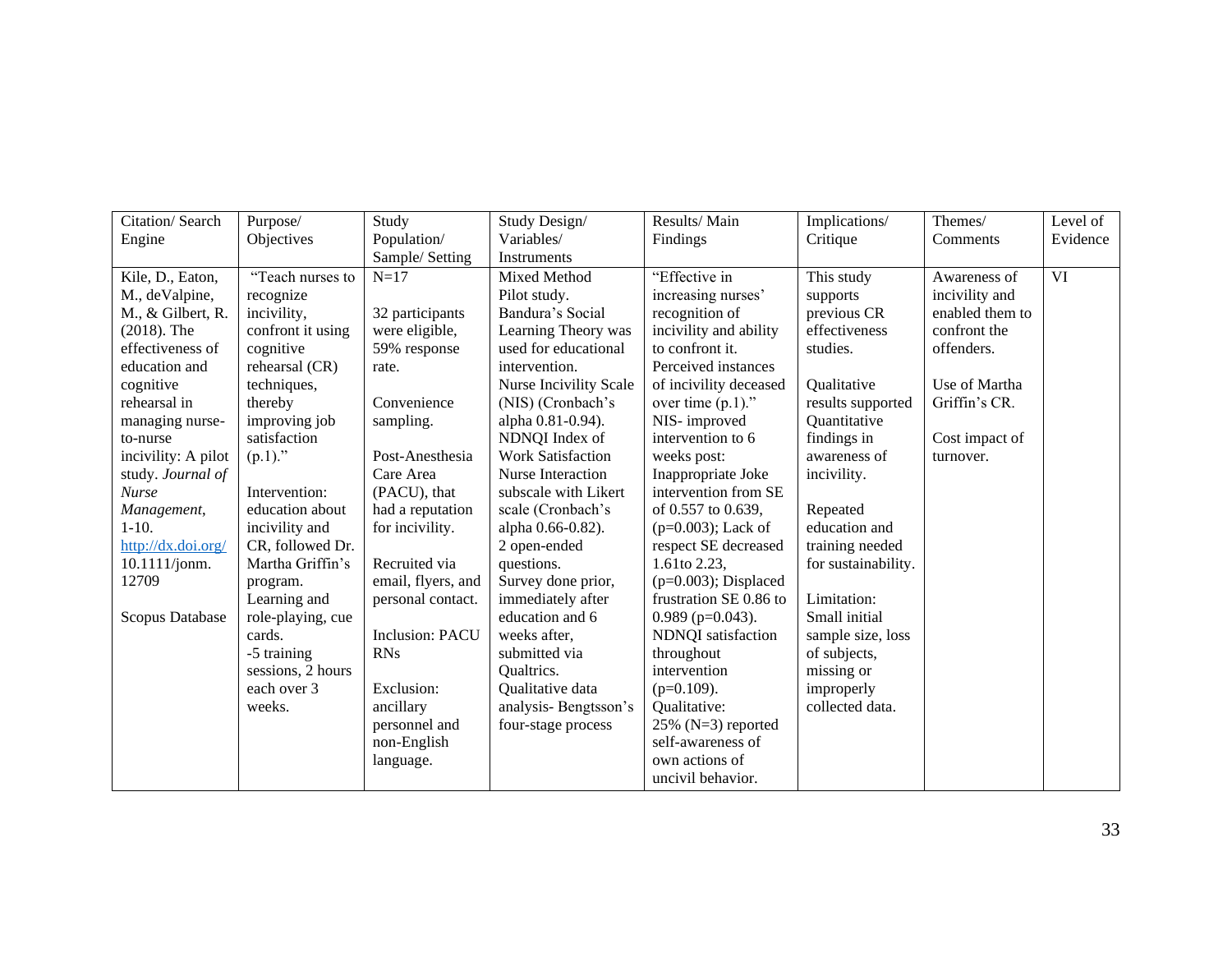| Citation/Search     | Purpose/           | Study             | Study Design/      | Results/Main              | Implications/ Critique  | Themes/      | Level of  |
|---------------------|--------------------|-------------------|--------------------|---------------------------|-------------------------|--------------|-----------|
| Engine              | Objectives         | Population/       | Variables/         | Findings                  |                         | Comments     | Evidence  |
|                     |                    | Sample/Setting    | Instruments        |                           |                         |              |           |
| Lesater, K.,        | Is an educational  | Quantitative:     | Mixed Method       | NIS significant           | Attrition lost over     | Follow up    | $\rm III$ |
| Mood, L.,           | program,           | 2 units A and B   | Bandura's social   | $(p<0.001)$ for both      | time, missing data.     | educational  |           |
| Buchwach, D.,       | modeling           | $A(N=63)$         | cognitive theory.  | Unit A and B for post     | Greatest attrition seen | sessions     |           |
| & Dieckmann,        | interventions      | $B(N=31)$ .       | 3 educational      | intervention              | with NIS, 75% A,        | needed for   |           |
| N. F. (2015).       | would reduce       | Qualitative:      | phases: 1hour, 4   | evaluation $1, 2, 3, 4$ . | 66% B.                  | sustainabili |           |
| Reducing            | uncivil acts and   | 4 interviews      | hour, 2 hours      | Unit B NGSE               |                         | ty.          |           |
| Incivility in the   | improve            |                   | sessions; didactic | improved post             | Limitation: loss of     |              |           |
| workplace:          | individual ability | Large health      | and role-play.     | intervention,             | participants leading to | <b>This</b>  |           |
| Results of a        | to manage these    | sciences center   | Used Dr. Griffin's | measured at 1, 2          | a smaller N.            | education    |           |
| three-part          | types of           | hospital.         | 4 postintervention | $(p<0.05)$ .              |                         | gave         |           |
| educational         | situations when    |                   | surveys.           | Goal of "increased        | Intervention time       | participants |           |
| intervention. The   | they occur.        | Participants: RN, | Qualitative data   | self-efficacy of          | consuming and likely    | awareness    |           |
| Journal of          | 4 goals "to        | technical and     | audio recorded.    | individuals on the        | costly to pay wages.    | of their     |           |
| Continuing          | decrease           | support staff and | Instruments:       | units to manage           |                         | own          |           |
| <b>Education</b> in | perceived          | leadership staff. | NIS (Cronbach's    | uncivil situations was    | "NDNQI data             | behavior.    |           |
| Nursing, $46(1)$ ,  | incivility on the  |                   | alpha 0.81-0.94),  | met $(p. 22)$ ."          | collected immediately   |              |           |
| $15-24.$            | units and          | Purposive         | NGSE (Cronbach's   |                           | after the intervention  |              |           |
| http://dx.doi.org/  | increase self-     | sampling.         | alpha 0.86-0.90),  | "WCES used to             | to 24 months later      |              |           |
| 10.3928/002201      | efficacy of        |                   | WCES (Cronbach's   | measure individuals'      | showed impressive       |              |           |
| 24-20141224-01      | individuals on     |                   | alpha 0.91-0.92),  | beliefs in their team     | increases in RN         |              |           |
|                     | the units to       |                   | NDNQI (study       | ability to address        | satisfaction on both    |              |           |
| PubMed              | manage             |                   | hospital collects  | incivility and change     | units and awarded       |              |           |
|                     | incivility" and    |                   | data every 24-     | unit culture. No          | Magnet status (p.22)."  |              |           |
|                     | "increase          |                   | months).           | significant change.       | "Magnet demonstrates    |              |           |
|                     | workplace          |                   | Quantitative data  |                           | ability to attract and  |              |           |
|                     | satisfaction,"     |                   | analyzed using     |                           | retain nurses (p.22)."  |              |           |
|                     | which in turn      |                   | ANOVA and          |                           |                         |              |           |
|                     | would help         |                   | Longitudinal       |                           |                         |              |           |
|                     | attract and retain |                   | analyses           |                           |                         |              |           |
|                     | nurses.            |                   |                    |                           |                         |              |           |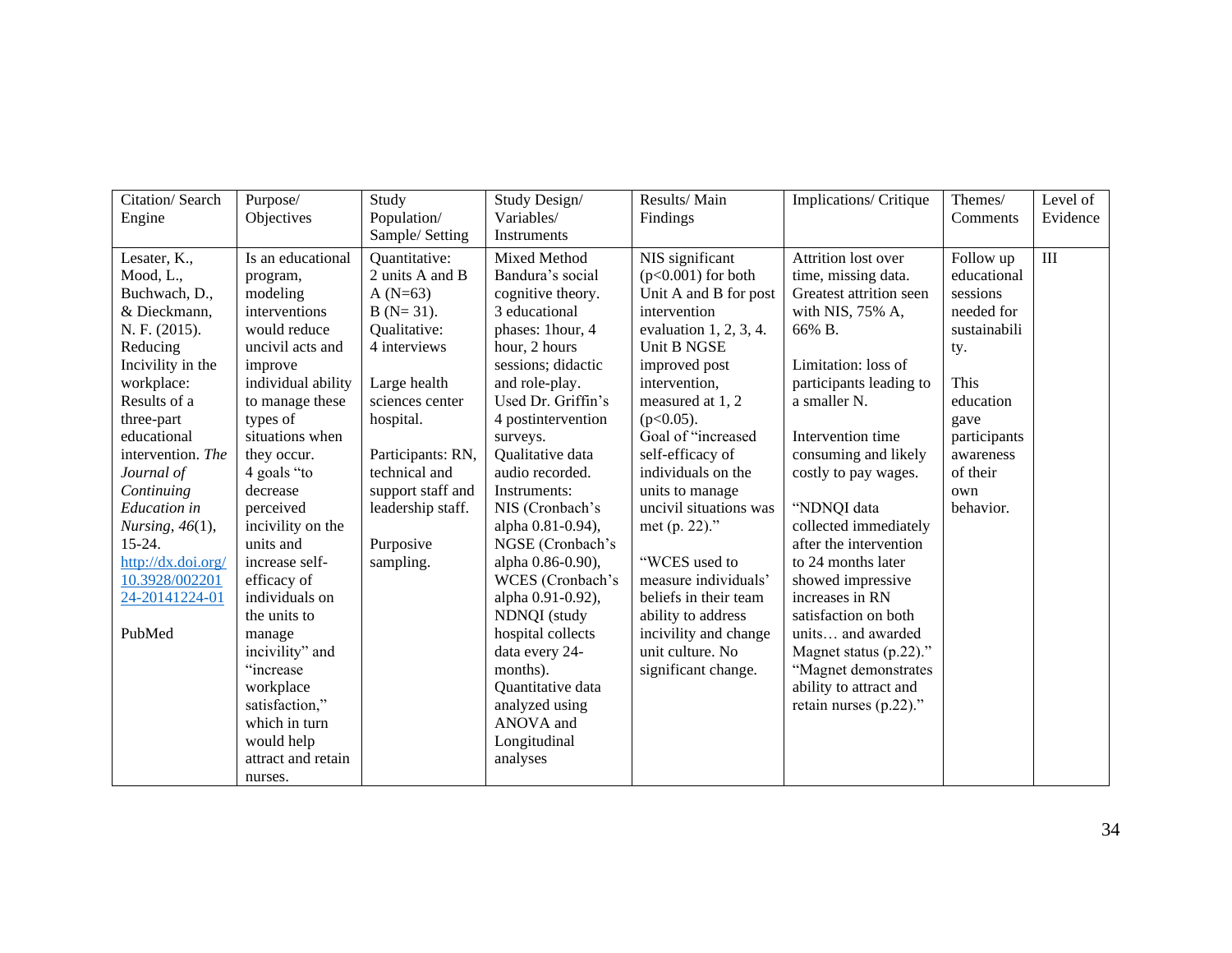| Citation/Search<br>Engine | Purpose/<br>Objectives | Study<br>Population/ | Study Design/<br>Variables/ | Results/Main<br>Findings | Implications/ Critique    | Themes/<br>Comments | Level of<br>Evidence |
|---------------------------|------------------------|----------------------|-----------------------------|--------------------------|---------------------------|---------------------|----------------------|
|                           |                        | Sample/ Setting      | Instruments                 |                          |                           |                     |                      |
| Sanner-Stiehr, E.         | "What is the           | Nursing students     | Longitudinal, quasi-        | Knowing how to           | This study was part of    | Social              | $\rm III$            |
| (2018).                   | impact of a            | in final academic    | experimental.               | respond effectively to   | a larger study looking    | Cognitive           |                      |
| Responding to             | cognitive              | year.                |                             | disruptive behavior      | at turnover rate of       | Theory              |                      |
| disruptive                | rehearsal              | Midwestern US        | Data collected pre-         | pre vs post              | newly licensed nurses,    |                     |                      |
| behaviors in              | intervention on        |                      | intervention,               | intervention             | still in progress.        | Awareness           |                      |
| nursing: A                | self-efficacy to       | N=129 initially.     | immediately post            | statistically            | 82.2% females,            | of own              |                      |
| longitudinal,             | respond to             | $N=109$ at 3-        | (both handwritten),         | significant, mean        | 17.8% males educated      | behavior            |                      |
| quasi-                    | disruptive             | month follow-up.     | 3 months follow up          | 5.44 to 7.87 (highest)   | and questioned. Not       | because of          |                      |
| experimental              | behaviors among        |                      | (electronically).           | 10), df 128              | gender diverse.           | education:          |                      |
| investigation of          | nursing students       | Convenience          |                             | $(p=0.000)$ .            | Retention higher than     | - thought to        |                      |
| training for              | in their final         | sampling.            | Social Cognitive            | Pre vs 3 months          | expected possible         | be a                |                      |
| nursing students.         | academic year          |                      | Theory                      | 5.44 to 7.21, df 106     | because the Principle     | positive            |                      |
| <b>Nurse Education</b>    | $(p.106)$ ?"           | Exclusion:           |                             | $(p=0.000)$ .            | Investigators (PI)        | finding             |                      |
| Today, 68, 105-           |                        | enrollment in        | Self-Efficacy to            | Post vs 3-month          | active role in            | because             |                      |
| 111.                      | CR training            | post-                | Respond to                  | follow up:               | recruiting,               | "participant        |                      |
| http://dx.doi.org/        | given during           | Baccalaureate        | Disruptive                  | 7.87 to 7.21, df 106     | intervention, and use     | s had               |                      |
| 10.1016/j.nedt.2          | scheduled class        | programs,            | <b>Behaviors (SERDB)</b>    | $(p=0.012)$ .            | of mobile phones for      | assimilated         |                      |
| 019.05.029                | time. Goal to          | accelerated pre-     | questionnaire.              |                          | communication and         | the                 |                      |
|                           | increase               | licensure            | (Cronbach's alpha           | I believe in my          | follow-up                 | information         |                      |
| Scopus                    | confidence to          | programs, RN-        | 9.12 prior to               | abilities to respond     | questionnaire.            | delivered in        |                      |
|                           | respond to             | BSN programs.        | intervention, 8.97          | effectively, pre vs      | Since PI interacted       | the                 |                      |
|                           | disruptive             |                      | post intervention)          | post intervention        | with participants         | interventio         |                      |
|                           | behavior.              | Power=0.80 and       |                             | mean 6.35 to 7.65, df    | reliability of results is | n and used          |                      |
|                           |                        | moderate effect      | Paired samples t-           | 128, ( $p=0.000$ ).      | limited and replication   | it to reflect       |                      |
|                           | Hypothesis listed      | size $(f=0.25)$ for  | tests to address            | Pre vs 3-month           | is warranted to           | on their            |                      |
|                           | on page 107.           | enrollment of        | study aim and               | follow-up mean:          | confirm results.          | own actions         |                      |
|                           |                        | $N = 112.$           | hypothesis and              | 6.35 to 7.21, df 106     |                           | $(p.109)$ ."        |                      |
|                           |                        |                      | results at 95% CI           | $(p=0.002)$ .            |                           |                     |                      |
|                           |                        | Retention higher     |                             | Post vs 3-month          |                           |                     |                      |
|                           |                        | than expected        |                             | follow up:               |                           |                     |                      |
|                           |                        |                      |                             | 7.65 to 7.21, df 106     |                           |                     |                      |
|                           |                        |                      |                             | $(p=0.112)$ .            |                           |                     |                      |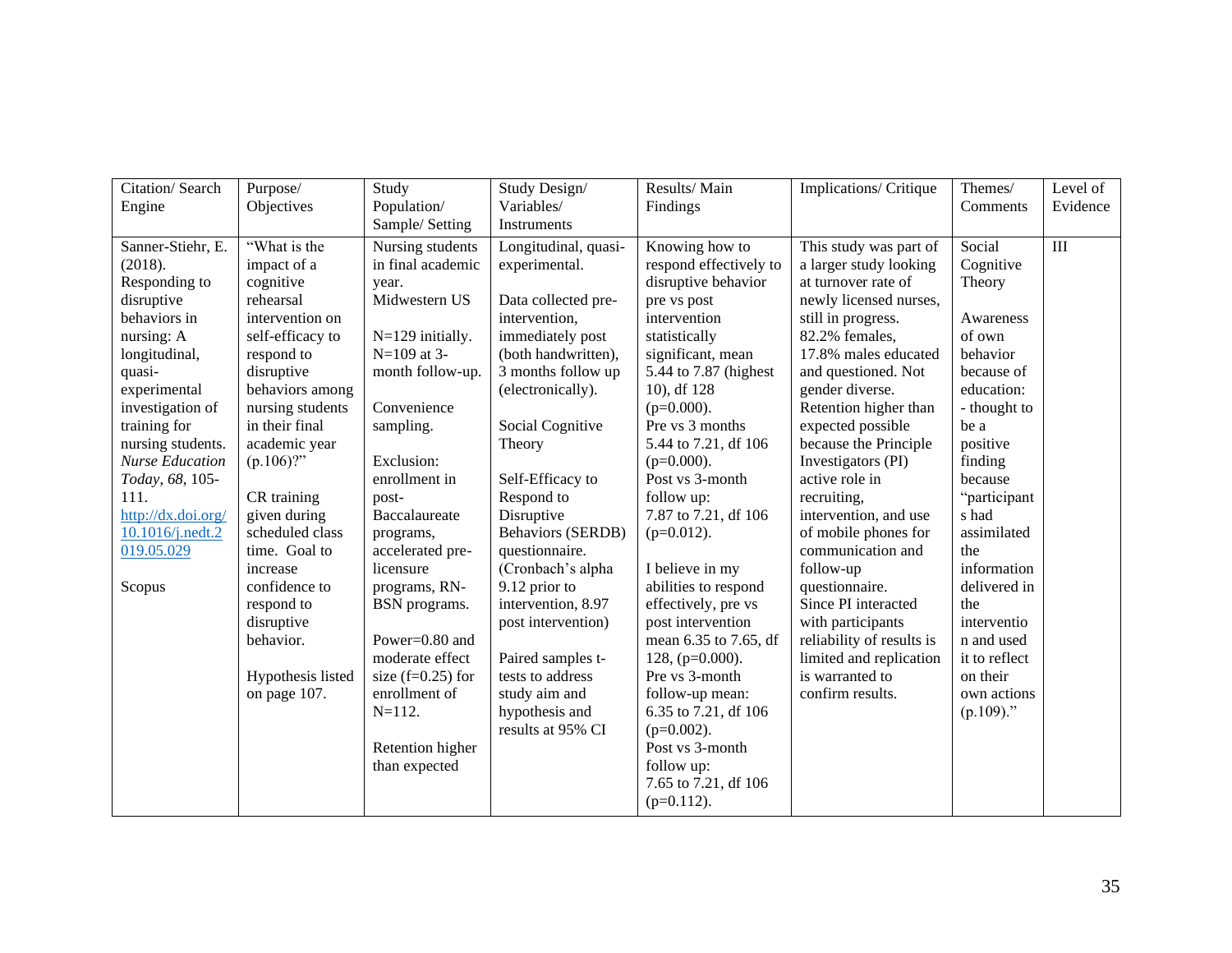| Citation/Search    | Purpose/           | Study              | Study Design/              | Results/Main             | Implications/       | Themes/          | Level of  |
|--------------------|--------------------|--------------------|----------------------------|--------------------------|---------------------|------------------|-----------|
| Engine             | Objectives         | Population/        | Variables/                 | Findings                 | Critique            | Comments         | Evidence  |
|                    |                    | Sample/ Setting    | Instruments                |                          |                     |                  |           |
| Schwarz, L. M.,    | "Explore the       | Associate degree   | Quasi-experimental         | "Education was           | These findings are  | Thorough         | $\rm III$ |
| & Leibold, N.      | effectiveness of   | registered nurse   | Quantitative study.        | effective at increasing  | similar to other    | literature       |           |
| (2017).            | an online          | in an online RN-   |                            | nurses' knowledge of     | studies.            | review.          |           |
| Education as an    | educational        | BSN program.       | Online education           | incivility" (p.237).     | Online education    | Clear definition |           |
| intervention       | intervention to    |                    | intervention               |                          | is feasible to      | of incivility.   |           |
| toward             | assist nurses with | Midwestern         |                            | Pre-education vs.        | adopt.              | Nurses don't     |           |
| recognizing and    | identifying        | public university. | <b>Horizontal Violence</b> | post-education in        | Settings for        | recognize        |           |
| elimination        | incivility"        |                    | Survey pretest and         | participant              | education are       | behaviors of     |           |
| incivility.        | $(p.235)$ .        | RN worked in       | posttest design            | identification of        | likely the same.    | incivility as    |           |
| Creative           |                    | hospital.          | given via                  | incivility ( $p=0.013$ ) | Limitations:        | being abnormal,  |           |
| Nursing, 23,       | "Determine the     | N-27               | SurveyMonkey.              | $(r=-0.48)$ .            | Sample and size.    | after            |           |
| 232-241.           | effectiveness of   |                    | Likert scale.              |                          | One university, no  | intervention     |           |
| http://dx.doi.org/ | the online         | Convenience        |                            | 96.2% N=25 agreed        | control group,      | able to identify |           |
| 10.1891/1078-      | educational        | sample via         | Cronbach's alpha of        | intervention helped      | those who took      | behavior.        |           |
| 4535.23.4.232      | intervention       | email.             | $0.96$ for the             | understand how to        | the survey were     | Inclusion of the |           |
|                    | toward assisting   |                    | horizontal violence        | deal with incivility.    | self-selected and   | Nursing Code     |           |
| Scopus database    | nurses to          | $N-57$ took        | survey                     |                          | likely have salient | of Ethics        |           |
|                    | understand ways    | pretest, N-27      |                            | 51.9% $N=14$ looked      | memories or         | Provision 1.5.   |           |
|                    | to address         | posttest.          | Wilcoxon matched           | for another job          | opinions about      | Cost impact of   |           |
|                    | incivility" (p.    | Only 27 included   | pairs signed ranks         | because of feeling       | incivility.         | turnover.        |           |
|                    | $235$ ).           | in results.        | test                       | bad about                | Survey asks         | This education   |           |
|                    |                    |                    |                            | interactions with        | retrospective       | gave             |           |
|                    |                    |                    |                            | other nurses.            | questions.          | participants     |           |
|                    |                    |                    |                            |                          |                     | awareness of     |           |
|                    |                    |                    |                            |                          |                     | their own        |           |
|                    |                    |                    |                            |                          |                     | behavior.        |           |
|                    |                    |                    |                            |                          |                     |                  |           |
|                    |                    |                    |                            |                          |                     |                  |           |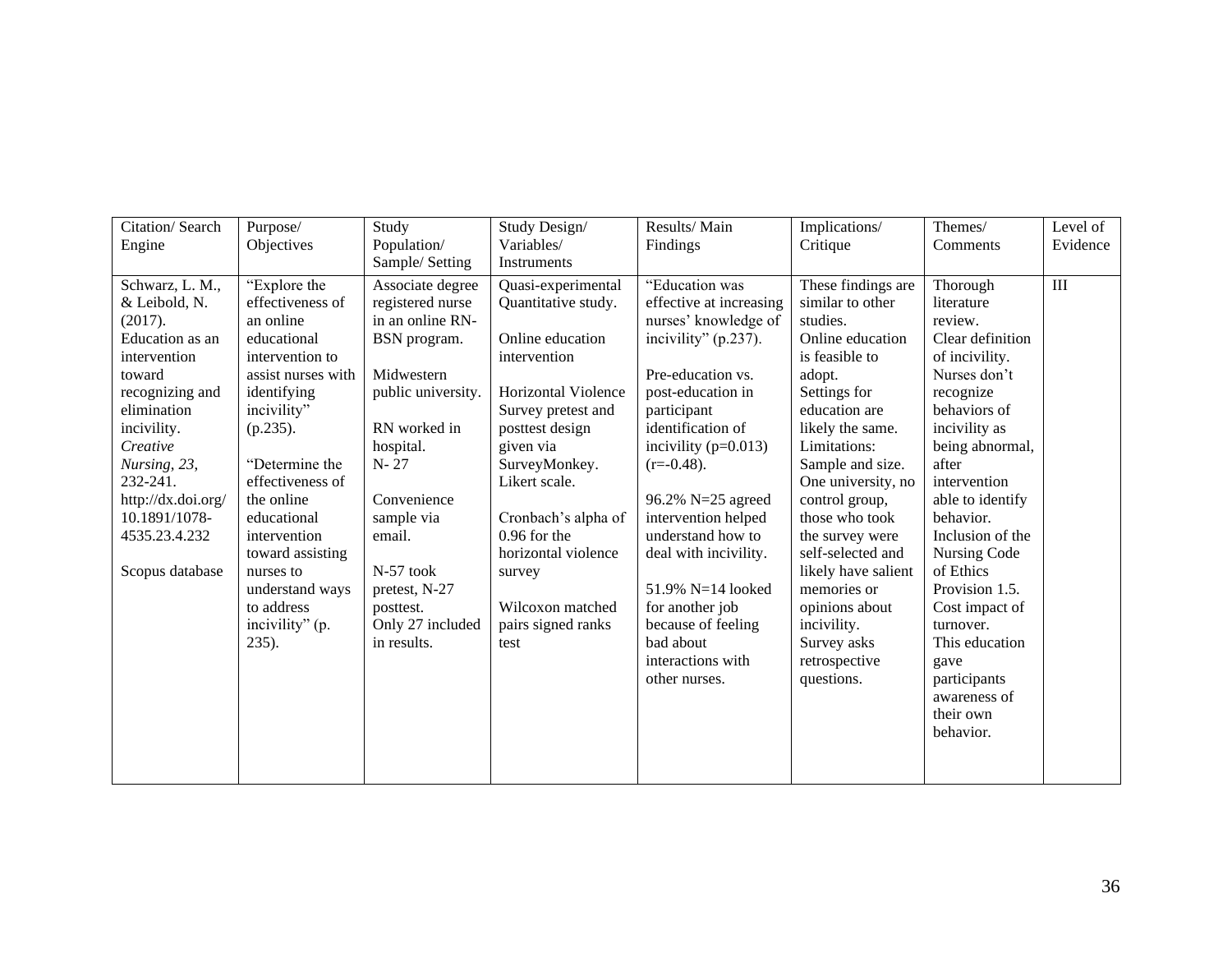| Citation/Search<br>Engine | Purpose/<br>Objectives | Study<br>Population/ | Study Design/<br>Variables/ | Results/Main<br>Findings | Implications/<br>Critique | Themes/<br>Comments | Level of<br>Evidence |
|---------------------------|------------------------|----------------------|-----------------------------|--------------------------|---------------------------|---------------------|----------------------|
|                           |                        | Sample/ Setting      | Instruments                 |                          |                           |                     |                      |
| Skarbek, A. J.,           | "The aim of this       | $N=6$ (5 females,    | Exploratory                 | Themes and trends        | Key information           | This education      | <b>VI</b>            |
| Johnson, S., &            | study was to           | 1 male)              | Qualitative,                | identified from the      | "that emerged             | gave                |                      |
| Dawson, C. M.             | acquire nurse          |                      | Phenomenological            | data:                    | from the study            | participants        |                      |
| $(2015)$ . A              | manager's (NM)         | Purposeful           | study.                      | Awareness, scope of      | and that are              | awareness of        |                      |
| phenomenologic            | perspectives as        | sampling             |                             | the problem, quality     | supported by the          | their own           |                      |
| al study of nurse         | to the scope of        |                      | Ray's theory of             | of performance,          | literature are that       | behavior.           |                      |
| manager                   | workplace              | NMs work in          | bureaucratic caring         | healthy, and caring      | RNs at all levels         |                     |                      |
| interventions             | bullying, which        | nonrural hospital    | framework.                  | work environment.        | of the hierarchy          | Intervention at     |                      |
| related to                | interventions          | settings in          |                             |                          | must 1st                  | unit levels         |                      |
| workplace                 | were deemed as         | Midwest and          | Five questions.             | All NM agreed that       | acknowledge that          | needed.             |                      |
| bullying. The             | effective and          | Northeastern US.     | Phone interviews            | in order to establish a  | workplace                 |                     |                      |
| Journal of                | ineffective"           |                      | using Rubin and             | healthy, caring work     | bullying exists.          | "Organizations      |                      |
| <b>Nursing</b>            | (p.492);               | Inclusion:           | Rubin's responsive          | environment it must      | RNs must be able          | need system to      |                      |
| Administration,           | especially             | current RN           | interview model.            | be evident to those      | to recognize that         | address and         |                      |
| 45, 492-497.              | because effects        | managers with at     | Transcribed                 | entering and             | signs,                    | manage              |                      |
| http://dx.doi.org/        | recruiting and         | least a year         | verbatim and                | transitioning into the   | manifestations,           | workplace           |                      |
| 10.1097/NNA.00            | retaining nursing      | experience in the    | reviewed again by           | profession by senior     | and outcomes              | bullying to         |                      |
| 00000000000240            | staff.                 | role, were of        | participants.               | staff RNs and nursing    | associated with           | create a healthy    |                      |
|                           | Research               | both genders,        |                             | leadership who           | the behavior"             | working             |                      |
| Google Scholar            | question: "What        | were employed        | Data analyzed using         | model positive social    | $(p.496)$ .               | environment"        |                      |
|                           | are the                | in hospital          | horizontalization           | practices (p.945).       |                           | $(p.496)$ .         |                      |
|                           | perspectives and       | setting.             | and priori and open         |                          | Author's did not          |                     |                      |
|                           | lived experiences      |                      | coding.                     | Bullying negatively      | analyze the study         |                     |                      |
|                           | of NMs as they         |                      |                             | impacts patient care.    | limitations.              |                     |                      |
|                           | endeavor to            |                      |                             |                          |                           |                     |                      |
|                           | address                |                      |                             |                          | Rigor-verbatim            |                     |                      |
|                           | workplace              |                      |                             |                          | transcript, peer          |                     |                      |
|                           | bullying among         |                      |                             |                          | debriefing,               |                     |                      |
|                           | RNs at their           |                      |                             |                          | external auditor.         |                     |                      |
|                           | institution"           |                      |                             |                          |                           |                     |                      |
|                           | $(p494)$ ?             |                      |                             |                          |                           |                     |                      |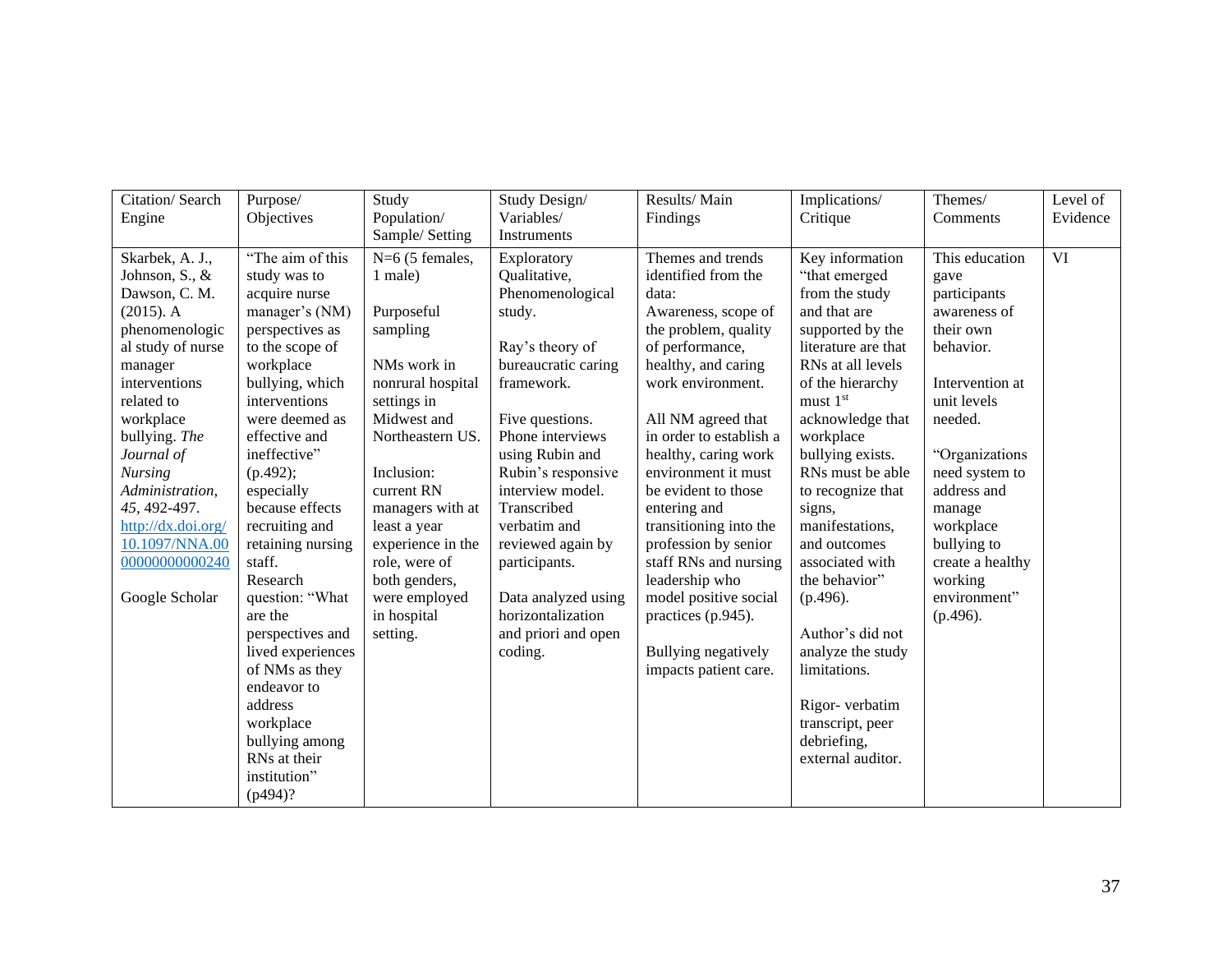| Citation/Search    | Purpose/           | Study            | Study Design/          | Results/Main            | Implications/         | Themes/        | Level of |
|--------------------|--------------------|------------------|------------------------|-------------------------|-----------------------|----------------|----------|
| Engine             | Objectives         | Population/      | Variables/             | Findings                | Critique              | Comments       | Evidence |
|                    |                    | Sample/ Setting  | Instruments            |                         |                       |                |          |
| Stagg, S. J.,      | To evaluate the    | $N=15$ medical   | Non-experimental       | Common Themes:          | Multiple              | This education | VI       |
| Sheridan, D. J.,   | effectiveness of a | and surgical     | pilot study.           | Increased awareness     | limitations:          | gave           |          |
| Jones, R. A., $\&$ | workplace          | nurses took CR   | Qualitative.           | of bullying behaviors,  | Small sample size.    | participants   |          |
| Speroni, K. G.     | bullying CR        | training. 67%    |                        | those surveyed          | Unknown               | awareness of   |          |
| (2013).            | program (p.334).   | $(N=10)$         | Workplace Bullying     | believed to reduce      | reliability of        | their own      |          |
| Workplace          |                    | completed 6-     | Follow-Up Survey,      | workplace bullying      | Instrument.           | behavior.      |          |
| bullying: The      | Objective to       | month follow-up  | 14 questions.          | there should be staff   | Not well-designed     |                |          |
| effectiveness of a | determine if       | survey, internet | Surveyed weeks 1,      | education (30%,         | qualitative study.    |                |          |
| workplace          | cognitively        | based.           | 3, 5.                  | $N=3$ ).                | <b>Evaluation</b> was |                |          |
| program.           | rehearsed          |                  |                        |                         | self-reported,        |                |          |
| Workplace          | responses to       | All participated | Descriptive statistics | 70% ( $N=7$ ) of nurses | question the          |                |          |
| Health & Safety,   | common             | in CR training.  | were used to analyze   | reported changing       | difficulty of         |                |          |
| $61(8)$ , 333-338. | bullying           |                  | yes no and multiple-   | their own behaviors     | recalling             |                |          |
| http://dx.doi.org/ | behaviors          | Inclusion:       | choice questions       | following the course.   | experience of a 6-    |                |          |
| 10.3928/216507     | decreased          | English          | $(p.336)$ .            |                         | month period.         |                |          |
| 99-20130716-03     | bullying           | communication    |                        | Bullying was directed   |                       |                |          |
|                    | behaviors          | and provision of | Descriptive answers    | most commonly           | Despite small size    |                |          |
| Scopus Database    | (p.334)            | signed informed  | used content           | towards staff nurse     | results were          |                |          |
|                    |                    | consent.         | analysis for           | peers 100% (N=5).       | similar to larger     |                |          |
|                    |                    |                  | recurring themes.      |                         | study finding         |                |          |
|                    |                    | No exclusion     |                        | Prior to CR 80%         | displayed in          |                |          |
|                    |                    | criteria.        |                        | $(N=8)$ thought about   | literature review.    |                |          |
|                    |                    |                  |                        | leaving their current   |                       |                |          |
|                    |                    | Recruited via    |                        | position.               | Atypical for          |                |          |
|                    |                    | email and direct |                        |                         | qualitative to        |                |          |
|                    |                    | contact          |                        |                         | report                |                |          |
|                    |                    | (convenience     |                        |                         | percentages.          |                |          |
|                    |                    | sampling).       |                        |                         |                       |                |          |
|                    |                    |                  |                        |                         | Findings resonate     |                |          |
|                    |                    |                  |                        |                         |                       |                |          |
|                    |                    |                  |                        |                         |                       |                |          |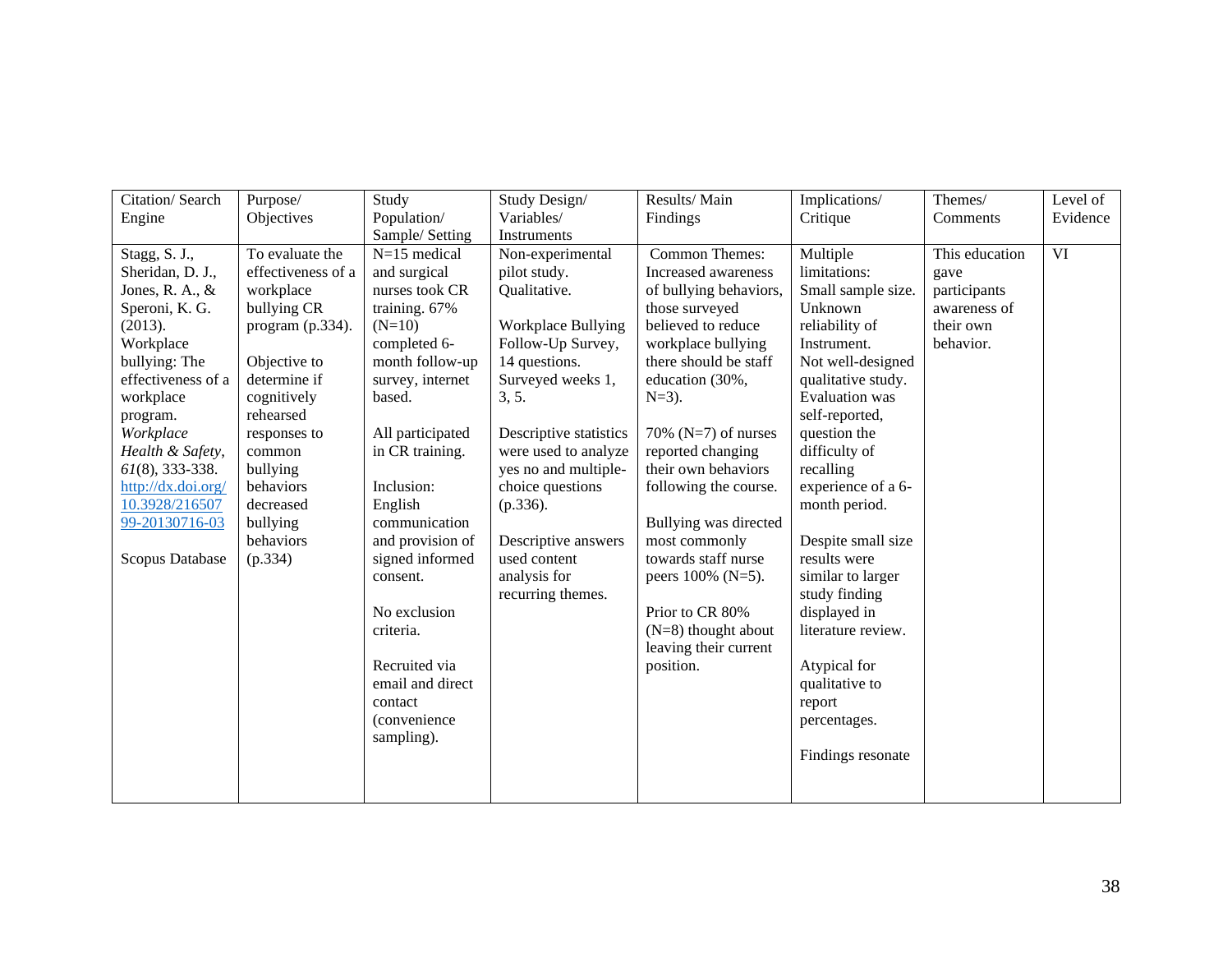| Citation/Search                                                                                                                                                                                   | Purpose/                                                                                                                                                                                                   | Study                                                                                                                                                                                                                                                                                                                   | Study Design/                                                                                                                                                                                                                                                                                                  | Results/Main Findings                                                                                                                                                                                                                                                                                                                                                                               | Implications/                                                                                                                                                                                                                              | Themes/                                                                                                                                                                                                    | Level of  |
|---------------------------------------------------------------------------------------------------------------------------------------------------------------------------------------------------|------------------------------------------------------------------------------------------------------------------------------------------------------------------------------------------------------------|-------------------------------------------------------------------------------------------------------------------------------------------------------------------------------------------------------------------------------------------------------------------------------------------------------------------------|----------------------------------------------------------------------------------------------------------------------------------------------------------------------------------------------------------------------------------------------------------------------------------------------------------------|-----------------------------------------------------------------------------------------------------------------------------------------------------------------------------------------------------------------------------------------------------------------------------------------------------------------------------------------------------------------------------------------------------|--------------------------------------------------------------------------------------------------------------------------------------------------------------------------------------------------------------------------------------------|------------------------------------------------------------------------------------------------------------------------------------------------------------------------------------------------------------|-----------|
| Engine                                                                                                                                                                                            | Objectives                                                                                                                                                                                                 | Population/                                                                                                                                                                                                                                                                                                             | Variables/                                                                                                                                                                                                                                                                                                     |                                                                                                                                                                                                                                                                                                                                                                                                     | Critique                                                                                                                                                                                                                                   | Comments                                                                                                                                                                                                   | Evidence  |
|                                                                                                                                                                                                   |                                                                                                                                                                                                            | Sample/ Setting                                                                                                                                                                                                                                                                                                         | Instruments                                                                                                                                                                                                                                                                                                    |                                                                                                                                                                                                                                                                                                                                                                                                     |                                                                                                                                                                                                                                            |                                                                                                                                                                                                            |           |
| Taylor, R. (2016).<br>Nurses' perceptions<br>of horizontal<br>violence. Global<br><b>Qualitative Nursing</b><br>Research, 3, 1-9.<br>http://dx.doi.org<br>/10.1177/<br>2333393616641002<br>PubMed | Gain clearer<br>understanding of<br>the phenomenon<br>of horizontal<br>violence in two<br>hospital units.<br>Observing for<br>any noncaring,<br>non-supportive<br>behavior<br>between nurse<br>colleagues. | 400 bed<br>nonprofit<br>Northeaster US<br>hospital.<br>2 units used Unit<br>A, Unit B.<br>These units had<br>known<br>horizontal<br>violence<br>occurring.<br>$N=120$ staff<br>Observed.<br>Observation was<br>outside patient<br>rooms from the<br>unit secretaries'<br>desk.<br>Interview semi<br>structured $N=22$ . | Descriptive<br>exploratory<br>approach.<br>Data collection<br>over 5 months in<br>2012.<br>Observation<br>periods 5 hours,<br>Interviews<br>recorded and<br>transcribed<br>verbatim.<br>Interviews lasted<br>15 minutes to 2<br>hours.<br>Thematic<br>analysis used.<br>Rigor-shared<br>findings with<br>other | 5 themes: behaviors are<br>minimized and not<br>recognized, fear inhibits all<br>reporting, avoidance and<br>isolation are coping<br>strategies, lack of respect<br>and support, organizational<br>chaos.<br>Observer wondered, "did I<br>just see that happen?"<br>Often nurses didn't have<br>time to stop and address<br>behavior in the moment if<br>the incivility even<br>registered to them. | Majority nurses<br>unaware of<br>employer's<br>violence policies<br>and codes of<br>conduct.<br>Limitations:<br>Single hospital<br>and country<br>region study,<br>majority white<br>women.<br>Findings<br>resonate with<br>other studies. | The<br>interviewee<br>on units<br>observed felt<br>their unit was<br>a "good unit"<br>to work on.<br>Nurses' didn't<br>recognize the<br>behaviors as<br>incivility<br>when<br>experienced<br>or witnessed. | <b>VI</b> |
|                                                                                                                                                                                                   |                                                                                                                                                                                                            | All women.                                                                                                                                                                                                                                                                                                              | researchers,<br>meet every 2<br>weeks created a<br>code book.                                                                                                                                                                                                                                                  |                                                                                                                                                                                                                                                                                                                                                                                                     |                                                                                                                                                                                                                                            |                                                                                                                                                                                                            |           |
|                                                                                                                                                                                                   |                                                                                                                                                                                                            |                                                                                                                                                                                                                                                                                                                         | Reflection<br>journal. Shared<br>all findings with<br>all staff in 14<br>page booklet.                                                                                                                                                                                                                         |                                                                                                                                                                                                                                                                                                                                                                                                     |                                                                                                                                                                                                                                            |                                                                                                                                                                                                            |           |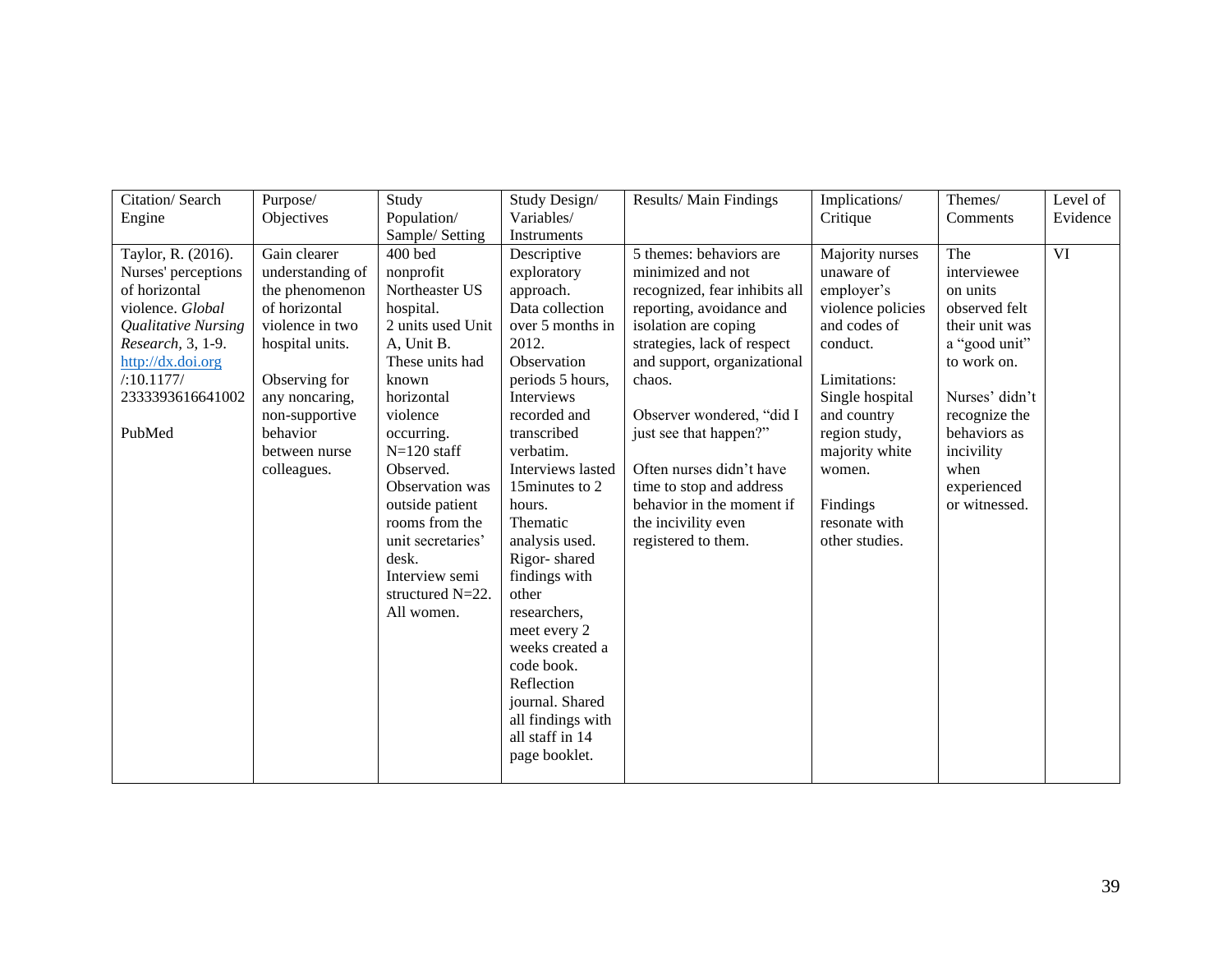| Citation/Search       | Purpose/          | Study             | Study Design/         | Results/Main            | Implications/      | Themes/          | Level of |
|-----------------------|-------------------|-------------------|-----------------------|-------------------------|--------------------|------------------|----------|
| Engine                | Objectives        | Population/       | Variables/            | Findings                | Critique           | Comments         | Evidence |
|                       |                   | Sample/ Setting   | Instruments           |                         |                    |                  |          |
| Wilson, B. L., &      | Look at the       | RNs in a          | Retrospective         | How difficult was it    | Small sample size, | Cost of turnover | VI       |
| Diedrich, A.          | perception        | community         | descriptive cross-    | to confront a person    | 26% response       | was described    |          |
| $(2011)$ . Bullies at | horizontal        | hospital.         | sectional design.     | demonstration HH,       | rate, not power    | well with clear  |          |
| work: The             | hostility (HH)    |                   |                       | $N=110$ responded       | analysis           | literature       |          |
| impact of             | had on the intent | Southwest US      | 28-item survey        | 90% answered "it        | completed.         | support.         |          |
| horizontal            | for an RN to      |                   | modeled after         | was".                   |                    |                  |          |
| hostility in the      | leave their       | Survey            | AACN survey from      |                         | Single             | In previous      |          |
| hospital setting      | current job.      | distributed to    | the study "Silence    | Relationship            | organizational     | studies there's  |          |
| and intent to         |                   | personal hospital | Kills" and "Lateral   | between HH and          | study, unable to   | been a           |          |
| leave. The            |                   | mailboxes or      | Violence in Nursing   | intent to leave of      | generalize;        | relationship     |          |
| Journal of            |                   | hand delivered.   | Survey" (p.454).      | N=121 39.6% were        | however, results   | shown between    |          |
| <b>Nursing</b>        |                   |                   |                       | definitely leaving,     | compare to         | intent to leave  |          |
| Administration,       |                   | Collection time   | Data analyzed:        | 20.5% considering.      | multiple other     | and actual       |          |
| 41, 453-458.          |                   | allowed was 2-    | Predictive Analytic   |                         | studies.           | turnover. This   |          |
| http://dx.doi.org/    |                   | months.           | Soft Ware             | T test to compare       |                    | is a strong      |          |
| 10.1097/NNA.0b        |                   |                   | T tests to compare    | intent to leave and no  | Missing data.      | predictor        |          |
| 013e3182346e90        |                   | $N=130$ began     | intent to leave and   | HH experience to        |                    |                  |          |
|                       |                   | survey's but not  | no intent to leave by | intent to leave and     |                    |                  |          |
| Nursing               |                   | all completed in  | whether participant   | HH experience           |                    |                  |          |
| Collection            |                   | full.             | experienced HH.       | $(t = -7.308; p=0.000)$ |                    |                  |          |
| @OVID                 |                   |                   |                       |                         |                    |                  |          |
|                       |                   |                   |                       | Hostility observed      |                    |                  |          |
|                       |                   |                   |                       | predictor of intent to  |                    |                  |          |
|                       |                   |                   |                       | leave                   |                    |                  |          |
|                       |                   |                   |                       | $(F=4.604; p=0.000)$    |                    |                  |          |
|                       |                   |                   |                       | 91% female              |                    |                  |          |
|                       |                   |                   |                       | participants            |                    |                  |          |
|                       |                   |                   |                       | (comparable to          |                    |                  |          |
|                       |                   |                   |                       | national                |                    |                  |          |
|                       |                   |                   |                       | demographics of RN      |                    |                  |          |
|                       |                   |                   |                       | workforce)              |                    |                  |          |
|                       |                   |                   |                       |                         |                    |                  |          |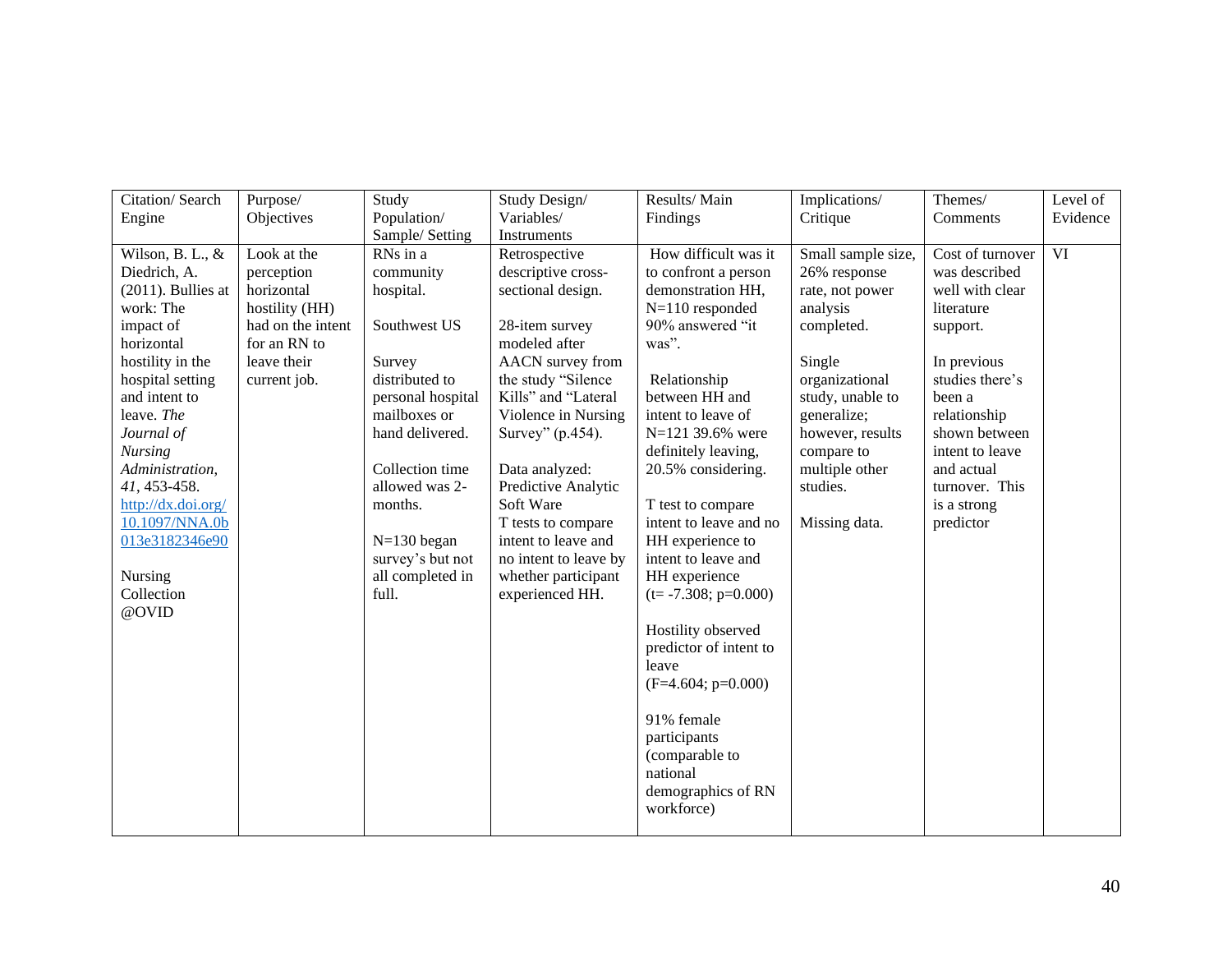Table 3

*Levels of Evidence*

| Level I   | Evidence from a systematic review or meta-analysis of all relevant     |
|-----------|------------------------------------------------------------------------|
|           | RCTs (randomized controlled trial) or evidence-based clinical practice |
|           | guidelines based on systematic reviews of RCTs or three or more        |
|           | RCTs of good quality that have similar results.                        |
| Level II  | Evidence obtained from at least one well-designed RCT                  |
| Level III | Evidence obtained from well-designed controlled trials without         |
|           | randomization (i.e. quasi-experimental).                               |
| Level IV  | Evidence from well-designed case-control or cohort studies.            |
| Level V   | Evidence from systematic reviews of descriptive and qualitative        |
|           | studies (meta-synthesis).                                              |
| Level VI  | Evidence from a single descriptive or qualitative study.               |
| Level VII | Evidence from the opinion of authorities and/or reports of expert      |
|           | committees.                                                            |

(Ackely et al., 2008)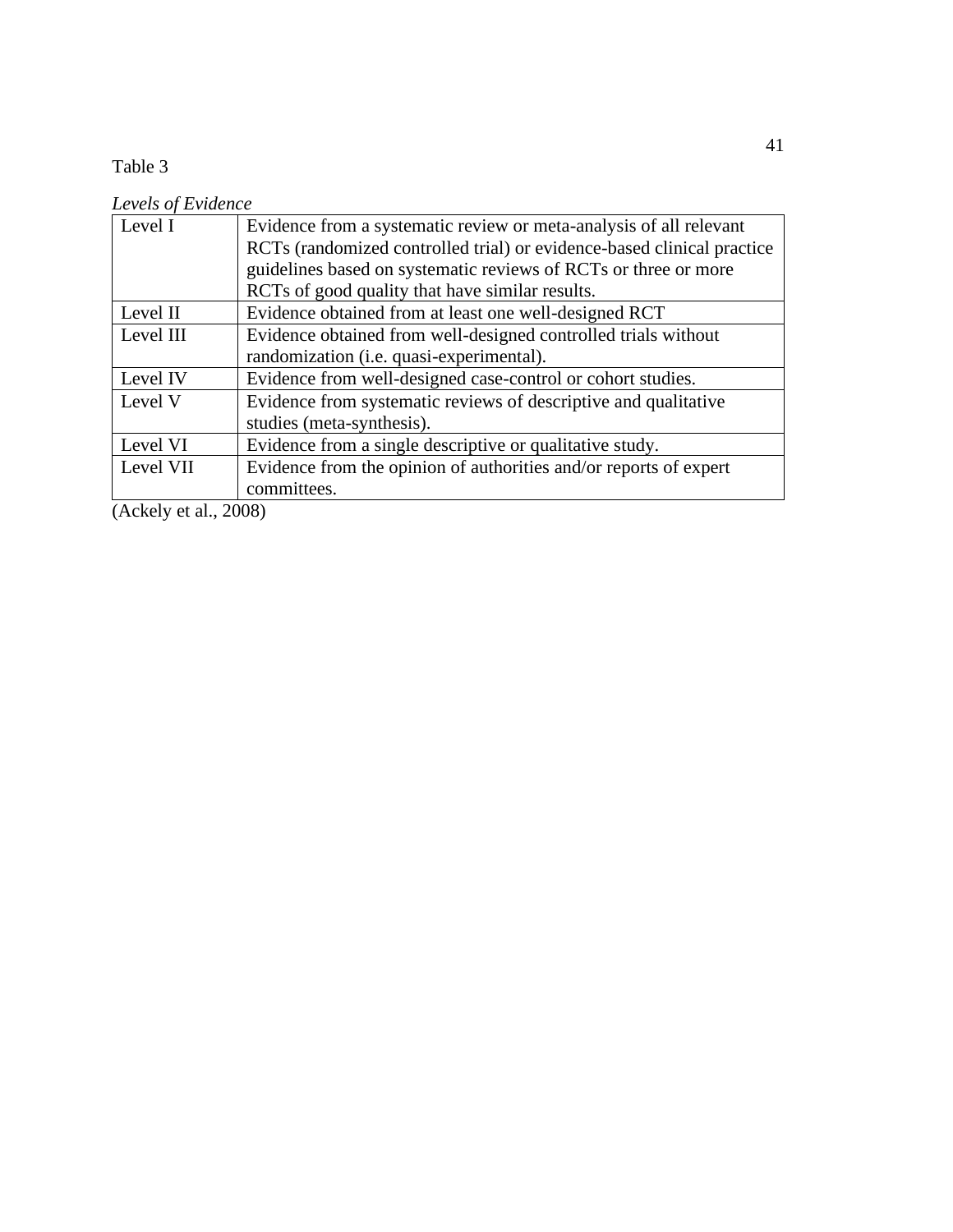# Table 4

# *Theme Matrix*

| <b>ITEM</b>                   | METHODOLOGICAL THEMES           |                           |                                                         | <b>BACKGROUND THEMES</b>                     |                       |                                                               | <b>INTERVENTION THEMES</b>        |                              |                                |
|-------------------------------|---------------------------------|---------------------------|---------------------------------------------------------|----------------------------------------------|-----------------------|---------------------------------------------------------------|-----------------------------------|------------------------------|--------------------------------|
|                               | Qualitative                     | Small<br>sample<br>size   | Theory<br>underpinning                                  | Turnover<br>cost<br>related to<br>incivility | TJC call<br>to action | Personal<br>inability to<br>recognized<br>uncivil<br>behavior | Cognitive<br>Rehearsal<br>Program | Awareness of<br>own behavior | Decrease<br>turnover<br>intent |
| Ceravolo<br>et al.,<br>(2012) |                                 |                           |                                                         | $\mathbf X$                                  |                       |                                                               | $\mathbf X$                       | $\mathbf X$                  | $\mathbf X$                    |
| Gillen et<br>al. (2017)       | Did not include                 |                           |                                                         |                                              |                       |                                                               |                                   |                              |                                |
| Griffin<br>(2004)             | X<br>Exploratory<br>descriptive |                           | X, Ground<br>theory,<br>Cognitive<br>learning<br>theory |                                              |                       |                                                               | X                                 |                              | $\mathbf X$                    |
| Johnson<br>et al.,<br>(2019). |                                 | X                         |                                                         |                                              |                       |                                                               |                                   |                              |                                |
| Kang et<br>al (2017)          |                                 | $\mathbf X$               |                                                         | $\mathbf X$                                  |                       |                                                               | $\boldsymbol{\mathrm{X}}$         |                              | $\mathbf X$                    |
| Kile et al.<br>(2018)         | X<br>Mixed method<br>Pilot      |                           | X, Social<br>Cognitive                                  | $\mathbf X$                                  | $\mathbf X$           | X                                                             | $\boldsymbol{\mathrm{X}}$         |                              |                                |
| Lesater et<br>al. (2015)      | $\mathbf X$<br>Mixed method     | $\mathbf X$               | X, Social<br>Cognitive                                  |                                              |                       |                                                               | X                                 | $\mathbf X$                  |                                |
| Johnson<br>et al.<br>(2019)   |                                 | $\boldsymbol{\mathrm{X}}$ | Affect<br>infusion<br>model                             |                                              |                       |                                                               |                                   |                              |                                |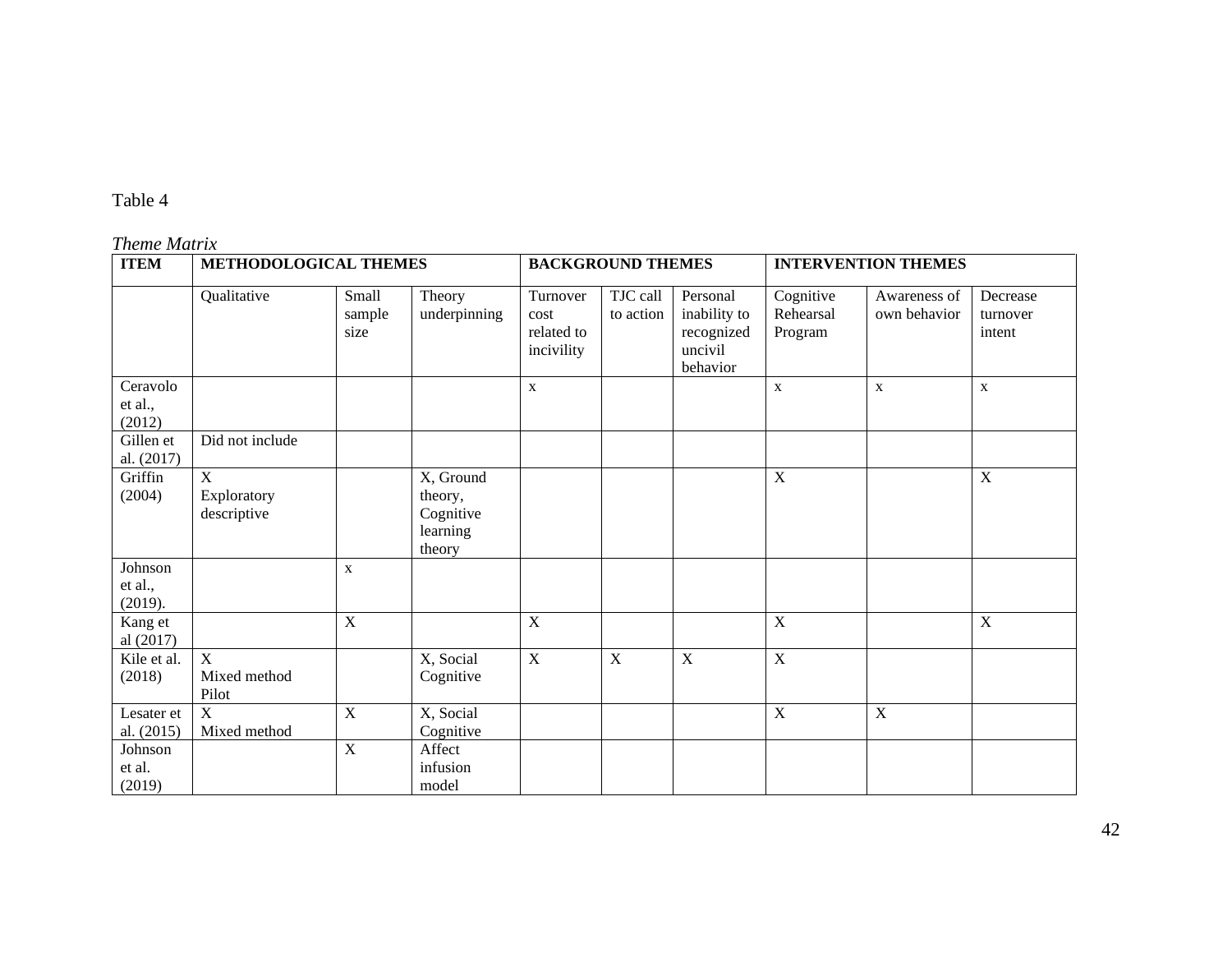| <b>ITEM</b>  | METHODOLOGICAL THEMES |   |              | <b>BACKGROUND THEMES</b> |   |   | <b>INTERVENTION THEMES</b> |   |   |
|--------------|-----------------------|---|--------------|--------------------------|---|---|----------------------------|---|---|
| Sanner-      |                       |   | X, Social    | X                        |   |   | $\mathbf X$                | X |   |
| Stiehr       |                       |   | Cognitive    |                          |   |   |                            |   |   |
| (2018)       |                       |   |              |                          |   |   |                            |   |   |
| Schwarz      |                       | X |              | X                        | X | X | $\mathbf X$                | X |   |
| et al.       |                       |   |              |                          |   |   |                            |   |   |
| (2017)       |                       |   |              |                          |   |   |                            |   |   |
| Skarbek      | X                     |   | X, Ray's     | X                        | X | X |                            | X |   |
| et al.       | Phenomenological      |   | bureaucratic |                          |   |   |                            |   |   |
| (2015)       |                       |   | caring       |                          |   |   |                            |   |   |
|              |                       |   | framework    |                          |   |   |                            |   |   |
| Stagg et     | X                     | X |              | X                        |   |   | X                          | X | X |
| al. (2013)   | Pilot                 |   |              |                          |   |   |                            |   |   |
| Taylor       | X                     |   |              |                          |   | X |                            | X |   |
| (2015)       | Descriptive           |   |              |                          |   |   |                            |   |   |
|              | exploratory 1         |   |              |                          |   |   |                            |   |   |
| Wilson et    |                       | X |              | X                        |   |   |                            |   |   |
| al. $(2011)$ |                       |   |              |                          |   |   |                            |   |   |